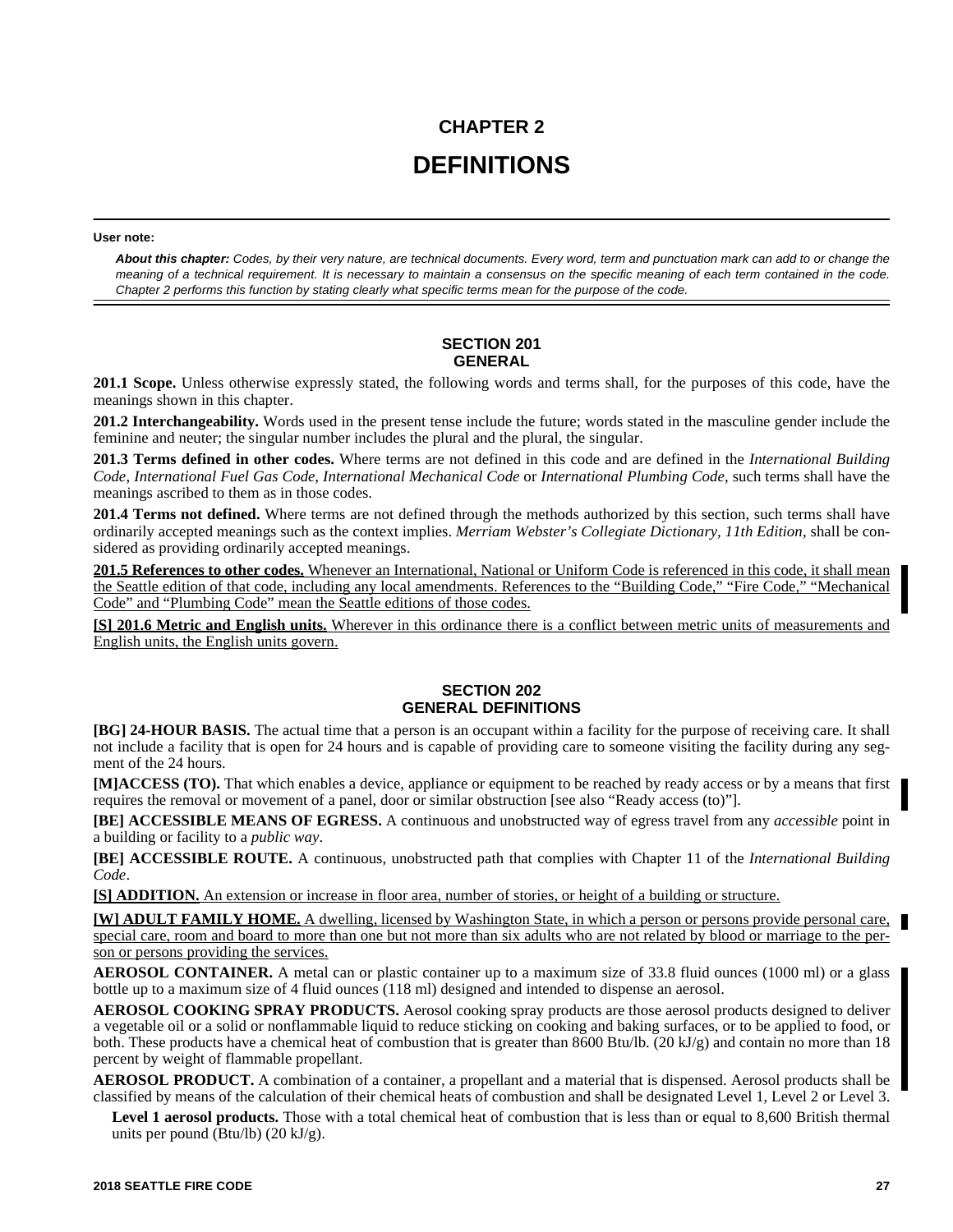Level 2 aerosol products. Those with a total chemical heat of combustion that is greater than 8,600 Btu/lb (20 kJ/g), but less than or equal to  $13,000$  Btu/lb  $(30 \text{ kJ/g})$ .

Level 3 aerosol products. Those with a total chemical heat of combustion that is greater than 13,000 Btu/lb (30 kJ/g).

**AEROSOL PRODUCT WAREHOUSE.** A building used for warehousing aerosol products.

**AGENCY.** Any emergency responder department within the jurisdiction that utilizes radio frequencies for communication. This could include, but not be limited to, various public safety agencies such as fire departments, emergency medical services and law enforcement.

**AGENT.** A person who shall have charge, care or control of any structure as *owner*, or agent of the *owner*, or as executor, executrix, administrator, administratrix, trustee or guardian of the estate of the *owner*. Any such person representing the actual *owner* shall be bound to comply with the provisions of this code to the same extent as if that person was the *owner*.

**[BG] AGRICULTURAL BUILDING.** A structure designed and constructed to house farm implements, hay, grain, poultry, livestock or other horticultural products. This structure shall not be a place of human habitation or a place of employment where agricultural products are processed, treated or packaged, nor shall it be a place used by the public.

**AGRO-INDUSTRIAL.** A facility, or portion thereof, housing operations involving the transforming of raw agricultural products into intermediate or consumable products.

**[BG] AIR-INFLATED STRUCTURE.** A structure that uses air-pressurized membrane beams, arches or other elements to enclose space. Occupants of such a structure do not occupy the pressurized areas used to support the structure.

**[BG] AIR-SUPPORTED STRUCTURE.** A structure wherein the shape of the structure is attained by air pressure, and occupants of the structure are within the elevated pressure area. Air supported structures are of two basic types:

**Double skin.** Similar to a single skin, but with an attached liner that is separated from the outer skin and provides an airspace which serves for insulation, acoustic, aesthetic or similar purposes.

**Single skin.** Where there is only the single outer skin and the air pressure is directly against that skin.

**AIRCRAFT MOTOR-VEHICLE FUEL-DISPENSING FACILITY.** That portion of property where flammable or *combustible liquids* or gases used as motor fuels are stored and dispensed from fixed automotive-type equipment into the fuel tanks of aircraft.

**AIRCRAFT OPERATION AREA (AOA).** Any area used or intended for use for the parking, taxiing, takeoff, landing or other ground-based aircraft activity.

**AIRPORT.** An area of land or structural surface that is used, or intended for use, for the landing and taking off of aircraft with an overall length greater than 39 feet (11 887 mm) and an overall exterior fuselage width greater than 6.6 feet (2012 mm), and any appurtenant areas that are used or intended for use for airport buildings and other airport facilities.

**[BE] AISLE.** An unenclosed *exit access* component that defines and provides a path of egress travel.

**[BE] AISLE ACCESSWAY.** That portion of an *exit access* that leads to an *aisle*.

**ALARM, NUISANCE.** See "Nuisance alarm."

**ALARM DEVICE, MULTIPLE STATION.** See "Multiple-station alarm device."

**ALARM NOTIFICATION APPLIANCE.** A fire alarm system component such as a bell, horn, speaker, light or text display that provides audible, tactile or visible outputs, or any combination thereof. See also "Audible alarm notification appliance" or "Visible alarm notification appliance."

**[S] ALARM, PREVENTABLE FIRE.** See "Preventable fire alarm."

**ALARM SIGNAL.** A signal indicating an emergency requiring immediate action, such as a signal indicative of fire.

**ALARM VERIFICATION FEATURE.** A feature of automatic fire detection and alarm systems to reduce unwanted alarms wherein smoke detectors report alarm conditions for a minimum period of time, or confirm alarm conditions within a given time period, after being automatically reset, in order to be accepted as a valid alarm-initiation signal.

**ALCOHOL-BASED HAND RUB.** An alcohol-containing preparation designed for application to the hands for reducing the number of viable microorganisms on the hands and containing ethanol or isopropanol in an amount not exceeding 95-percent by volume.

**ALCOHOL-BLENDED FUELS.** Flammable liquids consisting of greater than 10 percent, by volume, ethanol or other alcohols blended with gasoline.

**[W] ALERT SIGNAL.** A distinctive signal indicating the need for trained personnel and occupants to initiate a specific action, such as shelter-in-place.

**[W] ALERT SYSTEM.** Approved devices, equipment, and systems or combinations of systems used to transmit or broadcast an alert signal.

**[A] ALTERATION.** Any construction or renovation to an existing structure other than a repair or addition.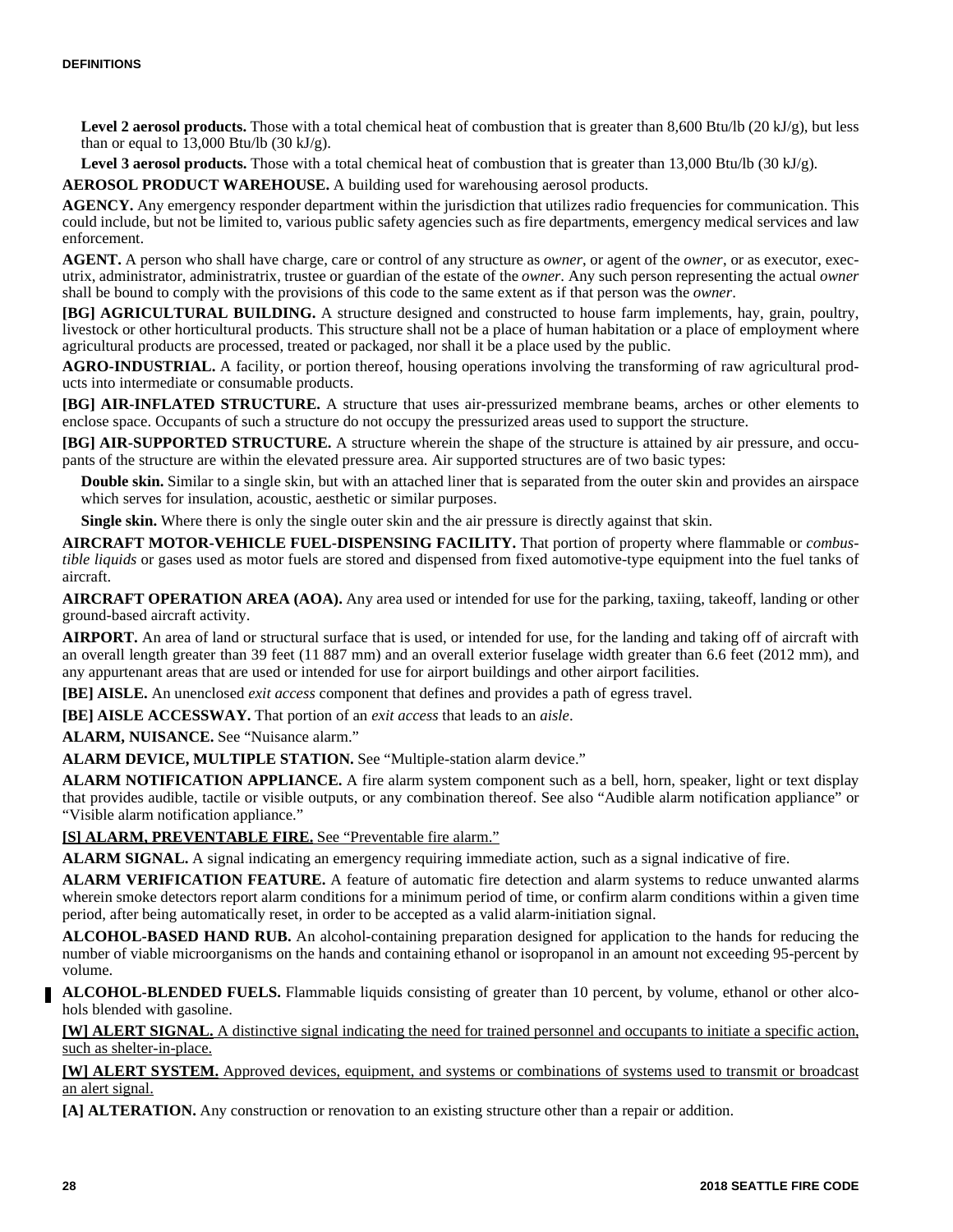**[BE] ALTERNATING TREAD DEVICE.** A device that has a series of steps between 50 and 70 degrees (0.87 and 1.22 rad) from horizontal, usually attached to a center support rail in an alternating manner so that the user does not have both feet on the same level at the same time.

**[BG] AMBULATORY CARE FACILITY.** Buildings or portions thereof used to provide medical, surgical, psychiatric, nursing or similar care on a less-than-24-hour basis to persons who are rendered *incapable of self-preservation* by the services provided or staff has accepted responsibility for care recipients already incapable.

**AMMONIUM NITRATE.** A chemical compound represented by the formula  $NH<sub>4</sub>NO<sub>3</sub>$ .

**ANNUNCIATOR.** A unit containing one or more indicator lamps, alphanumeric displays or other equivalent means in which each indication provides status information about a circuit, condition or location.

**[A] APPROVED.** Acceptable to the *fire code official*.

**[BG] AREA, BUILDING.** The area included within surrounding *exterior walls* (or *exterior walls* and *fire walls*) exclusive of vent shafts and *courts*. Areas of the building not provided with surrounding walls shall be included in the building area if such areas are included within the horizontal projection of the roof or floor above.

**[BE] AREA OF REFUGE.** An area where persons unable to use *stairways* can remain temporarily to await instructions or assistance during emergency evacuation.

**ARRAY.** The configuration of storage. Characteristics considered in defining an array include the type of packaging, flue spaces, height of storage and compactness of storage.

**ARRAY, CLOSED.** A storage configuration having a 6-inch (152 mm) or smaller width vertical flue space that restricts air movement through the stored commodity.

**[W] ASSISTED LIVING FACILITY.** A home or other institution, licensed by the state of Washington, providing housing, basic services and assuming general responsibility for the safety and well-being of residents under chapter 18.20 RCW and chapter 388-78A WAC. These facilities may provide care to residents with symptoms consistent with dementia requiring additional security measures.

**[BG] ATRIUM.** An opening connecting two or more stories other than enclosed *stairways*, elevators, hoistways, escalators, plumbing, electrical, air-conditioning or other equipment, which is closed at the top and not defined as a mall. Stories, as used in this definition, do not include balconies within assembly groups or mezzanines that comply with Section 505 of the *International Building Code*.

**[BG] ATTIC.** The space between the ceiling framing of the top *story* and the underside of the roof.

**AUDIBLE ALARM NOTIFICATION APPLIANCE.** A notification appliance that alerts by the sense of hearing.

**AUTOMATED RACK STORAGE.** Automated rack storage is a stocking method whereby the movement of pallets, products, apparatus or systems are automatically controlled by mechanical or electronic devices.

**AUTOMATIC.** As applied to fire protection devices, a device or system providing an emergency function without the necessity for human intervention and activated as a result of a predetermined temperature rise, rate of temperature rise or combustion products.

**AUTOMATIC FIRE-EXTINGUISHING SYSTEM.** An *approved* system of devices and equipment which automatically detects a fire and discharges an *approved* fire-extinguishing agent onto or in the area of a fire.

**AUTOMATIC SMOKE DETECTION SYSTEM.** A fire alarm system that has initiation devices that utilize smoke detectors for protection of an area such as a room or space with detectors to provide early warning of fire.

**AUTOMATIC SPRINKLER SYSTEM.** An *automatic sprinkler system*, for fire protection purposes, is an integrated system of underground and overhead piping designed in accordance with fire protection engineering standards. The system includes a suitable water supply. The portion of the system above the ground is a network of specially sized or hydraulically designed piping installed in a structure or area, generally overhead, and to which automatic sprinklers are connected in a systematic pattern. The system is usually activated by heat from a fire and discharges water over the fire area.

**AUTOMATIC WATER MIST SYSTEM.** A system consisting of a water supply, a pressure source and a distribution piping system with attached nozzles which, at or above a minimum operating pressure, defined by its listing, discharges water in fine droplets meeting the requirements of NFPA 750 for the purpose of the control, suppression or extinguishment of a fire. Such systems include wet-pipe, dry-pipe and pre-action types. The systems are designed as engineered, preengineered, local-application or total flooding systems.

**AUTOMOTIVE MOTOR FUEL-DISPENSING FACILITY.** That portion of property where flammable or *combustible liquids* or gases used as motor fuels are stored and dispensed from fixed equipment into the fuel tanks of motor vehicles.

**AVERAGE AMBIENT SOUND LEVEL.** The root mean square, A-weighted sound pressure level measured over a 24-hour period, or the time any person is present, whichever time period is less.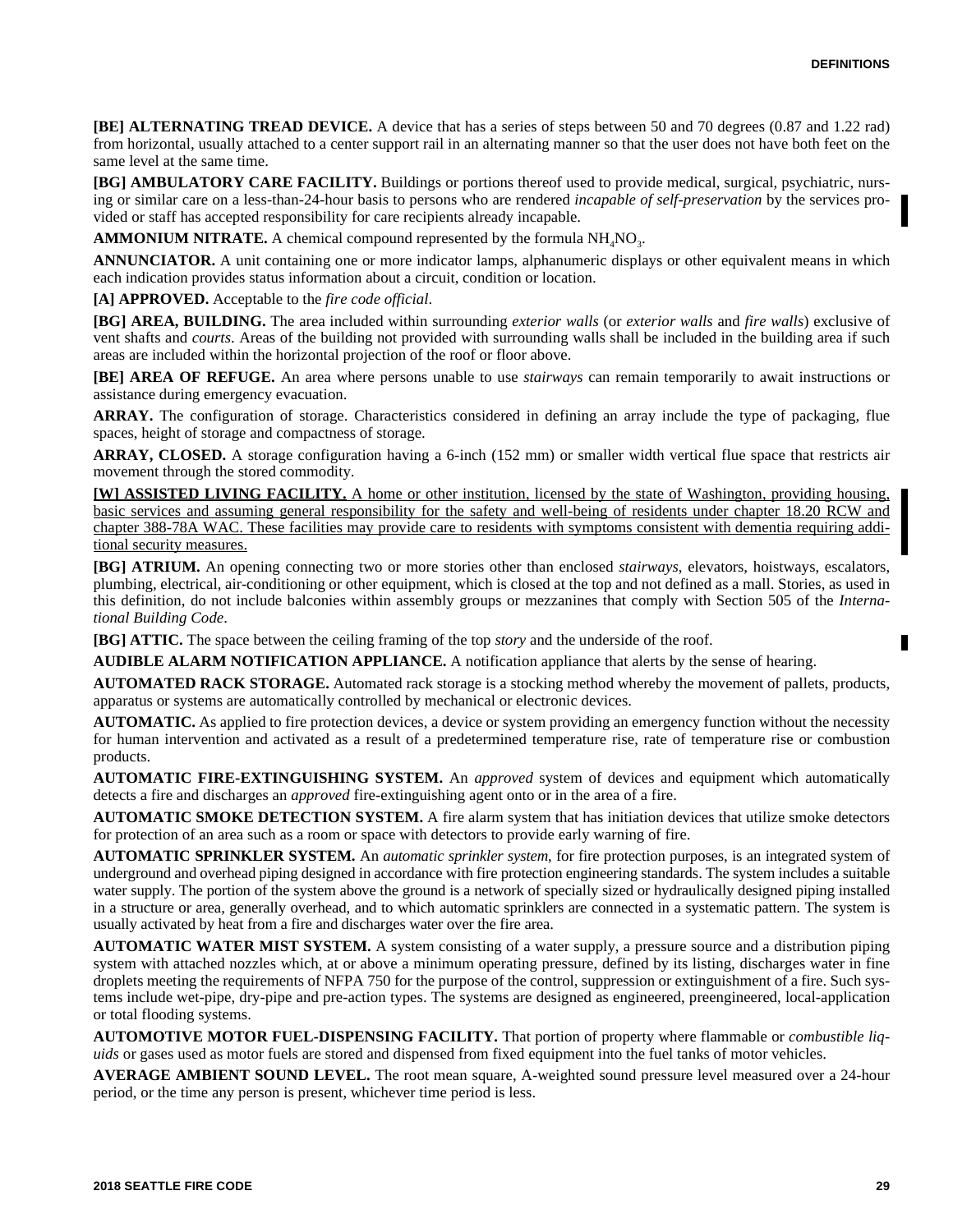**[S][BG] AWNING.** ((An architectural projection that provides weather protection, identity or decoration and is partially or wholly supported by the building to which it is attached. An awning is comprised of a lightweight frame structure over which a covering is attached.)) A protective covering with a nonrigid surface projecting from a building.

**[BE] BALANCED DOOR.** A door equipped with double-pivoted hardware so designed as to cause a semicounter balanced swing action when opening.

**BALED COTTON.** See "Cotton."

**BALED COTTON, DENSELY PACKED.** See "Cotton."

**BARRICADE.** A structure that consists of a combination of walls, floor and roof, which is designed to withstand the rapid release of energy in an explosion and which is fully confined, partially vented or fully vented; or other effective method of shielding from *explosive materials* by a natural or artificial barrier.

**Artificial barricade.** An artificial mound or revetment with a minimum thickness of 3 feet (914 mm).

**Natural barricade.** Natural features of the ground, such as hills, or timber of sufficient density that the surrounding exposures that require protection cannot be seen from the magazine or building containing *explosives* when the trees are bare of leaves.

**BARRICADED.** The effective screening of a building containing *explosive materials* from the magazine or other building, railway or highway by a natural or an artificial barrier. A straight line from the top of any sidewall of the building containing *explosive materials* to the eave line of any magazine or other building or to a point 12 feet (3658 mm) above the center of a railway or highway shall pass through such barrier.

**[BG] BASEMENT.** A story that is not a story above grade plane.

**BATTERY SYSTEM, STATIONARY STORAGE.** A rechargeable energy storage system consisting of electrochemical storage batteries, battery chargers, controls and associated electrical equipment designed to provide electrical power to a building. The system is typically used to provide standby or emergency power, an uninterruptable power supply, load shedding, load sharing or similar capabilities.

### **BATTERY TYPES.**

**Flow battery.** A type of storage battery that includes chemical components dissolved in two different liquids. Ion exchange, which provides the flow of electrical current, occurs through the membrane while both liquids circulate in their respective spaces.

**Lead-acid battery.** A storage battery that is comprised of lead electrodes immersed in sulphuric acid electrolyte.

**Lithium metal polymer battery.** A storage battery that is similar to the lithium ion battery except that it has a lithium metal anode in the place of the traditional carbon or graphite anode.

**Lithium-ion battery.** A storage battery with lithium ions serving as the charge carriers of the battery. The electrolyte is a polymer mixture of carbonates with an inorganic salt and can be in a liquid or a gelled polymer form. Lithiated metal oxide is typically a cathode and forms of carbon or graphite typically form the anode.

**Nickel-cadmium (Ni-Cd) battery.** An alkaline storage battery in which the positive active material is nickel oxide, the negative contains cadmium and the electrolyte is potassium hydroxide.

**Preengineered stationary storage battery system.** An energy storage system consisting of batteries, a battery management system, components and modules that are produced in a factory, designed to comprise the system when assembled on the job site.

**Prepackaged stationary storage battery system.** An energy storage system consisting of batteries, a battery management system, components and modules that is factory assembled and shipped as a complete unit for installation at the job site.

**Sodium-beta storage battery.** A storage battery, also referred to as a Na-beta battery or NBB, which uses a solid beta-alumina electrolyte membrane that selectively allows sodium ion transport between a positive electrode such as metal halide and a negative sodium electrode.

**Stationary storage battery.** A group of electrochemical cells interconnected to supply a nominal voltage of DC power to a suitably connected electrical load, designed for service in a permanent location.

**[W] BERTH.** The water space to be occupied by a boat or other vessel alongside or between bulkheads, piers, piles, fixed and floating docks, or any similar access structure.

**BIN BOX.** A five-sided container with the open side facing an aisle. Bin boxes are self-supporting or supported by a structure designed so that little or no horizontal or vertical space exists around the boxes.

**BIOMASS.** Plant- or animal-based material of biological origin excluding material embedded in geologic formations or transformed into fossils.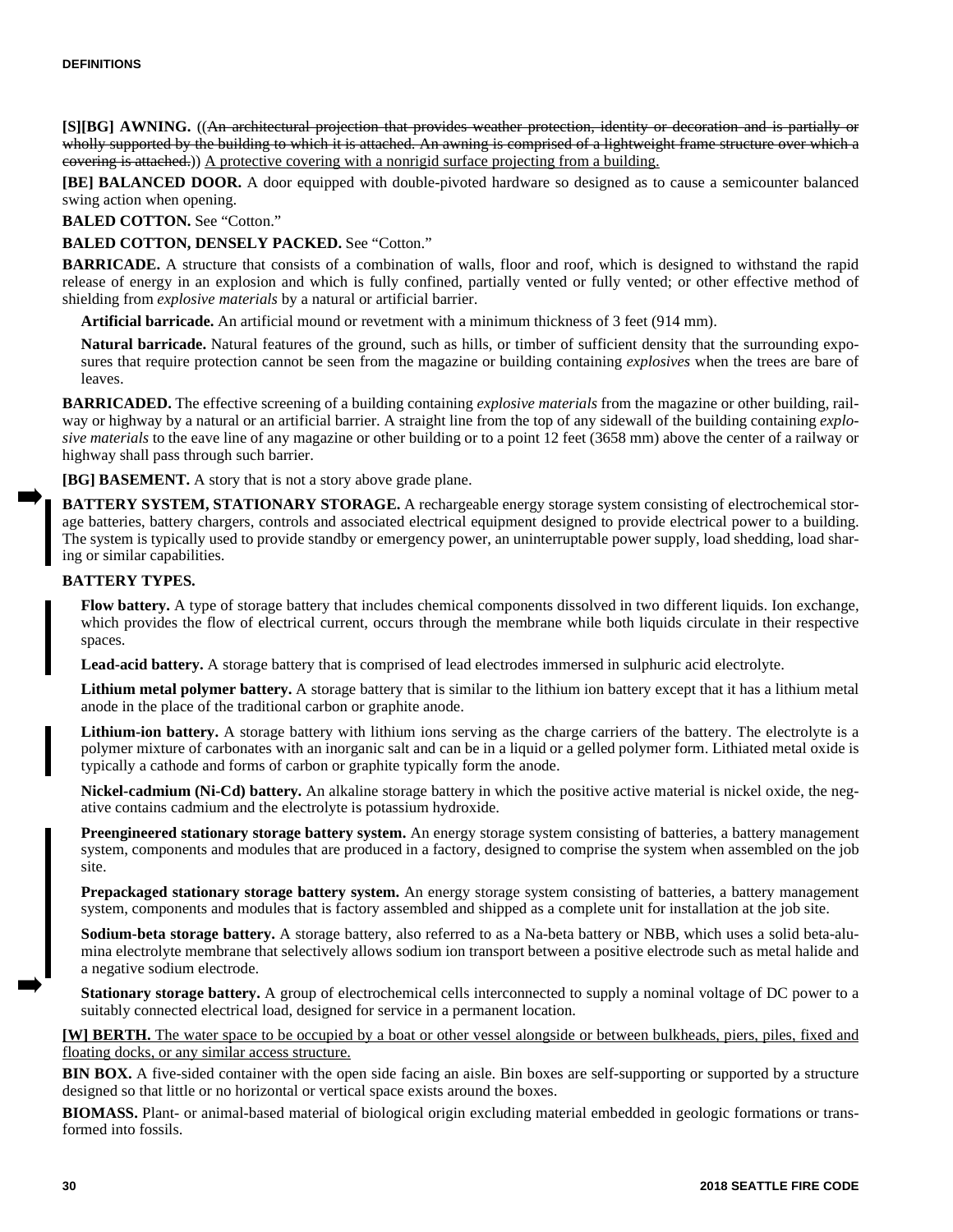**BLAST AREA.** The area including the blast site and the immediate adjacent area within the influence of flying rock, missiles and concussion.

**BLAST SITE.** The area in which *explosive materials* are being or have been loaded and which includes all holes loaded or to be loaded for the same blast and a distance of 50 feet (15 240 mm) in all directions.

**BLASTER.** A person qualified in accordance with Section 3301.4 to be in charge of and responsible for the loading and firing of a blast.

**BLASTING AGENT.** A material or mixture consisting of fuel and oxidizer, intended for blasting provided that the finished product, as mixed for use or shipment, cannot be detonated by means of a No. 8 test detonator when unconfined. Blasting agents are labeled and placarded as Class 1.5 material by US DOTn.

**[BE] BLEACHERS.** Tiered seating supported on a dedicated structural system and two or more rows high and is not a building element (see "*Grandstand*").

**[BG] BOARDING HOUSE.** A building arranged or used for lodging for compensation, with or without meals, and not occupied as a single-family unit.

**[S] BOAT.** Any device in which a person may be transported upon water and includes every motorboat, sailboat, pontoon boat, rowboat, skiff, dinghy, or canoe, regardless of size.

**[S] BOATHOUSE.** An independently floating structure designed to be moored to a main float system to enclose and protect a vessel or vessels. A boathouse is capable of being moved on water, but is typically moored to a float system for long periods of time.

**[S] BOATYARD.** A facility used for constructing, repairing, servicing, hauling from the water, storing (on land and in water), and launching of boats. Boatyards are usually, but not necessarily, waterfront facilities. Boatyards provide facilities and services, as described in the definition, that exceed the basic berthing or mooring of boats.

**BOILING POINT.** The temperature at which the vapor pressure of a liquid equals the atmospheric pressure of 14.7 pounds per square inch absolute (psia) (101 kPa) or 760 mm of mercury. Where an accurate boiling point is unavailable for the material in question, or for mixtures which do not have a constant boiling point, for the purposes of this classification, the 20-percent evaporated point of a distillation performed in accordance with ASTM D86 shall be used as the boiling point of the liquid.

**[S] BONFIRE.** An outdoor fire utilized for ceremonial or recreational purposes and exceeding the size of a recreational fire.

**[BE] BREAKOUT.** For revolving doors, a process whereby wings or door panels can be pushed open manually for *means of egress* travel.

**BRITISH THERMAL UNIT (BTU).** The heat necessary to raise the temperature of 1 pound (0.454 kg) of water by 1°F  $(0.5565^{\circ}C).$ 

**[A] BUILDING.** Any structure utilized or intended for supporting or sheltering any occupancy.

**BUILDING AREA.** See "Area, building."

**BUILDING HEIGHT.** See "Height, building."

**[S][A] BUILDING OFFICIAL.** The ((officer or other designated authority charged with the administration and enforcement of the *International Building Code*)) Director of the Seattle Department of Construction and Inspections, or a duly authorized representative.

**BULK OXYGEN SYSTEM.** An assembly of equipment, such as oxygen storage containers, pressure regulators, safety devices, vaporizers, manifolds and interconnecting piping, that has a storage capacity of more than 20,000 cubic feet (566 m<sup>3</sup>) of oxygen at *normal temperature and pressure (NTP)* including unconnected reserves on hand at the site. The bulk oxygen system terminates at the point where oxygen at service pressure first enters the supply line. The oxygen containers can be stationary or movable, and the oxygen can be stored as a gas or liquid.

**BULK PLANT OR TERMINAL.** That portion of a property where flammable or *combustible liquids* are received by tank vessel, pipelines, tank car or tank vehicle and are stored or blended in bulk for the purpose of distributing such liquids by tank vessel, pipeline, tank car, tank vehicle, portable tank or container.

**BULK TRANSFER.** The loading or unloading of flammable or *combustible liquids* from or between tank vehicles, tank cars or storage tanks.

**BULLET RESISTANT.** Constructed so as to resist penetration of a bullet of 150-grain M2 ball ammunition having a nominal muzzle velocity of 2,700 feet per second (fps) (824 mps) when fired from a 30-caliber rifle at a distance of 100 feet (30 480 mm), measured perpendicular to the target.

**[S] CANOPY.** ((A structure or architectural projection of rigid construction over which a covering is attached that provides weather protection, identity or decoration, and may be structurally independent or supported by attachment to a building on one end and by not less than one stanchion on the outer end.) A protective covering with a rigid surface projecting from a building. Marquees are a type of canopy.

Г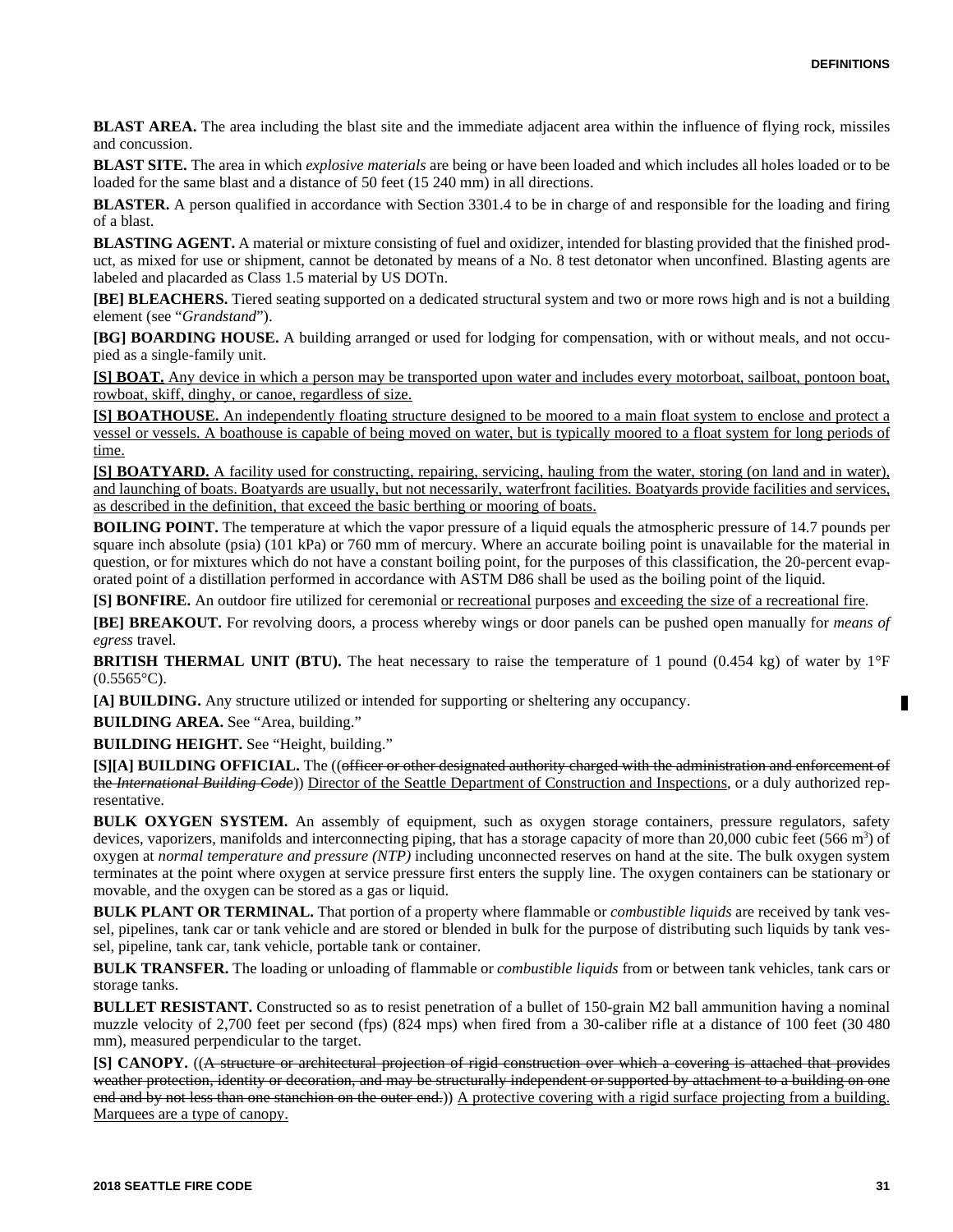**CAPACITOR ARRAY.** An arrangement of individual capacitor modules in close proximity to each other, mounted on storage racks or in cabinets or other enclosures.

**CAPACITOR ENERGY STORAGE SYSTEM.** A stationary, rechargeable energy storage system consisting of capacitors, chargers, controls and associated electrical equipment designed to provide electrical power to a building or facility. The system is typically used to provide standby or emergency power, an uninterruptable power supply, load shedding, load sharing or similar capabilities.

**Preengineered capacitor energy storage system.** A capacitor energy storage system consisting of capacitors, an energy management system, components and modules that are produced in a factory, designed to comprise the system when assembled on the job site.

**Prepackaged capacitor energy storage system.** A capacitor energy storage system consisting of capacitors, an energy management system, components and modules that is factory assembled and then shipped as a complete unit for installation at the job site.

**CARBON DIOXIDE ENRICHMENT SYSTEM.** A system where carbon dioxide gas is intentionally introduced into an indoor environment, typically for the purpose of stimulating plant growth.

**CARBON DIOXIDE EXTINGUISHING SYSTEM.** A system supplying carbon dioxide  $(CO<sub>2</sub>)$  from a pressurized vessel through fixed pipes and nozzles. The system includes a manual- or automatic-actuating mechanism.

**CARBON MONOXIDE ALARM.** A single- or multiple-station alarm intended to detect carbon monoxide gas and alert occupants by a distinct audible signal. It incorporates a sensor, control components and an alarm notification appliance in a single unit.

**CARBON MONOXIDE DETECTOR.** A device with an integral sensor to detect carbon monoxide gas and transmit an alarm signal to a connected alarm control unit.

**[BG] CARE SUITE.** In Group I-2 occupancies, a group of treatment rooms, care recipient sleeping rooms and the support rooms or spaces and circulation space within the suite where staff are in attendance for supervision of all care recipients within the suite, and the suite is in compliance with the requirements of Section 407.4.4 of the *International Building Code*.

**CARTON.** A cardboard or fiberboard box enclosing a product.

**CEILING LIMIT.** The maximum concentration of an air-borne contaminant to which one may be exposed. The ceiling limits utilized are those published in DOL 29 CFR Part 1910.1000. The ceiling Recommended Exposure Limit (REL-C) concentrations published by the U.S. National Institute for Occupational Safety and Health (NIOSH), Threshold Limit Value-Ceiling (TLV-C) concentrations published by the American Conference of Governmental Industrial Hygienists (ACGIH), Ceiling Workplace Environmental Exposure Level (WEEL-Ceiling) Guides published by the American Industrial Hygiene Association (AIHA), and other *approved*, consistent measures are allowed as surrogates for hazardous substances not listed in DOL 29 CFR Part 1910.1000.

**[S][A] CHANGE OF OCCUPANCY.** A change in the use of a building or a portion of a building that results in any of the following:

- 1. A change of occupancy classification.
- 2. A change from one group to another group within an occupancy classification.
- 3. Any change in use within a group for ((which there is a change in the application of the requirements of this code)) a specific occupancy classification.

**CHEMICAL.** An element, chemical compound or mixture of elements or compounds or both.

**CHEMICAL FUME HOOD.** A ventilated enclosure designed to contain and exhaust fumes, gases, vapors, mists and particulate matter generated within the hood.

**CHEMICAL NAME.** The scientific designation of a chemical in accordance with the nomenclature system developed by the International Union of Pure and Applied Chemistry, the Chemical Abstracts Service rules of nomenclature, or a name which will clearly identify a chemical for the purpose of conducting an evaluation.

**[W] CHILD CARE.** For the purposes of these regulations, child care is the care of children during any period of a 24-hour day.

**[W] CHILD CARE, FAMILY HOME.** A child care facility, licensed by Washington State, located in a dwelling of the person or persons under whose direct care and supervision the child is placed, for the care of 12 or fewer children, including children who reside at the home.

**[M] CHIMNEY.** A primarily vertical structure containing one or more flues for the purpose of carrying gaseous products of combustion and air from a fuel-burning appliance to the outdoor atmosphere.

**Factory-built chimney.** A listed and labeled chimney composed of factory-made components, assembled in the field in accordance with manufacturer's instructions and the conditions of the listing.

**Masonry chimney.** A field-constructed chimney composed of solid masonry units, bricks, stones, or concrete.

**Metal chimney.** A field-constructed chimney of metal.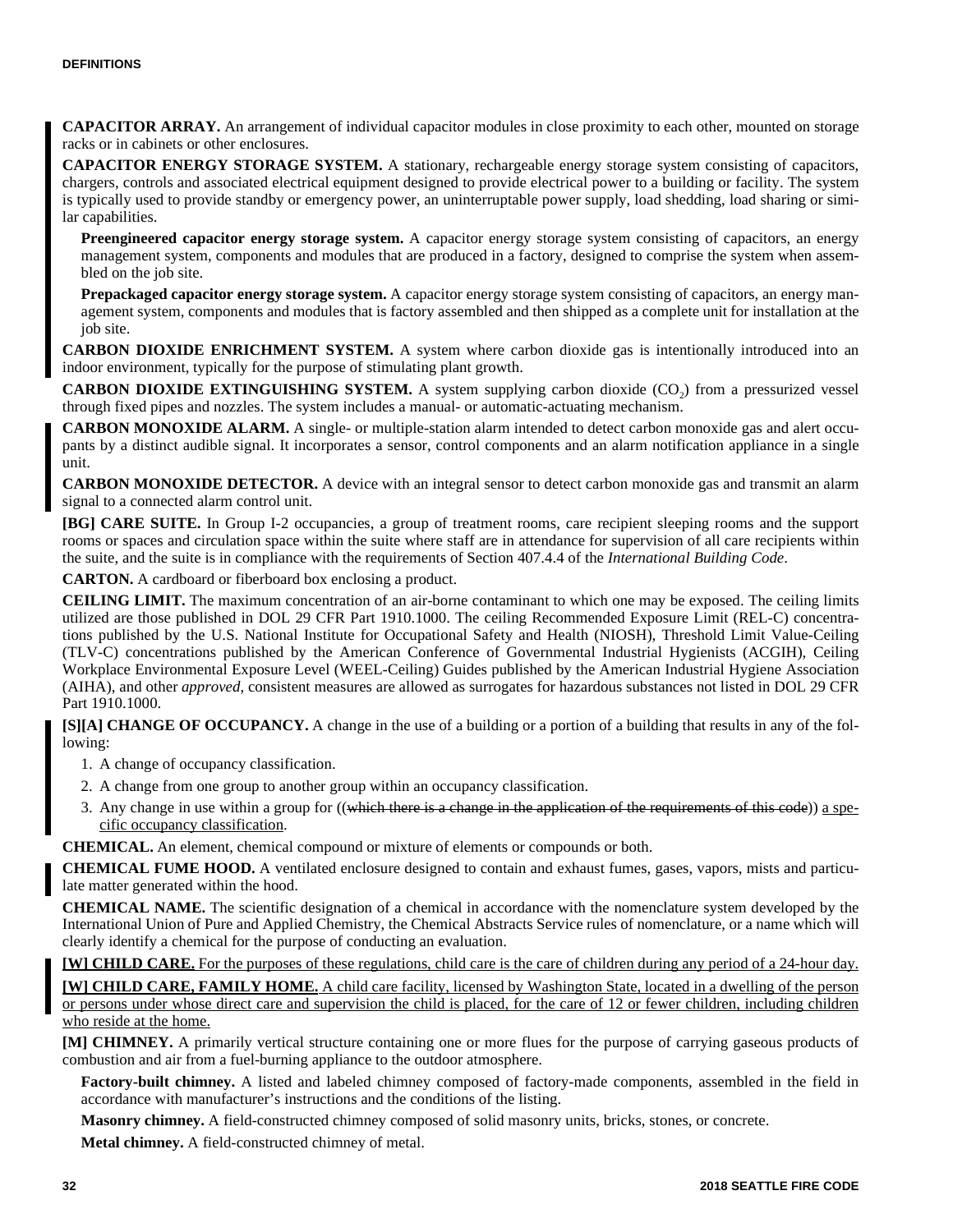**CLEAN AGENT.** Electrically nonconducting, volatile or gaseous fire extinguishant that does not leave a residue upon evaporation.

**[BG] CLINIC, OUTPATIENT.** Buildings or portions thereof used to provide medical care on a less-than-24-hour basis to persons who are not rendered incapable of self-preservation by the services provided.

**CLOSED CONTAINER.** A container sealed by means of a lid or other device such that liquid, vapor or dusts will not escape from it under ordinary conditions of use or handling.

**CLOSED SYSTEM.** The use of a solid or liquid hazardous material involving a closed vessel or system that remains closed during normal operations where vapors emitted by the product are not liberated outside of the vessel or system and the product is not exposed to the atmosphere during normal operations; and all uses of *compressed gases*. Examples of closed systems for solids and liquids include product conveyed through a piping system into a closed vessel, system or piece of equipment.

**[W] CLUSTER.** Clusters are multiple *portable school classrooms* separated by less than the requirements of the building code for separate buildings.

**COLD DECK.** A pile of unfinished cut logs.

**COMBUSTIBLE DUST.** Finely divided solid material which is 420 microns or less in diameter and which, when dispersed in air in the proper proportions, could be ignited by a flame, spark or other source of ignition. Combustible dust will pass through a U.S. No. 40 standard sieve.

**COMBUSTIBLE FIBERS.** Readily ignitable and free-burning materials in a fibrous or shredded form, such as cocoa fiber, cloth, cotton, excelsior, hay, hemp, henequen, istle, jute, kapok, oakum, rags, sisal, Spanish moss, straw, tow, wastepaper, certain synthetic fibers or other like materials. This definition does not include densely packed baled cotton.

**COMBUSTIBLE GAS DETECTOR.** An instrument that samples the local atmosphere and indicates the presence of ignitable vapors or gases within the flammable or explosive range expressed as a volume percent in air.

**COMBUSTIBLE LIQUID.** A liquid having a closed cup flash point at or above 100°F (38°C). Combustible liquids shall be subdivided as follows:

**Class II.** Liquids having a closed cup flash point at or above  $100^{\circ}F(38^{\circ}C)$  and below  $140^{\circ}F(60^{\circ}C)$ .

**Class IIIA.** Liquids having a closed cup flash point at or above  $140^{\circ}F (60^{\circ}C)$  and below  $200^{\circ}F (93^{\circ}C)$ .

**Class IIIB.** Liquids having closed cup *flash points* at or above 200°F (93°C).

The category of combustible liquids does not include *compressed gases* or *cryogenic fluids*.

**[M] COMMERCIAL COOKING APPLIANCES.** Appliances used in a commercial food service establishment for heating or cooking food and which produce grease vapors, steam, fumes, smoke or odors that are required to be removed through a local exhaust ventilation system. Such appliances include deep fat fryers, upright broilers, griddles, broilers, steam-jacketed kettles, hot-top ranges, under-fired broilers (charbroilers), ovens, barbecues, rotisseries, and similar appliances. For the purpose of this definition, a food service establishment shall include any building or a portion thereof used for the preparation and serving of food.

**COMMERCIAL MOTOR VEHICLE.** A motor vehicle used to transport passengers or property where the motor vehicle:

- 1. Has a gross vehicle weight rating of 10,000 pounds (454 kg) or more; or
- 2. Is designed to transport 16 or more passengers, including the driver.

**COMMODITY.** A combination of products, packing materials and containers.

**[BE] COMMON PATH OF EGRESS TRAVEL.** That portion of *exit access* travel distance measured from the most remote point of each room, area or space to that point where the occupants have separate and distinct access to two *exits* or *exit access* doorways.

**[BE] COMMON USE.** Interior or exterior circulation paths, rooms, spaces or elements that are not for public use and are made available for the shared use of two or more people.

**COMPRESSED GAS.** A material, or mixture of materials that:

- 1. Is a gas at 68°F (20°C) or less at 14.7 psia (101 kPa) of pressure; and
- 2. Has a *boiling point* of 68°F (20°C) or less at 14.7 psia (101 kPa) which is either liquefied, nonliquefied or in solution, except those gases which have no other health- or physical-hazard properties are not considered to be compressed until the pressure in the packaging exceeds 41 psia (282 kPa) at 68°F (20°C).

The states of a compressed gas are categorized as follows:

- 1. Nonliquefied compressed gases are gases, other than those in solution, which are in a packaging under the charged pressure and are entirely gaseous at a temperature of 68°F (20°C).
- 2. Liquefied compressed gases are gases that, in a packaging under the charged pressure, are partially liquid at a temperature of 68°F (20°C).
- 3. Compressed gases in solution are nonliquefied gases that are dissolved in a solvent.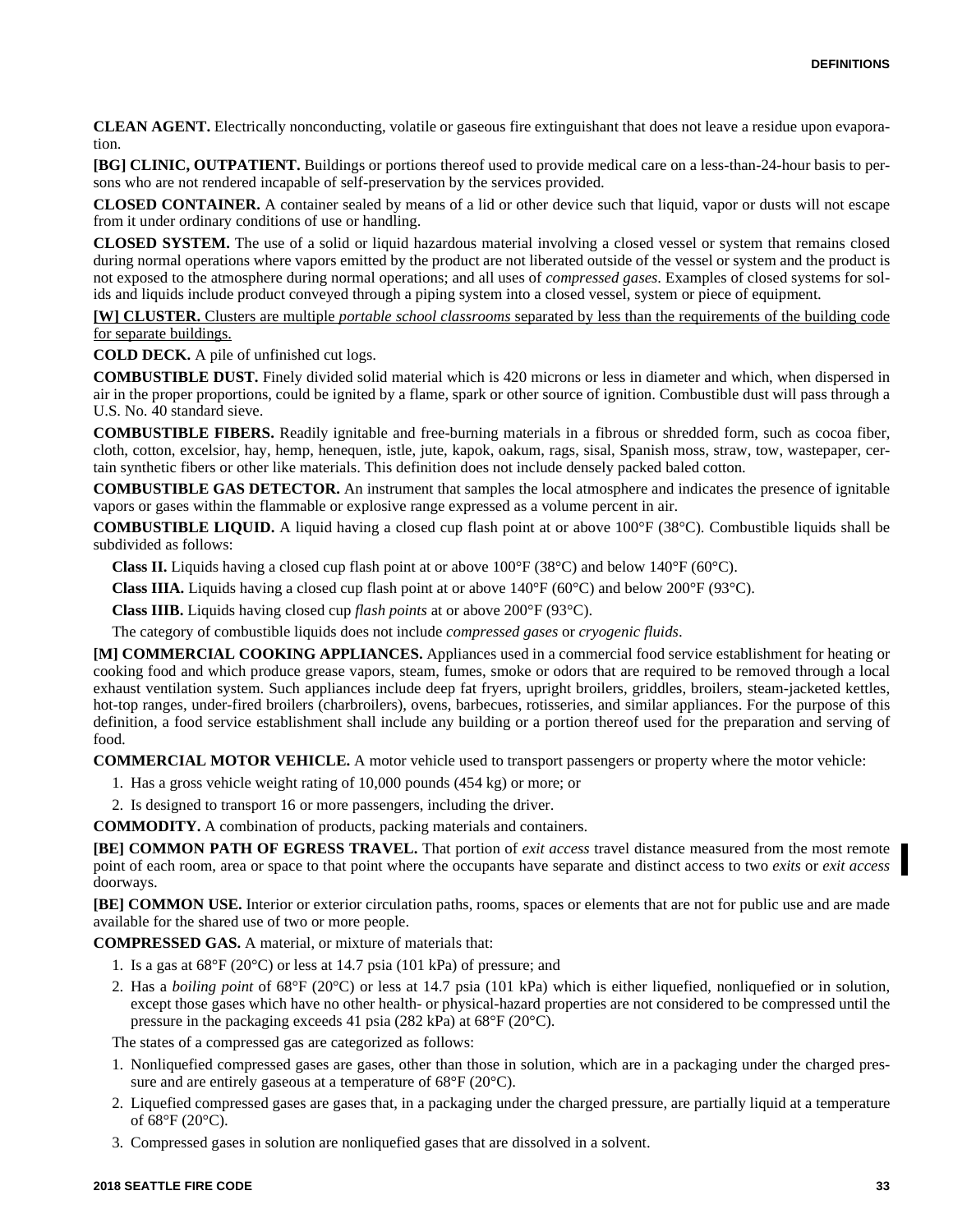4. Compressed gas mixtures consist of a mixture of two or more compressed gases contained in a packaging, the hazard properties of which are represented by the properties of the mixture as a whole.

**COMPRESSED GAS CONTAINER.** A pressure vessel designed to hold *compressed gases* at pressures greater than one atmosphere at 68°F (20°C) and includes cylinders, containers and tanks.

**COMPRESSED GAS SYSTEM.** An assembly of equipment designed to contain, distribute or transport *compressed gases*. It can consist of a *compressed gas* container or containers, reactors and appurtenances, including pumps, compressors and connecting piping and tubing.

**[BG] CONGREGATE LIVING FACILITIES.** A building or part thereof that contains sleeping units where residents share bathroom and/or kitchen facilities.

**CONSTANTLY ATTENDED LOCATION.** A designated location at a facility staffed by trained personnel on a continuous basis where alarm or supervisory signals are monitored and facilities are provided for notification of the fire department or other emergency services.

**[S][A] CONSTRUCTION DOCUMENTS.** The written, graphic and pictorial documents in electronic or paper format prepared or assembled for describing the design, location and physical characteristics of the elements of the project necessary for obtaining a permit.

**CONTAINER.** A vessel of 60 gallons (227 L) or less in capacity used for transporting or storing hazardous materials. Pipes, piping systems, engines and engine fuel tanks are not considered to be containers.

**[S] CONTAINER FREIGHT STATION.** A transload facility used primarily for loading and unloading cargo from containers.

**CONTAINMENT SYSTEM.** A gas-tight recovery system comprised of equipment or devices which can be placed over a leak in a *compressed gas* container, thereby stopping or controlling the escape of gas from the leaking container.

**CONTAINMENT VESSEL.** A gas-tight recovery vessel designed so that a leaking *compressed gas* container can be placed within its confines thereby encapsulating the leaking container.

**CONTROL AREA.** Spaces within a building where quantities of hazardous materials not exceeding the *maximum allowable quantities per control area* are stored, dispensed, used or handled. See also the definition of "Outdoor control area."

**[BE] CORRIDOR.** An enclosed *exit access* component that defines and provides a path of egress travel.

**CORRIDOR, OPEN-ENDED.** See "Open-ended corridor."

**CORROSIVE.** A chemical that causes visible destruction of, or irreversible alterations in, living tissue by chemical action at the point of contact. A chemical shall be considered corrosive if, when tested on the intact skin of albino rabbits by the method described in DOTn 49 CFR 173.137, such chemical destroys or changes irreversibly the structure of the tissue at the point of contact following an exposure period of 4 hours. This term does not refer to action on inanimate surfaces.

#### **COTTON.**

**Baled cotton.** A natural seed fiber wrapped in and secured with industry-accepted materials, usually consisting of burlap, woven polypropylene, polyethylene or cotton or sheet polyethylene, and secured with steel, synthetic or wire bands, or wire; also includes linters (lint removed from the cottonseed) and motes (residual materials from the ginning process).

**Baled cotton, densely packed.** Cotton, made into banded bales, with a packing density of not less than 22 pounds per cubic foot (360 kg/m<sup>3</sup>), and dimensions complying with the following: a length of 55 inches (1397 mm), a width of 21 inches (533.4 mm) and a height of 27.6 to 35.4 inches (701 to 899 mm).

**Seed cotton.** Perishable raw agricultural commodity consisting of cotton fiber (lint) attached to the seed of the cotton plant, which requires ginning to become a commercial product.

**[BG] COURT.** An open, uncovered space, unobstructed to the sky, bounded on three or more sides by exterior building walls or other enclosing devices.

**[W] COVERED BOAT MOORAGE.** A pier or system of floating or fixed access ways to which vessels on water may be secured and any portion of which are covered by a roof.

**[BG] COVERED MALL BUILDING.** A single building enclosing a number of tenants and occupants such as retail stores, drinking and dining establishments, entertainment and amusement facilities, passenger transportation terminals, offices, and other similar uses wherein two or more tenants have a main entrance into one or more malls. Anchor buildings shall not be considered as a part of the covered mall building. The term "covered mall building" shall include open mall buildings as defined below.

**Mall.** A roofed or covered common pedestrian area within a covered mall building that serves as access for two or more tenants and not to exceed three levels that are open to each other. The term "mall" shall include open malls as defined below.

**Open mall.** An unroofed common pedestrian way serving a number of tenants not exceeding three levels. Circulation at levels above grade shall be permitted to include open exterior balconies leading to *exits* discharging at grade.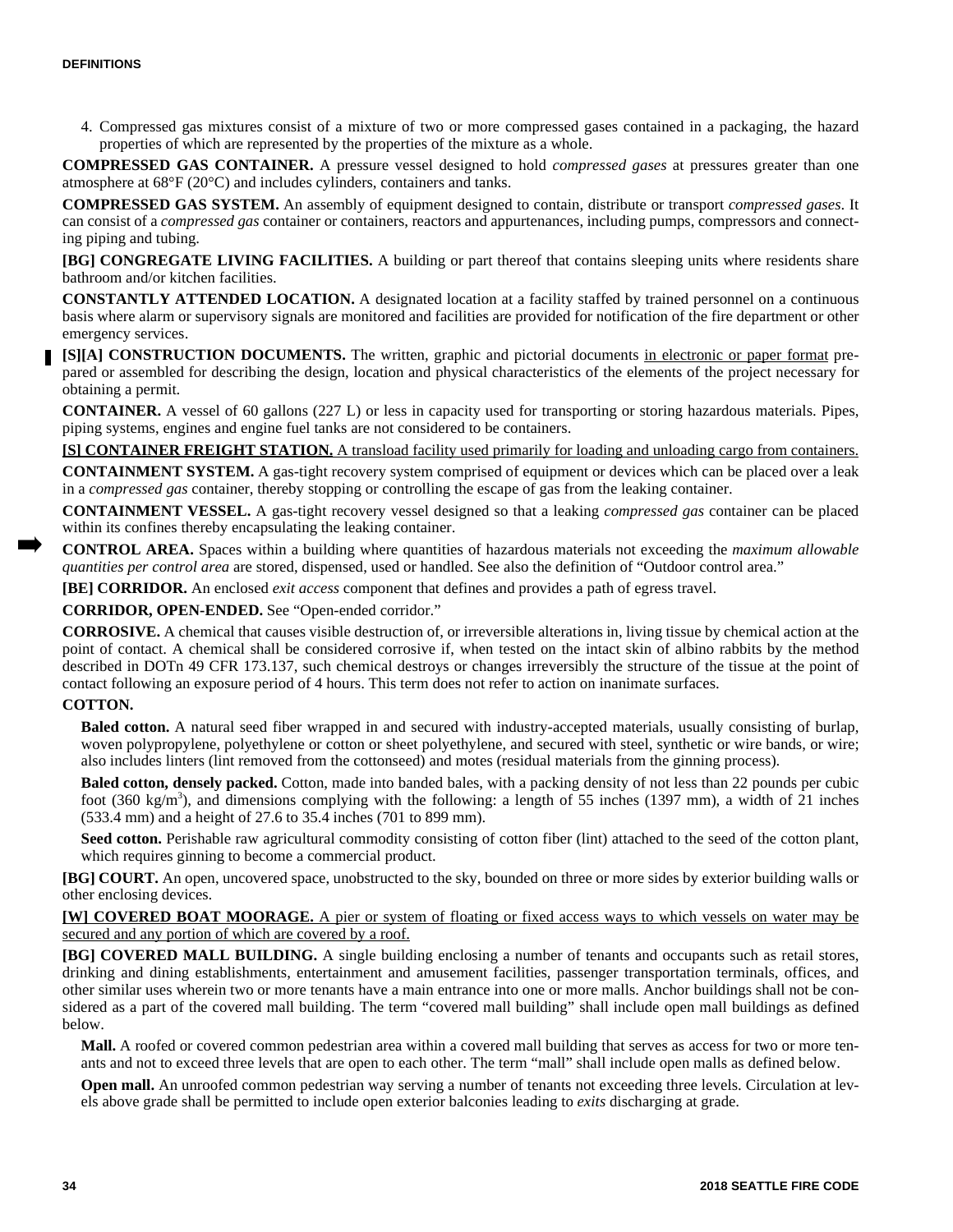**Open mall building.** Several structures housing a number of tenants such as retail stores, drinking and dining establishments, entertainment and amusement facilities, offices, and other similar uses wherein two or more tenants have a main entrance into one or more open malls. Anchor buildings are not considered as a part of the open mall building.

**CRITICAL CIRCUIT.** A circuit that requires continuous operation to ensure safety of the structure and occupants.

**CRYOGENIC CONTAINER.** A cryogenic vessel of any size used for the transportation, handling or storage of *cryogenic fluids*.

**CRYOGENIC FLUID.** A fluid having a *boiling point* lower than -130°F (-89.9°C) at 14.7 pounds per square inch atmosphere (psia) (an absolute pressure of 101.3 kPa).

**CRYOGENIC VESSEL.** A pressure vessel, low-pressure tank or atmospheric tank designed to contain a *cryogenic fluid* on which venting, insulation, refrigeration or a combination of these is used in order to maintain the operating pressure within the design pressure and the contents in a liquid phase.

**[BG] CUSTODIAL CARE.** Assistance with day-to-day living tasks; such as assistance with cooking, taking medication, bathing, using toilet facilities and other tasks of daily living. Custodial care includes persons receiving care who have the ability to respond to emergency situations and evacuate at a slower rate and/or who have mental and psychiatric complications.

**CYLINDER.** A pressure vessel designed for pressures higher than 40 psia (275.6 kPa) and having a circular cross section. It does not include a portable tank, multiunit tank car tank, cargo tank or tank car.

**DAMPER.** See "Fire damper" and "Smoke damper."

**DAY BOX.** A portable magazine designed to hold *explosive* materials and constructed in accordance with the requirements for a Type 3 magazine as defined and classified in Chapter 56.

**DECORATIVE MATERIALS.** All materials applied over the building interior finish for decorative, acoustical or other effect including, but not limited to, curtains, draperies, fabrics, streamers and all other materials utilized for decorative effect including, but not limited to, bulletin boards, artwork, posters, photographs, paintings, batting, cloth, cotton, hay, stalks, straw, vines, leaves, trees, moss and similar items, foam plastics and materials containing foam plastics. Decorative materials do not include wall coverings, ceiling coverings, floor coverings, ordinary window shades, interior finish and materials 0.025 inch (0.64 mm) or less in thickness applied directly to and adhering tightly to a substrate.

**DEFLAGRATION.** An exothermic reaction, such as the extremely rapid oxidation of a flammable dust or vapor in air, in which the reaction progresses through the unburned material at a rate less than the velocity of sound. A deflagration can have an explosive effect.

**DELUGE SYSTEM.** A sprinkler system employing open sprinklers attached to a piping system connected to a water supply through a valve that is opened by the operation of a detection system installed in the same area as the sprinklers. When this valve opens, water flows into the piping system and discharges from all sprinklers attached thereto.

**DESIGN PRESSURE.** The maximum gauge pressure that a pressure vessel, device, component or system is designed to withstand safely under the temperature and conditions of use expected.

**[S] DESIGNATED HOT WORK FACILITY.** Those piers, designated by the fire code official, and by virtue of their construction, location, fire protection, emergency vehicle access and fire hydrant availability, that are suitable to permit certain repairs to vessels.

**DESOLVENTIZING.** The act of removing a solvent from a material.

**DETACHED BUILDING.** A separate single-story building, without a *basement* or crawl space, used for the storage or use of hazardous materials and located an *approved* distance from all structures.

**DETEARING.** A process for rapidly removing excess wet coating material from a dipped or coated object or material by passing it through an electrostatic field.

**DETECTOR, HEAT.** A fire detector that senses heat, either abnormally high temperature or rate of rise, or both.

**DETONATING CORD.** A flexible cord containing a center core of high *explosive* used to initiate other *explosives*.

**DETONATION.** An exothermic reaction characterized by the presence of a shock wave in the material which establishes and maintains the reaction. The reaction zone progresses through the material at a rate greater than the velocity of sound. The principal heating mechanism is one of shock compression. *Detonations* have an *explosive* effect.

**DETONATOR.** A device containing any initiating or primary *explosive* that is used for initiating *detonation*. A detonator shall not contain more than 154.32 grains (10 grams) of total *explosives* by weight, excluding ignition or delay charges. The term includes, but is not limited to, electric blasting caps of instantaneous and delay types, blasting caps for use with safety fuses, detonating cord delay connectors, and noninstantaneous and delay blasting caps which use detonating cord, shock tube or any other replacement for electric leg wires. All types of detonators in strengths through No. 8 cap should be rated at 1-1/2 pounds (0.68 kg) of explosives per 1,000 caps. For strengths higher than No. 8 cap, consult the manufacturer.

**[BG] DETOXIFICATION FACILITIES.** Facilities that provide treatment for substance abuse serving care recipients who are incapable of self-preservation or who are harmful to themselves or others.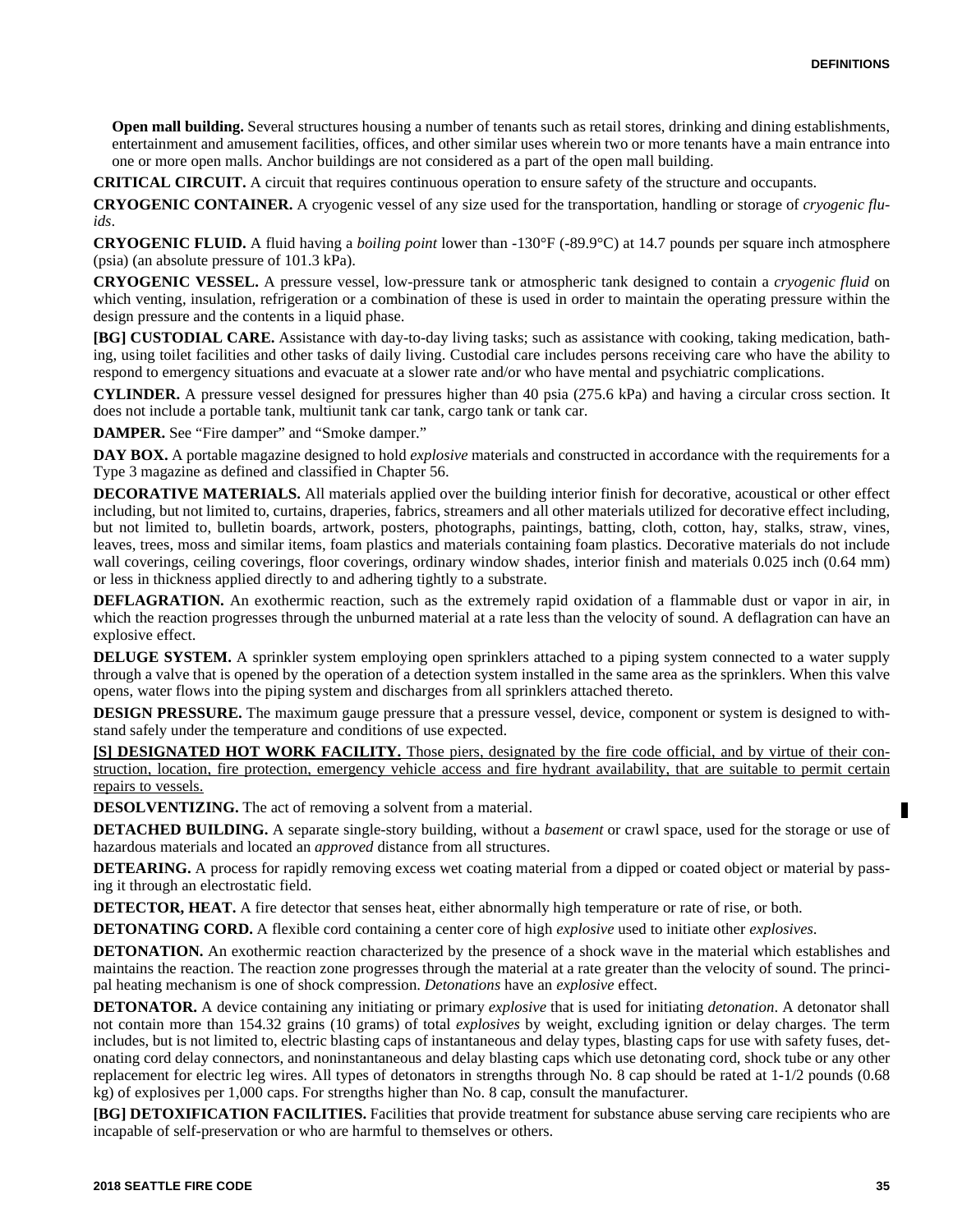**DIP TANK.** A tank, vat or container of flammable or combustible liquid in which articles or materials are immersed for the purpose of coating, finishing, treating and similar processes.

**DISCHARGE SITE.** The immediate area surrounding the fireworks mortars used for an outdoor fireworks display.

**DISPENSING.** The pouring or transferring of any material from a container, tank or similar vessel, whereby vapors, dusts, fumes, mists or gases are liberated to the atmosphere.

**DISPENSING DEVICE, OVERHEAD TYPE.** A dispensing device that consists of one or more individual units intended for installation in conjunction with each other, mounted above a dispensing area typically within the motor fuel-dispensing facility canopy structure, and characterized by the use of an overhead hose reel.

**DISPLAY SITE.** The immediate area where a fireworks display is conducted. The display area includes the discharge site, the fallout area and the required separation distance from the mortars to spectator viewing areas. The display area does not include spectator viewing areas or vehicle parking areas.

**DOOR, BALANCED.** See "Balanced door."

**DOOR, DUTCH.** See "Dutch door."

**DOOR, LOW ENERGY POWER-OPERATED.** See "Low energy power-operated door."

**DOOR, POWER-ASSISTED.** See "Power-assisted door."

**DOOR, POWER-OPERATED.** See "Power-operated door."

**DOORWAY, EXIT ACCESS.** See "Exit access doorway."

**[BG] DORMITORY.** A space in a building where group sleeping accommodations are provided in one room, or in a series of closely associated rooms, for persons not members of the same family group, under joint occupancy and single management, as in college dormitories or fraternity houses.

**DRAFT CURTAIN.** A structure arranged to limit the spread of smoke and heat along the underside of the ceiling or roof.

**[BF] DRAFTSTOP.** A material, device or construction installed to restrict the movement of air within open spaces of concealed areas of building components such as crawl spaces, floor/ceiling assemblies, roof/ceiling assemblies and attics.

**DRY-CHEMICAL EXTINGUISHING AGENT.** A powder composed of small particles, usually of sodium bicarbonate, potassium bicarbonate, urea-potassium-based bicarbon-ate, potassium chloride or monoammonium phosphate, with added particulate material supplemented by special treatment to provide resistance to packing, resistance to moisture absorption (caking) and the proper flow capabilities.

**DRY CLEANING.** The process of removing dirt, grease, paints and other stains from such items as wearing apparel, textiles, fabrics and rugs by use of nonaqueous liquids (solvents).

**DRY CLEANING PLANT.** A facility in which dry cleaning and associated operations are conducted, including the office, receiving area and storage rooms.

**DRY CLEANING ROOM.** An occupiable space within a building used for performing dry cleaning operations, the installation of solvent-handling equipment or the storage of dry cleaning solvents.

**DRY CLEANING SYSTEM.** Machinery or equipment in which textiles are immersed or agitated in solvent or in which dry cleaning solvent is extracted from textiles.

**DUTCH DOOR.** A door divided horizontally so that the top can be operated independently from the bottom.

**[A] DWELLING.** A building that contains one or two *dwelling units* used, intended or designed to be used, rented, leased, let or hired out to be occupied for living purposes.

**[A] DWELLING UNIT.** A single unit providing complete, independent living facilities for one or more persons, including permanent provisions for living, sleeping, eating, cooking and sanitation.

**EARLY SUPPRESSION FAST-RESPONSE (ESFR) SPRINKLER.** A sprinkler *listed* for early suppression fast-response performance.

**[BE] EGRESS COURT.** A court or *yard* which provides access to a *public way* for one or more *exits*.

**[W] ELECTRICAL CODE.** The *National Electrical Code,* promulgated by the National Fire Protection Association, as adopted by rule or local ordinance under the authority of chapter 19.28 RCW.

**ELECTROSTATIC FLUIDIZED BED.** A container holding powder coating material that is aerated from below so as to form an air-supported expanded cloud of such material that is electrically charged with a charge opposite to that of the object to be coated. Such object is transported through the container immediately above the charged and aerated materials in order to be coated.

**ELEVATOR GROUP.** A grouping of elevators in a building located adjacent or directly across from one another that respond to a common hall call button(s).

**EMERGENCY ALARM SYSTEM.** A system to provide indication and warning of emergency situations involving hazardous materials.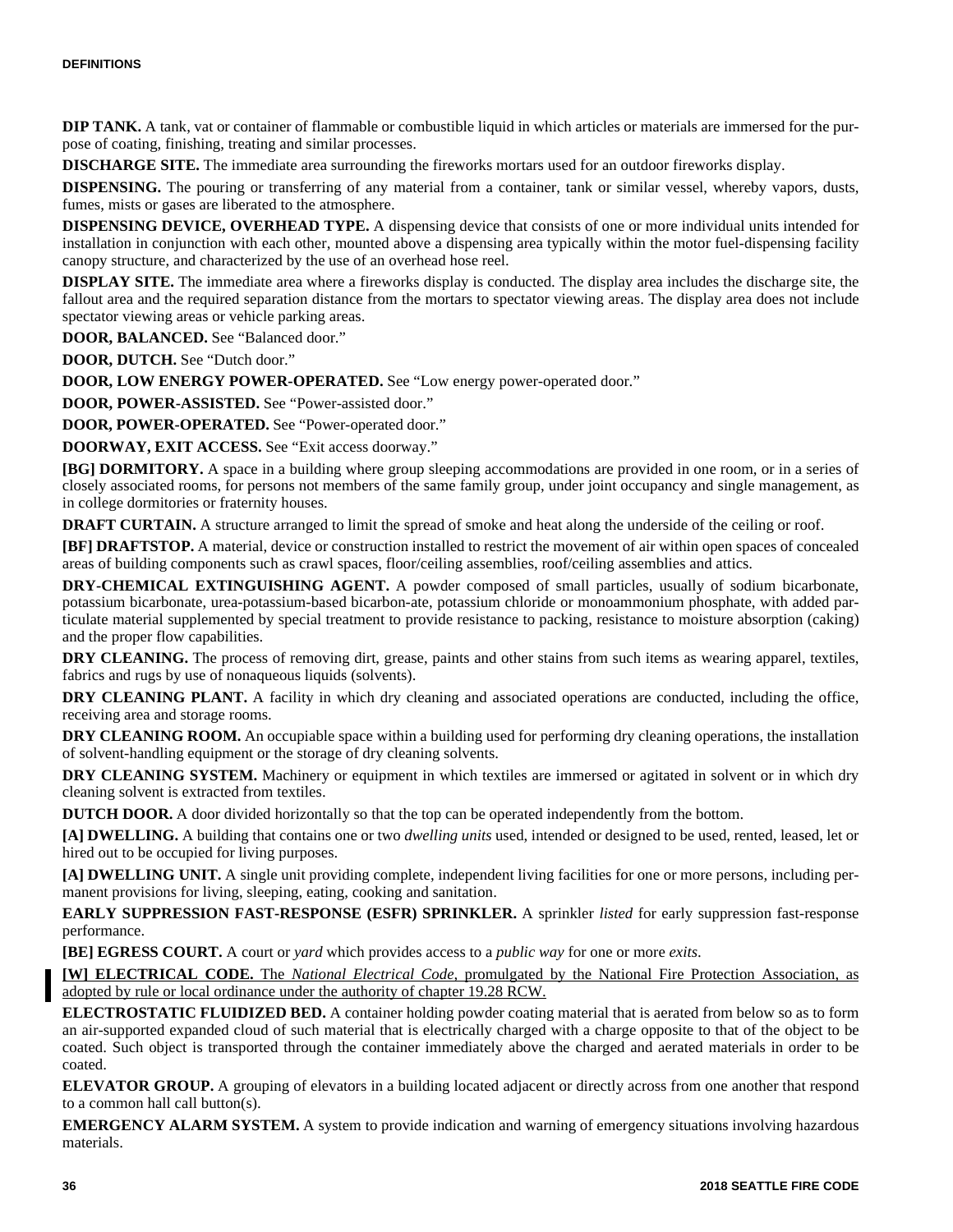**EMERGENCY CONTROL STATION.** An *approved* location on the premises where signals from emergency equipment are received and which is staffed by trained personnel.

**[BE] EMERGENCY ESCAPE AND RESCUE OPENING.** An operable window, door or other similar device that provides for a means of escape and access for rescue in the event of an emergency.

**EMERGENCY EVACUATION DRILL.** An exercise performed to train staff and occupants and to evaluate their efficiency and effectiveness in carrying out emergency evacuation procedures.

**[S] EMERGENCY POWER SYSTEM.** ((A source of automatic electric power of a required capacity and duration to operate required life safety, fire alarm, detection and ventilation systems in the event of a failure of the primary power. Emergency power systems are required for electrical loads where interruption of the primary power could result in loss of human life or serious injuries.)) An electrical system that complies with *Seattle Electrical Code* Article 700.

**EMERGENCY SHUTOFF VALVE.** A valve designed to shut off the flow of gases or liquids.

**EMERGENCY SHUTOFF VALVE, AUTOMATIC.** A fail-safe automatic-closing valve designed to shut off the flow of gases or liquids initiated by a control system that is activated by automatic means.

**EMERGENCY SHUTOFF VALVE, MANUAL.** A manually operated valve designed to shut off the flow of gases or liquids. **EMERGENCY VOICE/ALARM COMMUNICATIONS.**

Dedicated manual or automatic facilities for originating and distributing voice instructions, as well as alert and evacuation signals pertaining to a fire emergency, to the occupants of a building.

**[BE] EMPLOYEE WORK AREA.** All or any portion of a space used only by employees and only for work. *Corridors*, toilet rooms, kitchenettes and break rooms are not employee work areas.

**ENERGY MANAGEMENT SYSTEM.** An electronic system that protects stationary storage batteries from operating outside their safe operating parameters, and generates an alarm and trouble signal for off normal conditions.

**[BG] EQUIPMENT PLATFORM.** An unoccupied, elevated platform used exclusively for mechanical systems or industrial process equipment, including the associated elevated walkways, *stairways*, *alternating tread devices* and ladders necessary to access the platform (see Section 505.3 of the *International Building Code*).

**EXCESS FLOW CONTROL.** A fail-safe system or other *approved* means designed to shut off flow caused by a rupture in pressurized piping systems.

**EXCESS FLOW VALVE.** A valve inserted into a *compressed gas* cylinder, portable tank or stationary tank that is designed to positively shut off the flow of gas in the event that its predetermined flow is exceeded.

**EXHAUSTED ENCLOSURE.** An appliance or piece of equipment which consists of a top, a back and two sides providing a means of local exhaust for capturing gases, fumes, vapors and mists. Such enclosures include laboratory hoods, exhaust fume hoods and similar appliances and equipment used to retain and exhaust locally the gases, fumes, vapors and mists that could be released. Rooms or areas provided with general ventilation, in themselves, are not exhausted enclosures.

**EXISTING.** Buildings, facilities or conditions that are already in existence, constructed or officially authorized prior to the adoption of this code.

**[S] EXISTING BUILDING, EXISTING STRUCTURE.** A building or structure erected prior to the date of adoption of this code, or one for which a valid certificate of occupancy has been issued, or one that has passed a final inspection.

**[BE] EXIT.** That portion of a *means of egress* system between the *exit access* and the *exit discharge* or *public way*. Exit components include exterior exit doors at the *level of exit discharge*, *interior exit stairways* and *ramps*, *exit passageways*, *exterior exit stairways* and *ramps* and *horizontal exits*.

**[BE] EXIT ACCESS.** That portion of a *means of egress* system that leads from any occupied portion of a building or structure to an *exit*.

**[BE] EXIT ACCESS DOORWAY.** A door or access point along the path of egress travel from an occupied room, area or space where the path of egress enters an intervening room, *corridor*, *exit access stairway* or *ramp*.

**[BE] EXIT ACCESS RAMP.** A *ramp* within the *exit access* portion of the *means of egress* system.

**[BE] EXIT ACCESS STAIRWAY.** A *stairway* within the *exit access* portion of the *means of egress* system.

**[BE] EXIT DISCHARGE.** That portion of a *means of egress* system between the termination of an *exit* and a *public way*.

**[BE] EXIT DISCHARGE, LEVEL OF.** The *story* at the point at which an *exit* terminates and an *exit discharge* begins.

**[S][BE] EXIT PASSAGEWAY.** An *exit* component that ((is separated from other interior spaces of a building or structure by fire-resistance-rated construction and opening protectives, and)) provides for a protected path of egress travel in a horizontal direction to the *exit discharge*.

**EXPANDED PLASTIC.** A foam or cellular plastic material having a reduced density based on the presence of numerous small cavities or cells dispersed throughout the material.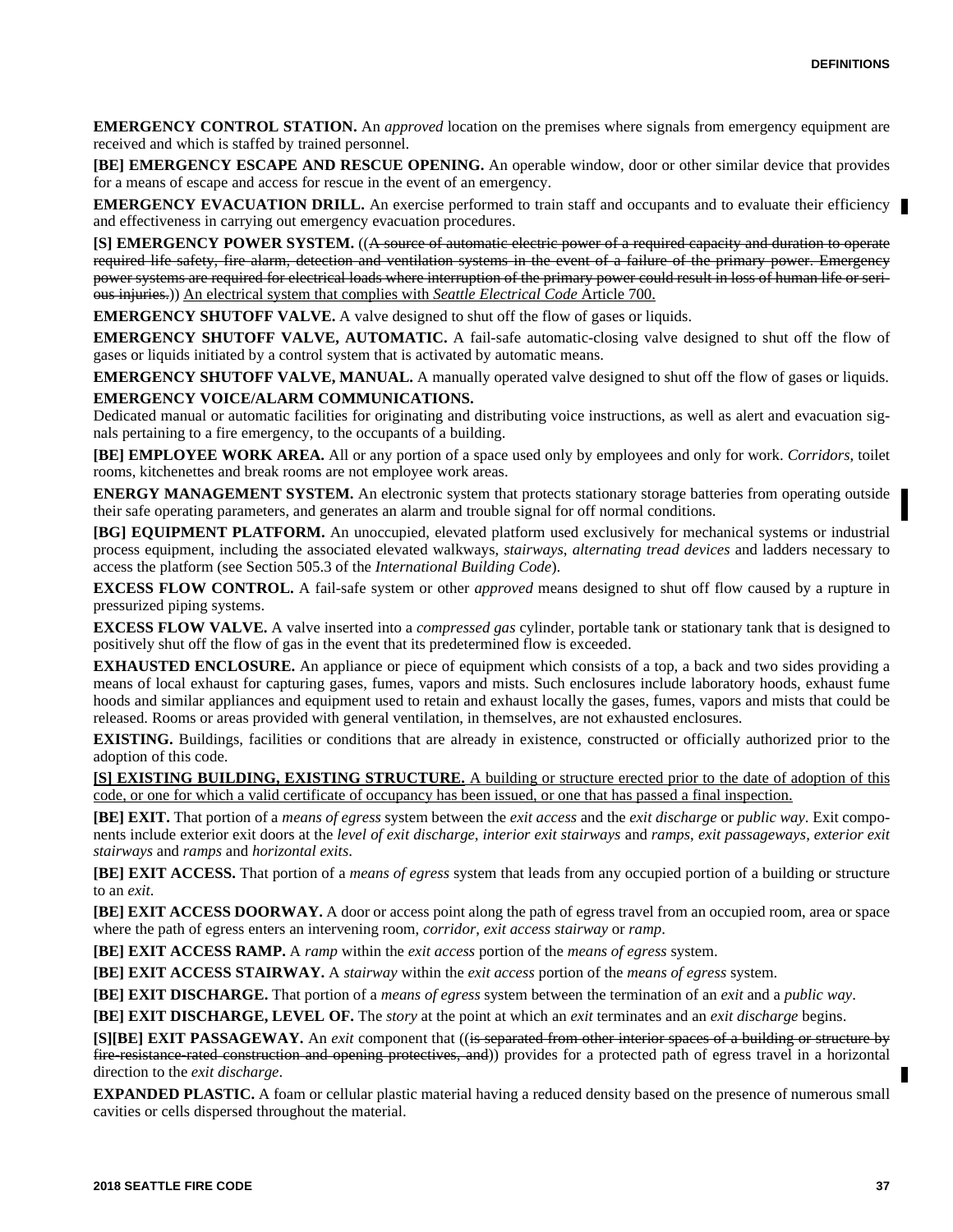**EXPLOSION.** An effect produced by the sudden violent expansion of gases, which may be accompanied by a shock wave or disruption, or both, of enclosing materials or structures. An explosion could result from any of the following:

- 1. Chemical changes such as rapid oxidation, *deflagration* or *detonation*, decomposition of molecules and runaway polymerization (usually *detonation*s).
- 2. Physical changes such as pressure tank ruptures.
- 3. Atomic changes (nuclear fission or fusion).

**EXPLOSIVE.** A chemical compound, mixture or device, the primary or common purpose of which is to function by explosion. The term includes, but is not limited to, dynamite, black powder, pellet powder, initiating explosives, detonators, safety fuses, squibs, detonating cord, igniter cord and igniters.

The term "Explosive" includes any material determined to be within the scope of USC Title 18: Chapter 40 and also includes any material classified as an explosive by the *hazardous materials* regulations of DOTn 49 CFR Parts 100-185.

**High explosive.** *Explosive material*, such as dynamite, which can be caused to detonate by means of a No. 8 test blasting cap where unconfined.

**Low explosive.** *Explosive material* that will burn or deflagrate when ignited. It is characterized by a rate of reaction that is less than the speed of sound. Examples of low *explosives* include, but are not limited to, black powder, safety fuse, igniters, igniter cord, fuse lighters, fireworks and propellants, 1.3C.

**Mass-detonating explosives.** Division 1.1, 1.2 and 1.5 *explosives* alone or in combination, or loaded into various types of ammunition or containers, most of which can be expected to explode virtually instantaneously when a small portion is subjected to fire, severe concussion, impact, the impulse of an initiating agent or the effect of a considerable discharge of energy from without. Materials that react in this manner represent a mass explosion hazard. Such an *explosive* will normally cause severe structural damage to adjacent objects. Explosive propagation could occur immediately to other items of ammunition and *explosives* stored sufficiently close to and not adequately protected from the initially exploding pile with a time interval short enough so that two or more quantities must be considered as one for quantity-distance purposes.

**UN/DOTn Class 1 explosives.** The former classification system used by DOTn included the terms "high" and "low" *explosives* as defined herein. The following terms further define *explosives* under the current system applied by DOTn for all *explosive materials* defined as hazard Class 1 materials. Compatibility group letters are used in concert with the division to specify further limitations on each division noted (for example, the letter G identifies the material as a pyrotechnic substance or article containing a pyrotechnic substance and similar materials).

**Division 1.1.** *Explosives* that have a mass explosion hazard. A mass explosion is one which affects almost the entire load instantaneously.

**Division 1.2.** *Explosives* that have a projection hazard but not a mass explosion hazard.

**Division 1.3.** *Explosives* that have a fire hazard and either a minor blast hazard or a minor projection hazard or both, but not a mass explosion hazard.

**Division 1.4.** *Explosives* that pose a minor explosion hazard. The explosive effects are largely confined to the package and no projection of fragments of appreciable size or range is to be expected. An external fire must not cause virtually instantaneous explosion of almost the entire contents of the package.

**Division 1.5.** Very insensitive *explosives*. This division is comprised of substances that have a mass explosion hazard but which are so insensitive that there is very little probability of initiation or of transition from burning to *detonation* under normal conditions of transport.

**Division 1.6.** Extremely insensitive articles which do not have a mass explosion hazard. This division is comprised of articles that contain only extremely insensitive detonating substances and which demonstrate a negligible probability of accidental initiation or propagation.

**EXPLOSIVE MATERIAL.** The term "explosive" material means *explosives*, blasting agents and detonators.

**[BE] EXTERIOR EXIT RAMP.** An *exit* component that serves to meet one or more *means of egress* design requirements, such as required number of *exits* or *exit access* travel distance, and is open to yards, courts or *public ways*.

**[BE] EXTERIOR EXIT STAIRWAY.** An *exit* component that serves to meet one or more *means of egress* design requirements, such as required number of *exits* or *exit access* travel distance, and is open to yards, courts or *public ways*.

**[BF] EXTERIOR WALL.** A wall, bearing or nonbearing, that is used as an enclosing wall for a building, other than a *fire wall*, and that has a slope of 60 degrees (1.05 rad) or greater with the horizontal plane.

**EXTRA-HIGH-RACK COMBUSTIBLE STORAGE.** Storage on racks of Class I, II, III or IV commodities that exceed 40 feet (12 192 mm) in height and storage on racks of high-hazard commodities that exceed 30 feet (9144 mm) in height.

**FABRICATION AREA.** An area within a semiconductor fabrication facility and related research and development areas in which there are processes using hazardous production materials. Such areas are allowed to include ancillary rooms or areas such as dressing rooms and offices that are directly related to the fabrication area processes.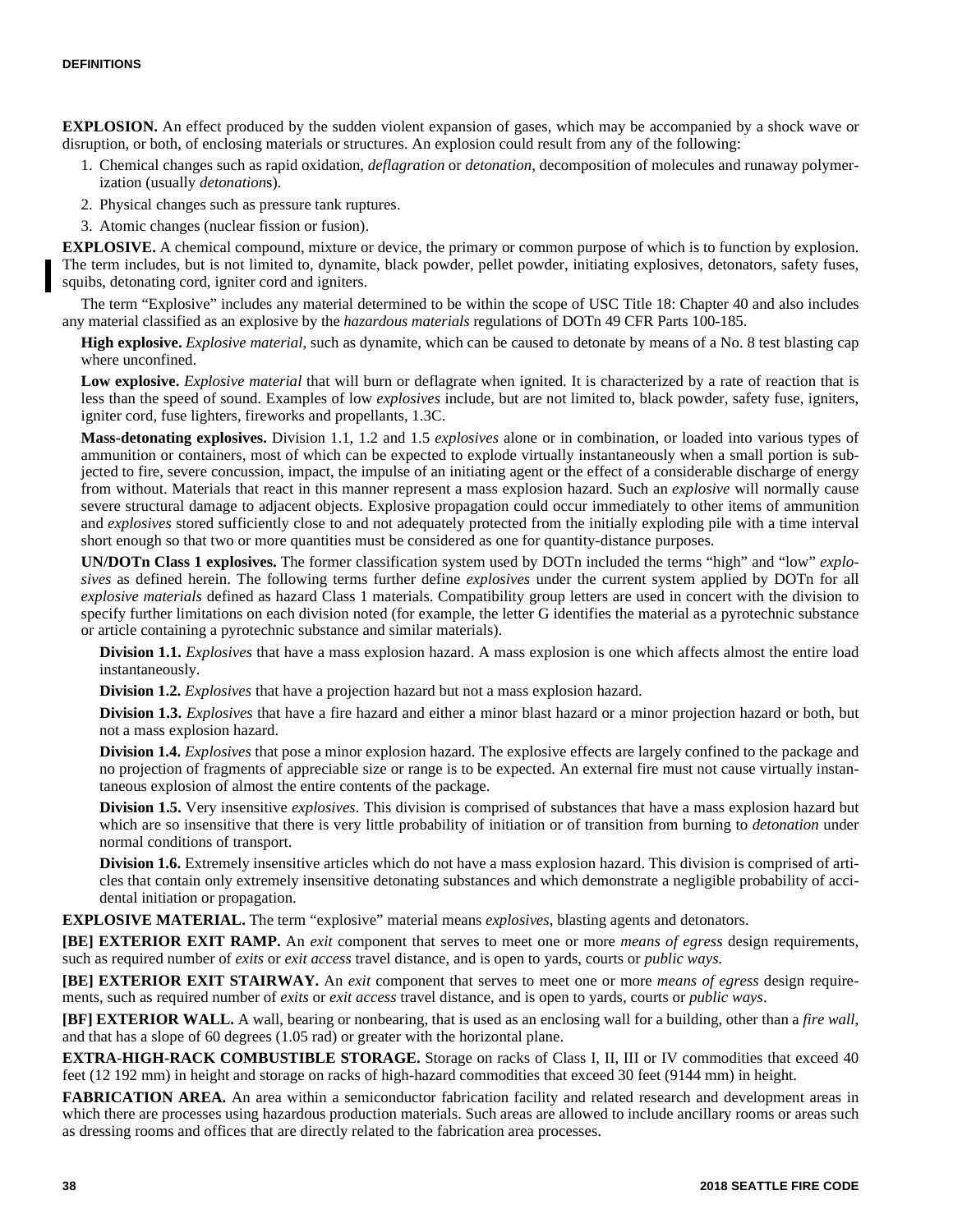**[A] FACILITY.** A building or use in a fixed location including exterior storage areas for flammable and combustible substances and hazardous materials, piers, wharves, tank farms and similar uses. This term includes recreational vehicles, mobile home and manufactured housing parks, sales and storage lots.

**FAIL-SAFE.** A design condition incorporating a feature for automatically counteracting the effect of an anticipated possible source of failure; also, a design condition eliminating or mitigating a hazardous condition by compensating automatically for a failure or malfunction.

**FALLOUT AREA.** The area over which aerial shells are fired. The shells burst over the area, and unsafe debris and malfunctioning aerial shells fall into this area. The fallout area is the location where a typical aerial shell dud falls to the ground depending on the wind and the angle of mortar placement.

**FALSE ALARM.** The willful and knowing initiation or transmission of a signal, message or other notification of an event of fire when no such danger exists.

**FINES.** Small pieces or splinters of wood byproducts that will pass through a 0.25-inch (6.4 mm) screen.

**FIRE ALARM.** The giving, signaling or transmission to any public fire station, or company or to any officer or employee thereof, whether by telephone, spoken word or otherwise, of information to the effect that there is a fire at or near the place indicated by the person giving, signaling or transmitting such information.

**FIRE ALARM BOX, MANUAL.** See "Manual fire alarm box."

**FIRE ALARM CONTROL UNIT.** A system component that receives inputs from automatic and manual fire alarm devices and may be capable of supplying power to detection devices and transponder(s) or off-premises transmitter(s). The control unit may be capable of providing a transfer of power to the notification appliances and transfer of condition to relays or devices.

**FIRE ALARM SIGNAL.** A signal initiated by a fire alarm-initiating device such as a manual fire alarm box, automatic fire detector, waterflow switch or other device whose activation is indicative of the presence of a fire or fire signature.

**FIRE ALARM SYSTEM.** A system or portion of a combination system consisting of components and circuits arranged to monitor and annunciate the status of fire alarm or supervisory signal-initiating devices and to initiate the appropriate response to those signals.

**FIRE APPARATUS ACCESS ROAD.** A road that provides fire apparatus access from a fire station to a facility, building or portion thereof. This is a general term inclusive of all other terms such as *fire lane*, public street, private street, parking lot lane and access roadway.

**[BF] FIRE AREA.** The aggregate floor area enclosed and bounded by *fire walls*, *fire barriers*, *exterior walls* or *horizontal assemblies* of a building. Areas of the building not provided with surrounding walls shall be included in the fire area if such areas are included within the horizontal projection of the roof or floor next above.

**[BF] FIRE BARRIER.** A fire-resistance-rated wall assembly of materials designed to restrict the spread of fire in which continuity is maintained.

**FIRE CHIEF.** The chief officer of the fire department serving the jurisdiction, or a duly authorized representative.

**FIRE CODE OFFICIAL.** The fire chief or other designated authority charged with the administration and enforcement of the code, or a duly authorized representative.

**FIRE COMMAND CENTER.** The principal attended or unattended location where the status of detection, alarm communications and control systems is displayed, and from which the system(s) can be manually controlled.

**[BF] FIRE DAMPER.** A *listed* device installed in ducts and air transfer openings designed to close automatically upon detection of heat and resist the passage of flame. Fire dampers are classified for use in either static systems that will automatically shut down in the event of a fire, or in dynamic systems that continue to operate during a fire. A dynamic fire damper is tested and rated for closure under elevated temperature airflow.

**FIRE DEPARTMENT MASTER KEY.** A limited issue key of special or controlled design to be carried by fire department officials in command which will open key boxes on specified properties.

#### **202 Point of Information**

The *fire code official* has approved the "KnoxBox" as the access key box for use in the City of Seattle.

**[S] FIRE DETECTION SYSTEM.** A system of smoke or heat detectors monitored at an approved central station, with no requirement for notification appliances in the building.

**FIRE DETECTOR, AUTOMATIC.** A device designed to detect the presence of a fire signature and to initiate action.

**[S] FIRE DISTRICT.** That part of the city within the boundary described as follows:

Beginning at the intersection of the center line of Alaskan Way and Clay Street; thence northeasterly along the center line of Clay Street to an intersection with the center line of Denny Way; thence easterly along the center line of Denny Way to an intersection with the center line of Yale Avenue; thence southeasterly along the center line of Yale Avenue to an intersection with the center line of Interstate Highway 5; thence southerly and southeasterly along the center line of Interstate 5 to an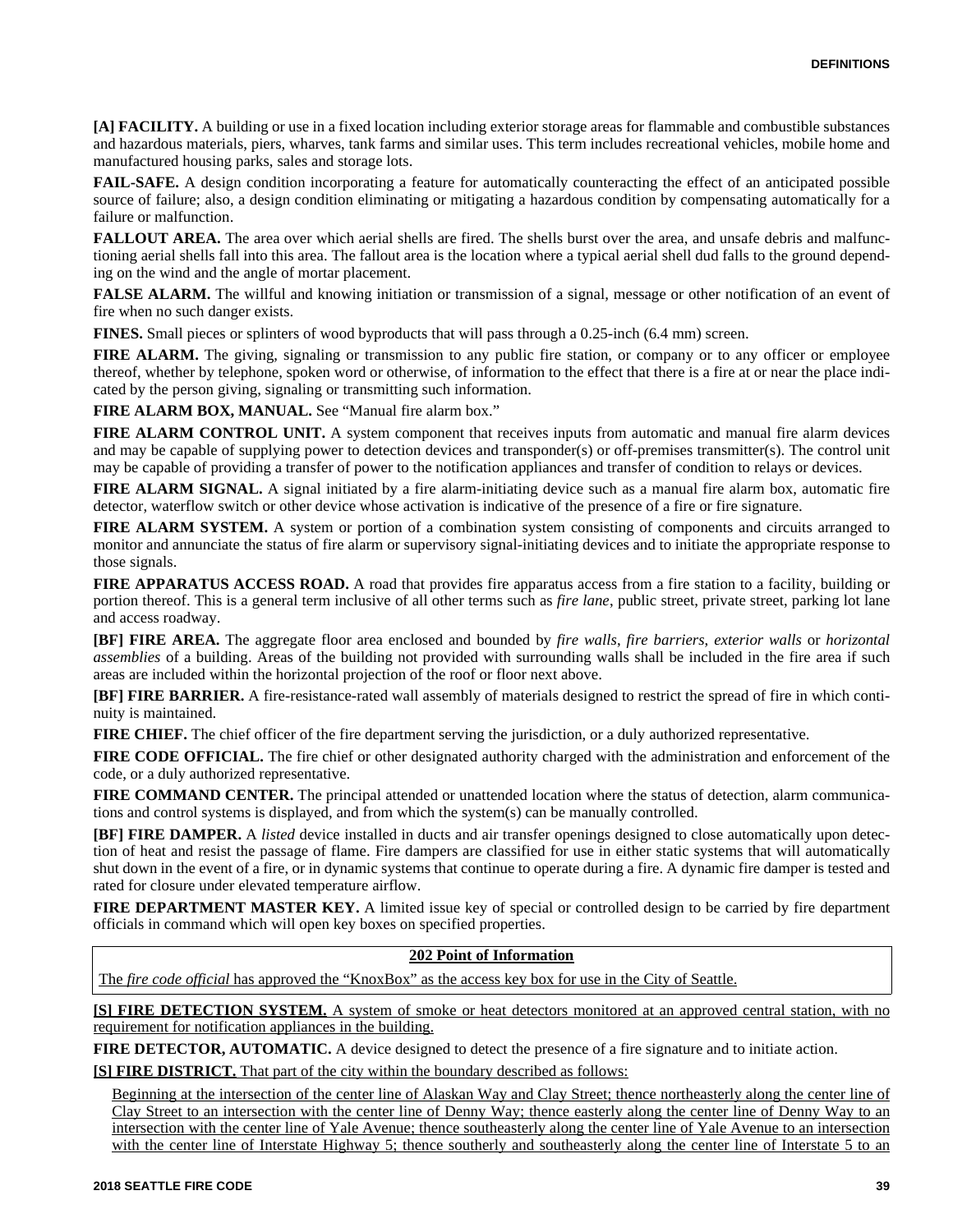intersection with the center line of 7th Avenue South; thence southerly along the center line of 7th Avenue South to an intersection with the center line of Dearborn Street; thence westerly along the center line of Dearborn Street to an intersection with the center line of Airport Way; thence northwesterly along the center line of Airport Way to an intersection with the center line of 4th Avenue South; thence southerly along the center line of 4th Avenue south to an intersection with the center line of South Royal Brougham Way; thence westerly along said center line of South Royal Brougham Way to an intersection with the center line of South Alaskan Way; thence southerly along the center line of South Alaskan Way to an intersection with the center line of South Massachusetts Street; thence westerly along the centerline of South Massachusetts Street to the Outer Harbor Line in Elliott Bay; thence northerly and northwesterly along said Outer Harbor Line to an intersection with the center line of West Harrison Street; thence easterly along the center line of West Harrison Street to an intersection with the center line of Alaskan Way; then southeasterly along the center line of Alaskan Way to the point of beginning.

Buildings and structures located partially within and partially outside the Fire District are considered to be located in the Fire District.

# **202 Point of Information**

For a map of the City of Seattle *Fire District*, see the *Seattle Building Code*.

**[BF] FIRE DOOR.** The door component of a fire door assembly.

**[BF] FIRE DOOR ASSEMBLY.** Any combination of a fire door, frame, hardware and other accessories that together provide a specific degree of fire protection to the opening.

**[BF] FIRE EXIT HARDWARE.** Panic hardware that is *listed* for use on *fire door assemblies*.

**[S] FIRE HAZARD.** Any situation, process, material, or condition that, on the basis of applicable data, can cause a fire or explosion or that can provide a ready fuel supply to augment the spread or intensity of a fire or explosion, all of which pose a threat to life or property.

**FIRE LANE.** A road or other passageway developed to allow the passage of fire apparatus. A fire lane is not necessarily intended for vehicular traffic other than fire apparatus.

**[BF] FIRE PARTITION.** A vertical assembly of materials designed to restrict the spread of fire in which openings are protected.

**FIRE POINT.** The lowest temperature at which a liquid will ignite and achieve sustained burning when exposed to a test flame in accordance with ASTM D92.

**[BF] FIRE PROTECTION RATING.** The period of time that an opening protective assembly will maintain the ability to confine a fire as determined by tests prescribed in Section 716 of the *International Building Code*. Ratings are stated in hours or minutes.

**FIRE PROTECTION SYSTEM.** *Approved* devices, equipment and systems or combinations of systems used to detect a fire, activate an alarm, extinguish or control a fire, control or manage smoke and products of a fire or any combination thereof.

**[BF] FIRE RESISTANCE.** That property of materials or their assemblies that prevents or retards the passage of excessive heat, hot gases or flames under conditions of use.

**FIRE SAFETY FUNCTIONS.** Building and fire control functions that are intended to increase the level of life safety for occupants or to control the spread of the harmful effects of fire.

**[S][BF] FIRE SEPARATION DISTANCE.** The distance measured from the building face to one of the following:

- 1. The closest interior *lot line*.
- 2. To the ((centerline)) opposite side of a street, an alley or *public way*.
- 3. To an imaginary line between two buildings on the lot.

The distance shall be measured at right angles from the face of the wall.

**[S][BF] FIRE WALL.** A fire-resistance-rated wall having protected openings, which restricts the spread of fire and extends continuously from the foundation to or through the roof. ((<del>, with sufficient structural stability under fire conditions to allow col</del>lapse of construction on either side without collapse of the wall))

**FIRE WATCH.** A temporary measure intended to ensure continuous and systematic surveillance of a building or portion thereof by one or more qualified individuals for the purposes of identifying and controlling fire hazards, detecting early signs of unwanted fire, raising an alarm of fire and notifying the fire department.

**[BF] FIREBLOCKING.** Building materials, or materials *approved* for use as fireblocking, installed to resist the free passage of flame to other areas of the building through concealed spaces.

**[BF] FIRE-RESISTANCE RATING.** The period of time a building element, component or assembly maintains the ability to confine a fire, continues to perform a given structural function, or both, as determined by the tests, or the methods based on tests, prescribed in Section 703 of the *International Building Code*.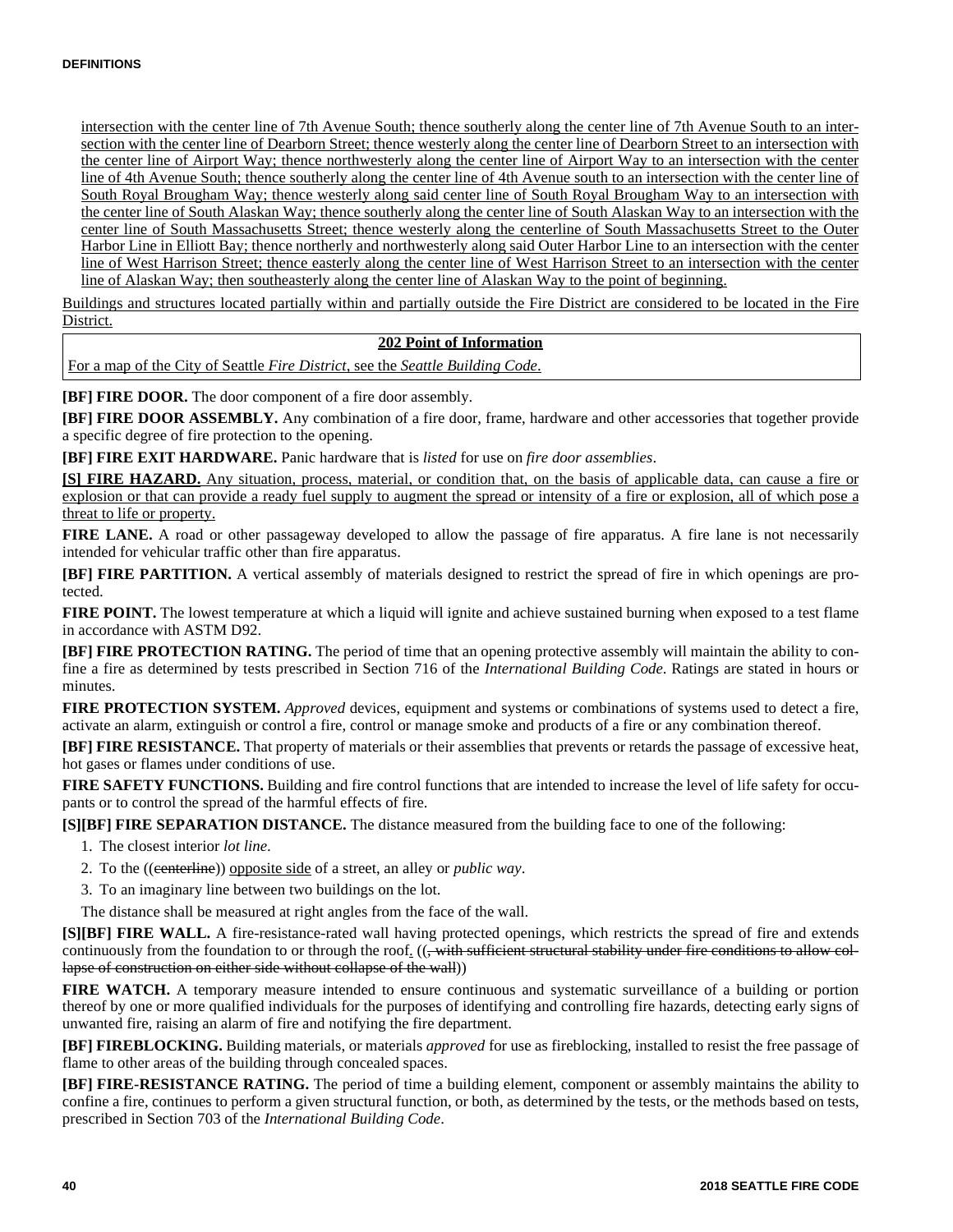**[BF] FIRE-RESISTANT JOINT SYSTEM.** An assemblage of specific materials or products that are designed, tested and fireresistance rated in accordance with either ASTM E1966 or UL 2079 to resist for a prescribed period of time the passage of fire through joints made in or between fire-resistance-rated assemblies.

**FIREWORKS.** Any composition or device for the purpose of producing a visible or an audible effect for entertainment purposes by combustion, *deflagration* or *detonation* that meets the definition of 1.3G fireworks or 1.4G fireworks.

**Fireworks, 1.3G.** Large fireworks devices, which are *explosive materials*, intended for use in fireworks displays and designed to produce audible or visible effects by combustion, *deflagration* or *detonation*. Such 1.3G fireworks include, but are not limited to, firecrackers containing more than 130 milligrams (2 grains) of explosive composition, aerial shells containing more than 40 grams of pyrotechnic composition and other display pieces which exceed the limits for classification as 1.4G fireworks. Such 1.3G fireworks are also described as Fireworks, UN 0335 by the DOTn.

**Fireworks, 1.4G.** Small fireworks devices containing restricted amounts of pyrotechnic composition designed primarily to produce visible or audible effects by combustion or deflagration that complies with the construction, chemical composition and labeling regulations of the DOTn for Fireworks, UN 0336, and the U.S. Consumer Product Safety Commission as set forth in CPSC 16 CFR Parts 1500 and 1507.

**FIREWORKS DISPLAY.** A presentation of fireworks for a public or private gathering.

**[BG] FIXED BASE OPERATOR (FBO).** A commercial business granted the right by the airport sponsor to operate on an airport and provide aeronautical services such as fueling, hangaring, tie-down and parking, aircraft rental, aircraft maintenance and flight instruction.

**[BE] FIXED SEATING.** Furniture or fixtures designed and installed for the use of sitting and secured in place including benchtype seats and seats with or without back or arm rests.

**[S] FLAME EFFECT.** The combustion of solids, liquids, or gases to produce thermal, physical, visual, or audible phenomena before an audience.

**[BF] FLAME SPREAD.** The propagation of flame over a surface.

**[BF] FLAME SPREAD INDEX.** A comparative measure, expressed as a dimensionless number, derived from visual measurements of the spread of flame versus time for a material tested in accordance with ASTM E84 or UL 723.

**FLAMMABLE CRYOGENIC FLUID.** A *cryogenic fluid* that is flammable in its vapor state.

**FLAMMABLE FINISHES.** Coatings to articles or materials in which the material being applied is a flammable liquid, combustible liquid, combustible powder, fiberglass resin or flammable or combustible gel coating.

**FLAMMABLE GAS.** A material which is a gas at 68°F (20°C) or less at 14.7 pounds per square inch atmosphere (psia) (101) kPa) of pressure [a material that has a *boiling point* of 68°F (20°C) or less at 14.7 psia (101 kPa)] which:

1. Is ignitable at 14.7 psia (101 kPa) when in a mixture of 13 percent or less by volume with air; or

2. Has a flammable range at 14.7 psia (101 kPa) with air of not less than 12 percent, regardless of the lower limit.

The limits specified shall be determined at 14.7 psi (101 kPa) of pressure and a temperature of 68°F (20°C) in accordance with ASTM E681.

**FLAMMABLE LIQUEFIED GAS.** A liquefied *compressed gas* which, under a charged pressure, is partially liquid at a temperature of 68°F (20°C) and which is flammable.

**FLAMMABLE LIQUID.** A liquid having a closed cup flash point below 100°F (38°C). Flammable liquids are further categorized into a group known as Class I liquids. The Class I category is subdivided as follows:

**Class IA.** Liquids having a flash point below 73°F (23°C) and having a *boiling point* below 100°F (38°C).

**Class IB.** Liquids having a *flash point* below 73°F (23°C) and having a *boiling point* at or above 100°F (38°C).

**Class IC.** Liquids having a *flash point* at or above 73°F (23°C) and below 100°F (38°C).

The category of flammable liquids does not include *compressed gases* or *cryogenic fluids*.

**FLAMMABLE MATERIAL.** A material capable of being readily ignited from common sources of heat or at a temperature of 600°F (316°C) or less.

**FLAMMABLE SOLID.** A solid, other than a blasting agent or *explosive*, that is capable of causing fire through friction, absorption of moisture, spontaneous chemical change or retained heat from manufacturing or processing, or which has an ignition temperature below 212°F (100°C) or which burns so vigorously and persistently when ignited as to create a serious hazard. A chemical shall be considered a flammable solid as determined in accordance with the test method of CPSC 16 CFR Part 1500.44, if it ignites and burns with a self-sustained flame at a rate greater than 0.0866 inch (2.2 mm) per second along its major axis.

**FLAMMABLE VAPOR AREA.** An area in which the concentration of flammable constituents (vapor, gas, fume, mist or dust) in air exceeds 25 percent of their lower flammable limit (LFL) because of the flammable finish processes operation. It shall include: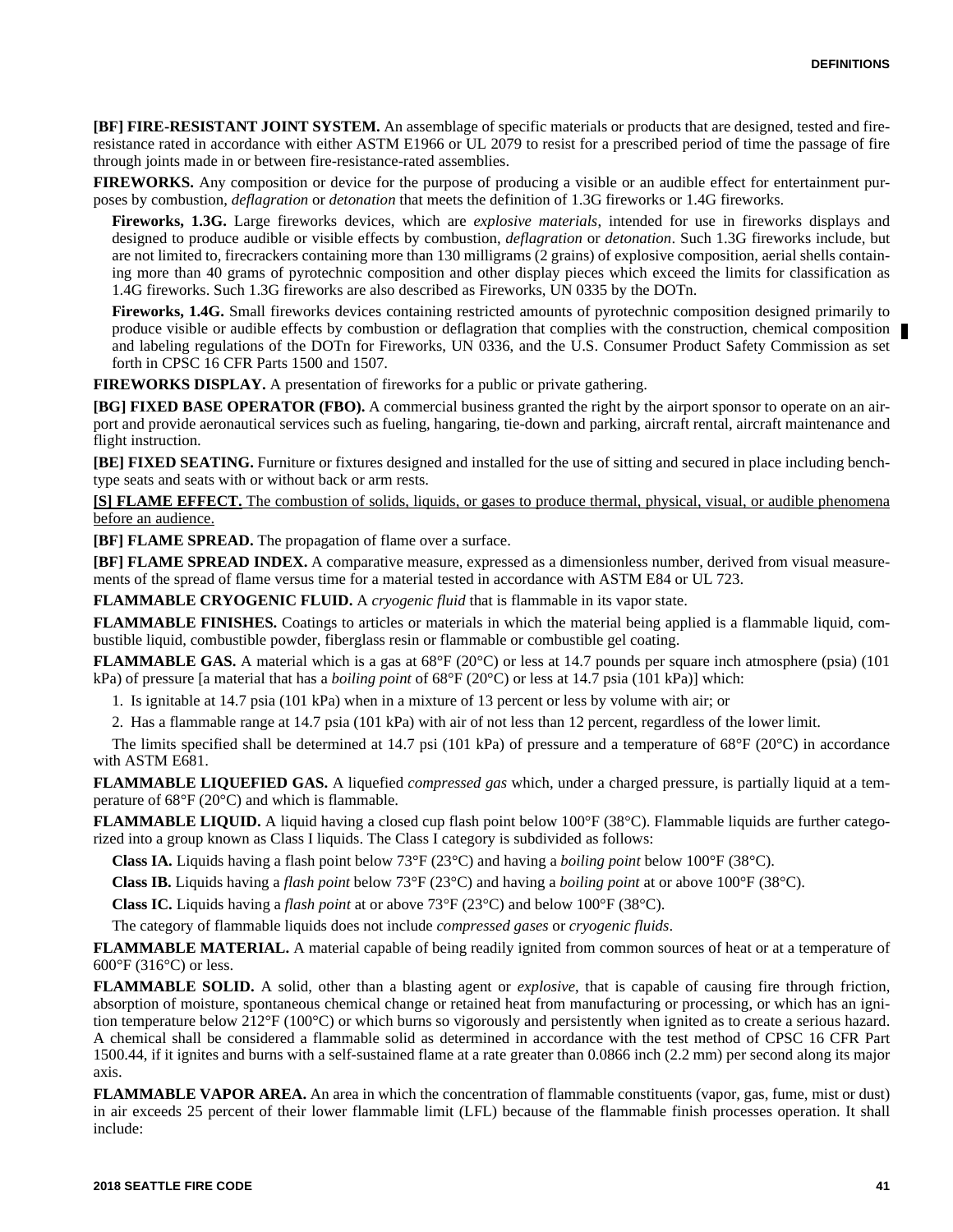- 1. The interior of spray booths.
- 2. The interior of ducts exhausting from spraying processes.
- 3. Any area in the direct path of spray or any area containing dangerous quantities of air-suspended powder, combustible residue, dust, deposits, vapor or mists as a result of spraying operations.
- 4. The area in the vicinity of dip tanks, drain boards or associated drying, conveying or other equipment during operation or shutdown periods.

The *fire code official* is authorized to determine the extent of the flammable vapor area, taking into consideration the material characteristics of the flammable materials, the degree of sustained ventilation and the nature of the operations.

**FLAMMABLE VAPORS OR FUMES.** The concentration of flammable constituents in air that exceeds 25 percent of their lower flammable limit (LFL).

**FLASH POINT.** The minimum temperature in degrees Fahrenheit at which a liquid will give off sufficient vapors to form an ignitable mixture with air near the surface or in the container, but will not sustain combustion. The flash point of a liquid shall be determined by appropriate test procedure and apparatus as specified in ASTM D56, ASTM D93 or ASTM D3278.

**FLEET VEHICLE MOTOR FUEL-DISPENSING FACILITY.** That portion of a commercial, industrial, governmental or manufacturing property where liquids used as fuels are stored and dispensed into the fuel tanks of motor vehicles that are used in connection with such businesses, by persons within the employ of such businesses.

**[BE] FLIGHT.** A continuous run of rectangular treads, *winders* or combination thereof from one landing to another.

**FLOAT.** A floating structure normally used as a point of transfer for passengers and goods, or both, for mooring purposes.

**[BE] FLOOR AREA, GROSS.** The floor area within the inside perimeter of the *exterior walls* of the building under consideration, exclusive of vent shafts and courts, without deduction for *corridors*, *stairways*, *ramps*, closets, the thickness of interior walls, columns or other features. The floor area of a building, or portion thereof, not provided with surrounding *exterior walls* shall be the usable area under the horizontal projection of the roof or floor above. The *gross floor area* shall not include shafts with no openings or interior courts.

**[BE] FLOOR AREA, NET.** The actual occupied area not including unoccupied accessory areas such as corridors, *stairways*, *ramps*, toilet rooms, mechanical rooms and closets.

#### **FLUE SPACES.**

**Longitudinal flue space.** The flue space between rows of storage perpendicular to the direction of loading.

**Transverse flue space.** The space between rows of storage parallel to the direction of loading.

**FLUIDIZED BED.** A container holding powder coating material that is aerated from below so as to form an air-supported expanded cloud of such material through which the preheated object to be coated is immersed and transported.

**FOAM-EXTINGUISHING SYSTEM.** A special system discharging a foam made from concentrates, either mechanically or chemically, over the area to be protected.

**[BE] FOLDING AND TELESCOPIC SEATING.** Tiered seating having an overall shape and size that is capable of being reduced for purposes of moving or storing and is not a building element.

**[BG] FOSTER CARE FACILITIES.** Facilities that provide care to more than five children, 2-1/2 years of age or less.

**FUEL CELL POWER SYSTEM, STATIONARY.** A stationary energy generation system that converts the chemical energy of a fuel and oxidant to electric energy (DC or AC electricity) by an electrochemical process.

**Field-fabricated fuel cell power system.** A *stationary fuel cell power system* that is assembled at the job site and is not a preengineered or prepackaged factory-assembled fuel cell power system.

**Preengineered fuel cell power system.** A *stationary fuel cell power system* consisting of components and modules that are produced in a factory, and shipped to the job site for assembly.

**Prepackaged fuel cell power system.** A *stationary fuel cell power system* that is factory assembled as a single, complete unit and shipped as a complete unit for installation at the job site.

**FUEL LIMIT SWITCH.** A mechanism, located on a tank vehicle, that limits the quantity of product dispensed at one time.

**FUMIGANT.** A substance which by itself or in combination with any other substance emits or liberates a gas, fume or vapor utilized for the destruction or control of insects, fungi, vermin, germs, rats or other pests, and shall be distinguished from insecticides and disinfectants which are essentially effective in the solid or liquid phases. Examples are methyl bromide, ethylene dibromide, hydrogen cyanide, carbon disulfide and sulfuryl fluoride.

**FUMIGATION.** The utilization within an enclosed space of a fumigant in concentrations that are hazardous or acutely toxic to humans.

**FURNACE CLASS A.** An oven or furnace that has heat utilization equipment operating at approximately atmospheric pressure wherein there is a potential explosion or fire hazard that could be occasioned by the presence of flammable volatiles or combustible materials processed or heated in the furnace.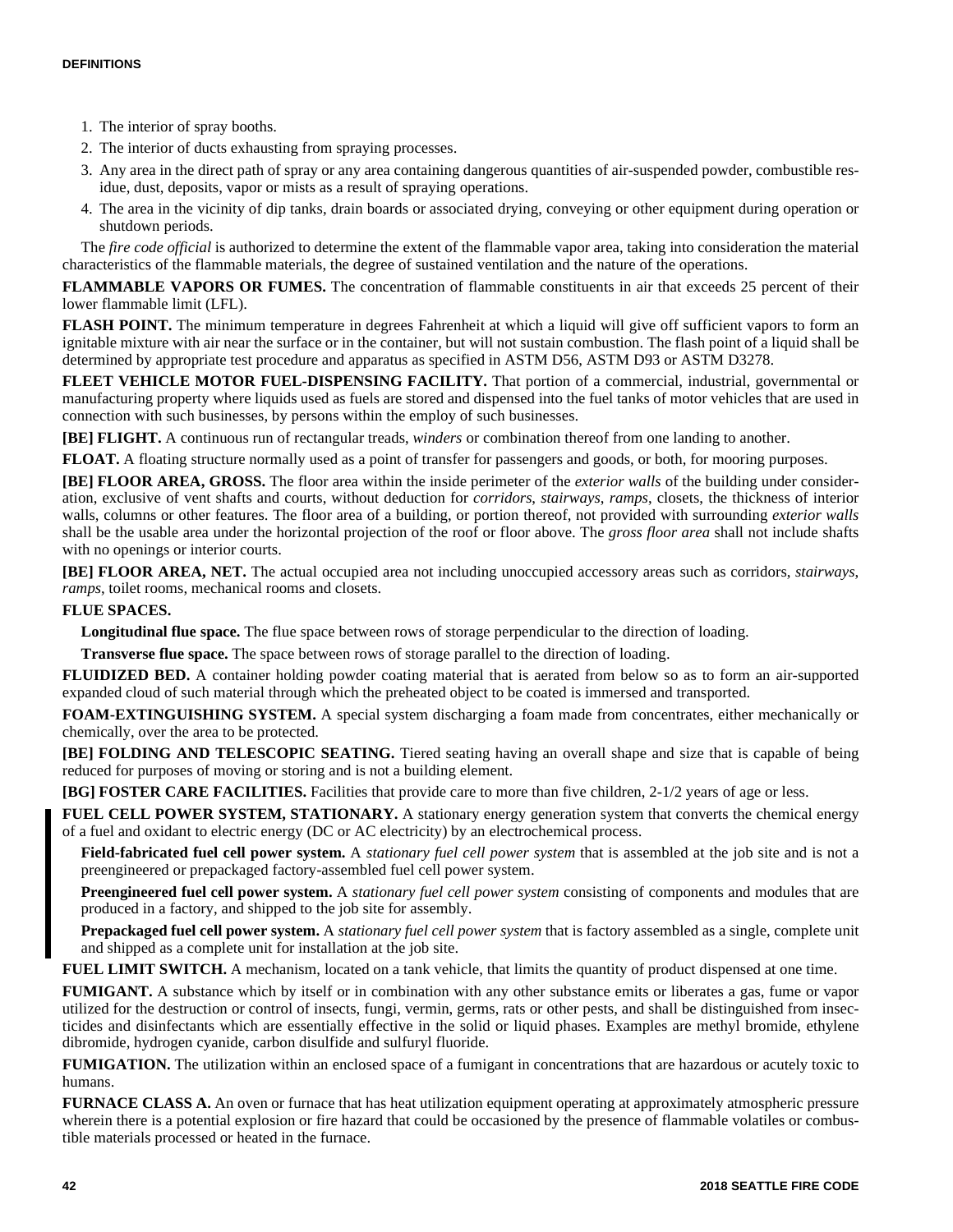**Note:** Such flammable volatiles or combustible materials can, for instance, originate from the following:

1. Paints, powders, inks, and adhesives from finishing processes, such as dipped, coated, sprayed and impregnated materials.

- 2. The substrate material.
- 3. Wood, paper and plastic pallets, spacers or packaging materials.
- 4. Polymerization or other molecular rearrangements.

Potentially flammable materials, such as quench oil, waterborne finishes, cooling oil or cooking oils, that present a hazard are ventilated according to Class A standards.

**FURNACE CLASS B.** An oven or furnace that has heat utilization equipment operating at approximately atmospheric pressure wherein there are no flammable volatiles or combustible materials being heated.

**FURNACE CLASS C.** An oven or furnace that has a potential hazard due to a flammable or other special atmosphere being used for treatment of material in process. This type of furnace can use any type of heating system and includes a special atmosphere supply system. Also included in the Class C classification are integral quench furnaces and molten salt bath furnaces.

**FURNACE CLASS D.** An oven or furnace that operates at temperatures from above ambient to over 5,000°F (2760°C) and at pressures normally below atmospheric using any type of heating system. These furnaces can include the use of special processing atmospheres.

**GAS CABINET.** A fully enclosed, ventilated, noncombustible enclosure used to provide an isolated environment for *compressed gas* cylinders in storage or use. Doors and access ports for exchanging cylinders and accessing pressure-regulating controls are allowed to be included.

GAS DETECTION SYSTEM. A system or portion of a combination system that utilizes one or more stationary sensors to detect the presence of a specified gas at a specified concentration and initiate one or more responses required by this code, such as notifying a responsible person, activating an alarm signal, or activating or deactivating equipment. A self-contained gas detection and alarm device is not classified as a gas detection system.

**GAS ROOM.** A separately ventilated, fully enclosed room in which only *compressed gases* and associated equipment and supplies are stored or used.

**GAS ROOM, HYDROGEN FUEL.** See "Hydrogen fuel gas room."

**GASEOUS HYDROGEN SYSTEM.** An assembly of piping, devices and apparatus designed to generate, store, contain, distribute or transport a nontoxic, gaseous hydrogen-containing mixture having not less than 95-percent hydrogen gas by volume and not more than 1-percent oxygen by volume. Gaseous hydrogen systems consist of items such as *compressed gas* containers, reactors and appurtenances, including pressure regulators, pressure relief devices, manifolds, pumps, compressors and interconnecting piping and tubing and controls.

**GLOVE BOX.** A sealed enclosure in which items inside the box are handled exclusively using long gloves sealed to ports in the enclosure.

**[BG] GRADE FLOOR OPENING.** A window or other opening located such that the sill height of the opening is not more than 44 inches (1118 mm) above or below the finished ground level adjacent to the opening.

**[S][BG] GRADE PLANE.** A reference plane representing the average of finished ground level adjoining the building at exterior walls. Where the finished ground level slopes away from the exterior walls, the reference plane shall be established by the lowest points within the area between the building and the *lot line* or, where the *lot line* is more than 6 feet (1829 mm) from the building, between the building and a point 6 feet (1829 mm) from the building. For grade of structures built over water, see the *Seattle Building Code*.

**[BE] GRANDSTAND.** Tiered seating supported on a dedicated structural system and two or more rows high and is not a building element (see "*Bleachers*").

**[W] GRAVITY-OPERATED DROP OUT VENTS.** Automatic smoke and heat vents containing heat-sensitive glazing designed to shrink and drop out of the vent openings when exposed to fire.

**[BG] GROUP HOME.** A facility for social rehabilitation, substance abuse or mental health problems that contains a group housing arrangement that provides custodial care but does not provide medical care.

**[BE] GUARD.** A building component or a system of building components located at or near the open sides of elevated walking surfaces that minimizes the possibility of a fall from the walking surface to a lower level.

**[BG] GUESTROOM.** A room used or intended to be used by one or more guests for living or sleeping purposes.

**[BS] GYPSUM BOARD.** Gypsum wallboard, gypsum sheathing, gypsum base for gypsum veneer plaster, exterior gypsum soffit board, predecorated gypsum board or water-resistant gypsum backing board complying with the standards listed in Tables 2506.2 and 2507.2 and Chapter 35 of the *International Building Code*.

**[BG] HABITABLE SPACE.** A space in a building for living, sleeping, eating or cooking. Bathrooms, toilet rooms, closets, halls, storage or utility spaces and similar areas are not considered habitable spaces.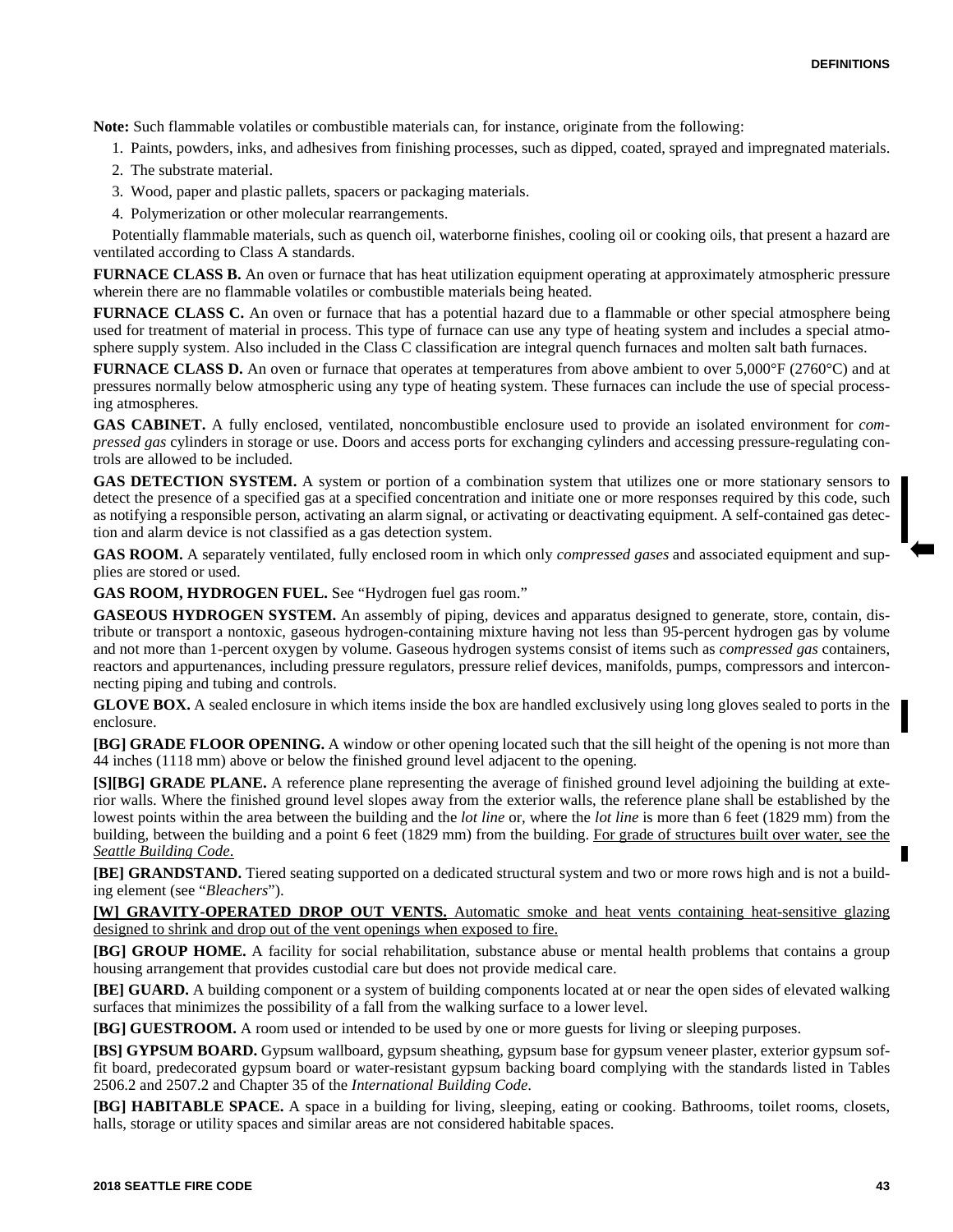**HALOGENATED EXTINGUISHING SYSTEM.** A fire-extinguishing system using one or more atoms of an element from the halogen chemical series: fluorine, chlorine, bromine and iodine.

**HANDLING.** The deliberate transport by any means to a point of storage or use.

**[BE] HANDRAIL.** A horizontal or sloping rail intended for grasping by the hand for guidance or support.

**HAZARDOUS MATERIALS.** Those chemicals or substances which are *physical hazards* or *health hazards* as defined and classified in this chapter, whether the materials are in usable or waste condition.

**HAZARDOUS PRODUCTION MATERIAL (HPM).** A solid, liquid or gas associated with semiconductor manufacturing that has a degree-of-hazard rating in health, flammability or instability of Class 3 or 4 as ranked by NFPA 704 and which is used directly in research, laboratory or production processes which have, as their end product, materials that are not hazardous.

**HEALTH HAZARD.** A classification of a chemical for which there is statistically significant evidence that acute or chronic health effects are capable of occurring in exposed persons. The term "health hazard" includes chemicals that are toxic, highly toxic and *corrosive*.

**HEAT DETECTOR.** See "Detector, heat."

**[S][BG] HEIGHT, BUILDING.** The vertical distance from grade plane to the average height of the highest roof surface other than rooftop structures complying with Section 1510 of the *International Building Code.*

**[S] HELIPAD.** A structural surface that is used for the landing, taking off, taxiing and parking of helicopters.

**HELIPORT.** An area of land or water or a structural surface that is used, or intended for use, for the landing and taking off of helicopters, and any appurtenant areas which are used, or intended for use, for heliport buildings and other heliport facilities.

**HELISTOP.** The same as "Heliport," except that fueling, defueling, maintenance, repairs or storage of helicopters is not permitted.

**HI-BOY.** A cart used to transport hot roofing materials on a roof.

**HIGHER EDUCATION LABORATORY.** Laboratories in Group B occupancies used for educational purposes above the 12th grade. Storage, use and handling of chemicals in such laboratories shall be limited to purposes related to testing, analysis, teaching, research or developmental activities on a nonproduction basis.

**HIGHLY TOXIC.** A material which produces a lethal dose or lethal concentration which falls within any of the following categories:

- 1. A chemical that has a median lethal dose  $(LD_{50})$  of 50 milligrams or less per kilogram of body weight when administered orally to albino rats weighing between 200 and 300 grams each.
- 2. A chemical that has a median lethal dose  $(LD_{50})$  of 200 milligrams or less per kilogram of body weight when administered by continuous contact for 24 hours (or less if death occurs within 24 hours) with the bare skin of albino rabbits weighing between 2 and 3 kilograms each.
- 3. A chemical that has a median lethal concentration  $(LC_{50})$  in air of 200 parts per million by volume or less of gas or vapor, or 2 milligrams per liter or less of mist, fume or dust, when administered by continuous inhalation for one hour (or less if death occurs within 1 hour) to albino rats weighing between 200 and 300 grams each.

Mixtures of these materials with ordinary materials, such as water, might not warrant classification as highly toxic. While this system is basically simple in application, any hazard evaluation that is required for the precise categorization of this type of material shall be performed by experienced, technically competent persons.

**HIGHLY VOLATILE LIQUID.** A liquefied *compressed gas* with a *boiling point* of less than 68°F (20°C).

**HIGH-PILED COMBUSTIBLE STORAGE.** Storage of combustible materials in closely packed piles or combustible materials on pallets, in racks or on shelves where the top of storage is greater than 12 feet (3658 mm) in height. Where required by the *fire code official*, *high-piled combustible storage* also includes certain high-hazard commodities, such as rubber tires, Group A plastics, flammable liquids, idle pallets and similar commodities, where the top of storage is greater than 6 feet (1829 mm) in height.

**HIGH-PILED STORAGE AREA.** An area within a building which is designated, intended, proposed or actually used for *high-piled combustible storage,* including operating aisles.

**[BG] HIGH-RISE BUILDING.** A building with an occupied floor located more than 75 feet (22 860 mm) above the lowest level of fire department vehicle access.

**HIGH-VOLTAGE TRANSMISSION LINE.** An electrical power transmission line operating at or above 66 kilovolts.

**HIGHWAY.** A public street, public alley or public road.

**[S][A] HISTORIC BUILDINGS.** ((Any building or structure that is one or more of the following:)) See "Landmark."

((1. Listed, or certified as eligible for listing by the state historic preservation officer or the Keeper of the National Register of Historic Places, in the National Register of Historic Places.

2. Designated as historic under an applicable state or local law.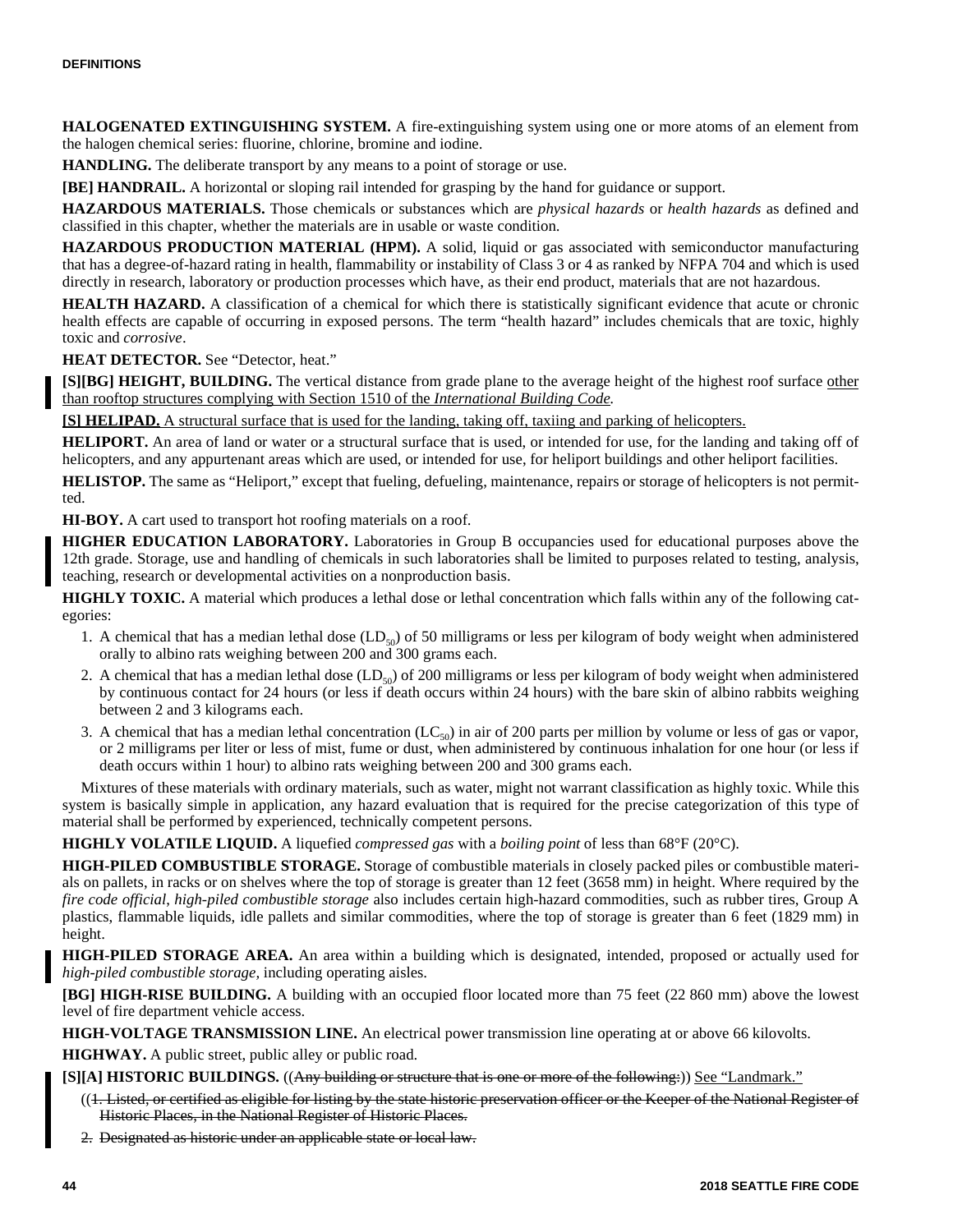# 3. Certified as a contributing resource within a national register, state designated or locally designated historic district.))

**HOGGED MATERIALS.** Wood waste materials produced from the lumber production process.

**[M] HOOD.** An air-intake device used to capture by entrapment, impingement, adhesion or similar means, grease and similar contaminants before they enter a duct system.

**Type I.** A kitchen hood for collecting and removing grease vapors and smoke.

**Type II.** A general kitchen hood for collecting and removing steam vapor, heat, odors and products of combustion.

**[BF] HORIZONTAL ASSEMBLY.** A fire-resistance-rated floor or roof assembly of materials designed to restrict the spread of fire in which continuity is maintained.

**[BE] HORIZONTAL EXIT.** An *exit* component consisting of fire-resistance-rated construction and opening protectives intended to compartmentalize portions of a building thereby creating refuge areas that afford safety from fire and smoke from the area of fire origin.

**[W] HOSPICE CARE CENTERS.** A building or portion thereof used on a 24-hour basis for the provision of hospice services to terminally ill inpatients.

**[BG] HOSPITALS AND PSYCHIATRIC HOSPITALS.** Facilities that provide care or treatment for the medical, psychiatric, obstetrical, or surgical treatment of inpatient care recipients that are incapable of self-preservation.

**[S] HOT WORK.** Operations ((including)) involving cutting, welding, ((Thermit welding, brazing, soldering, grinding, thermal spraying, thawing pipe, installation of torch-applied roof systems)) burning, or ((any other)) similar ((activity)) operation that is capable of initiating fires or explosions.

**HOT WORK AREA.** The area exposed to sparks, hot slag, radiant heat, or convective heat as a result of the hot work.

**HOT WORK EQUIPMENT.** Electric or gas welding or cutting equipment used for hot work.

**HOT WORK PERMITS.** Permits issued by the responsible person at the facility under the hot work permit program permitting welding or other hot work to be done in locations referred to in Section 3503.3 and prepermitted by the *fire code official*.

**HOT WORK PROGRAM.** A permitted program, carried out by *approved* facilities-designated personnel, allowing them to oversee and issue permits for hot work conducted by their personnel or at their facility. The intent is to have trained, on-site, responsible personnel ensure that required hot work safety measures are taken to prevent fires and fire spread.

**HPM.** See "Hazardous Production Material."

**HPM FACILITY.** See "Semiconductor fabrication facility."

**HPM ROOM.** A room used in conjunction with or serving a Group H-5 occupancy, where HPM is stored or used and which is classified as a Group H-2, H-3 or H-4 occupancy.

**HYDROGEN FUEL GAS ROOM.** A room or space that is intended exclusively to house a *gaseous hydrogen system*.

**IMMEDIATELY DANGEROUS TO LIFE AND HEALTH (IDLH).** The concentration of airborne contaminants that poses a threat of death, immediate or delayed permanent adverse health effects, or effects that could prevent escape from such an environment. This contaminant concentration level is established by the National Institute of Occupational Safety and Health (NIOSH) based on both toxicity and flammability. It generally is expressed in parts per million by volume (ppm v/v) or milligrams per cubic meter (mg/m<sup>3</sup>). Where adequate data do not exist for precise establishment of IDLH concentrations, an independent certified industrial hygienist, industrial toxicologist, appropriate regulatory agency or other source *approved* by the *fire code official* shall make such determination.

**[S] IMMINENT HAZARD.** An act or condition that is judged to present a danger to persons or property that is so urgent and severe that it requires immediate corrective or preventive action.

**IMPAIRMENT COORDINATOR.** The person responsible for the maintenance of a particular *fire protection system*.

**[BG] INCAPABLE OF SELF-PRESERVATION.** Persons who, because of age, physical limitations, mental limitations, chemical dependency or medical treatment, cannot respond as an individual to an emergency situation.

**INCOMPATIBLE MATERIALS.** Materials that, when mixed, have the potential to react in a manner which generates heat, fumes, gases or byproducts which are hazardous to life or property.

**INERT GAS.** A gas that is capable of reacting with other materials only under abnormal conditions such as high temperatures, pressures and similar extrinsic physical forces. Within the context of the code, inert gases do not exhibit either physical or *health hazard* properties as defined (other than acting as a simple asphyxiant) or hazard properties other than those of a *compressed gas*. Some of the more common inert gases include argon, helium, krypton, neon, nitrogen and xenon.

**INHABITED BUILDING.** A building regularly occupied in whole or in part as a habitation for people, or any place of religious worship, schoolhouse, railroad station, store or other structure where people are accustomed to assemble, except any building or structure occupied in connection with the manufacture, transportation, storage or use of *explosive materials*.

**INITIATING DEVICE.** A system component that originates transmission of a change-of-state condition, such as in a smoke detector, manual fire alarm box, or supervisory switch.

П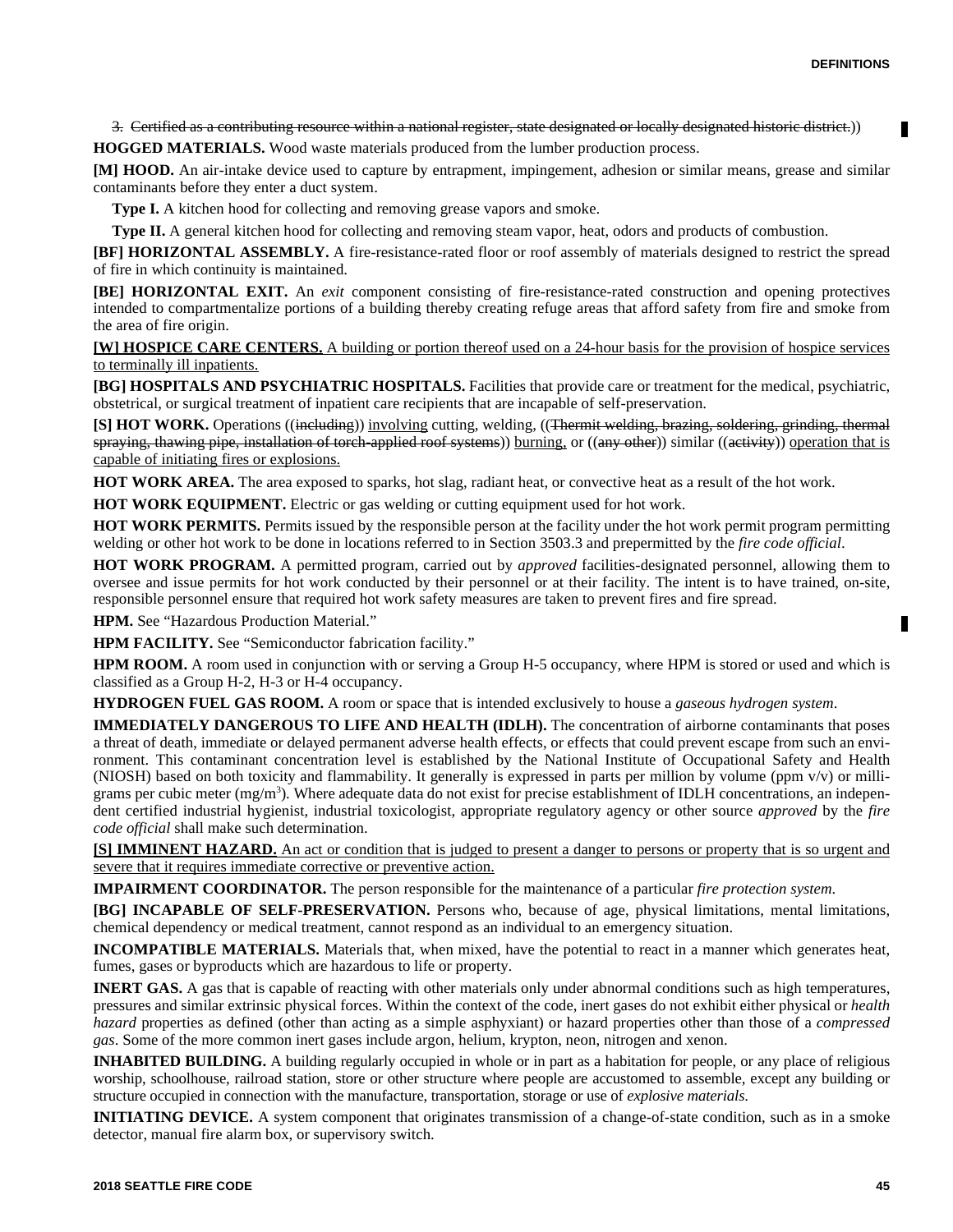**INSECTICIDAL FOGGING.** The utilization of insecticidal liquids passed through fog-generating units where, by means of pressure and turbulence, with or without the application of heat, such liquids are transformed and discharged in the form of fog or mist blown into an area to be treated.

**INTEGRATED TESTING (FIRE PROTECTION AND LIFE SAFETY SYSTEM).** A testing procedure to establish the operational status, interaction and coordination of two or more fire protection and safety systems.

**[BE] INTERIOR EXIT RAMP.** An exit component that serves to meet one or more means of egress design requirements, such as required number of exits or exit access travel distance, and provides for a protected path of egress travel to the exit discharge or public way.

**[BE] INTERIOR EXIT STAIRWAY.** An exit component that serves to meet one or more means of egress design requirements, such as required number of exits or exit access travel distance, and provides for a protected path of egress travel to the exit discharge or public way.

**[BG] INTERIOR FINISH.** Interior finish includes interior wall and ceiling finish and interior floor finish.

**[BG] INTERIOR FLOOR-WALL BASE.** Interior floor finish trim used to provide a functional or decorative border at the intersection of walls and floors.

**[BG] INTERIOR WALL AND CEILING FINISH.** The exposed interior surfaces of buildings, including but not limited to: fixed or movable walls and partitions; toilet room privacy partitions; columns; ceilings; and interior wainscoting, paneling or other finish applied structurally or for decoration, acoustical correction, surface insulation, structural *fire resistance* or similar purposes, but not including trim.

**IRRITANT.** A chemical which is not *corrosive*, but which causes a reversible inflammatory effect on living tissue by chemical action at the site of contact. A chemical is a skin irritant if, when tested on the intact skin of albino rabbits by the methods of CPSC 16 CFR Part 1500.41 for an exposure of four or more hours or by other appropriate techniques, it results in an empirical score of 5 or more. A chemical is classified as an eye irritant if so determined under the procedure listed in CPSC 16 CFR Part 1500.42 or other *approved* techniques.

**[A] JURISDICTION.** The governmental unit that has adopted this code.

**KEY BOX.** A secure device with a lock operable only by a fire department master key, and containing building entry keys and other keys that may be required for access in an emergency.

**[A] LABELED.** Equipment, materials or products to which have been affixed a label, seal, symbol or other identifying mark of a nationally recognized testing laboratory, *approved* agency or other organization concerned with product evaluation that maintains periodic inspection of the production of such labeled items and whose labeling indicates either that the equipment, material or product meets identified standards or has been tested and found suitable for a specified purpose.

**LABORATORY SUITE.** A fire-rated enclosed laboratory area that will provide one or more laboratory spaces, within a Group B educational occupancy, that are permitted to include ancillary uses such as offices, bathrooms and corridors that are contiguous with the laboratory area, and are constructed in accordance with Chapter 38.

**[S] LANDMARK.** A building or structure that is subject to a requirement to obtain a certificate of approval from the City Landmarks Preservation Board before altering or making significant changes to specific features or characteristics, that has been nominated for designation and the City Landmarks Preservation Board has not issued a determination regarding designation, that has been designated for preservation by the City Landmarks Preservation Board, that has been designated for preservation by the State of Washington, that has been listed or determined eligible to be listed in the National Register of Historic Places, or that is located in a landmark or special review district subject to a requirement to obtain a certificate of approval before making a change to the external appearance of a structure.

**LEVEL OF EXIT DISCHARGE.** See "Exit discharge, level of."

**LIMITED SPRAYING SPACE.** An area in which operations for touch-up or spot painting of a surface area of 9 square feet  $(0.84 \text{ m}^2)$  or less are conducted.

**LIQUEFIED NATURAL GAS (LNG).** A fluid in the liquid state composed predominantly of methane and which may contain minor quantities of ethane, propane, nitrogen or other components normally found in natural gas.

**LIQUEFIED PETROLEUM GAS (LP-gas).** A material which is composed predominantly of the following hydrocarbons or mixtures of them: propane, propylene, butane (normal butane or isobutane) and butylenes.

**LIQUID.** A material having a melting point that is equal to or less than 68°F (20°C) and a *boiling point* which is greater than 68°F (20°C) at 14.7 pounds per square inch absolute (psia) (101 kPa). Where not otherwise identified, the term "liquid" includes both flammable and *combustible liquids*.

**LIQUID OXYGEN AMBULATORY CONTAINER.** A container used for liquid oxygen not exceeding 0.396 gallons (1.5 liters) specifically designed for use as a medical device as defined by 21 USC Chapter 9 that is intended for portable therapeutic use and to be filled from its companion base unit, a liquid oxygen home care container.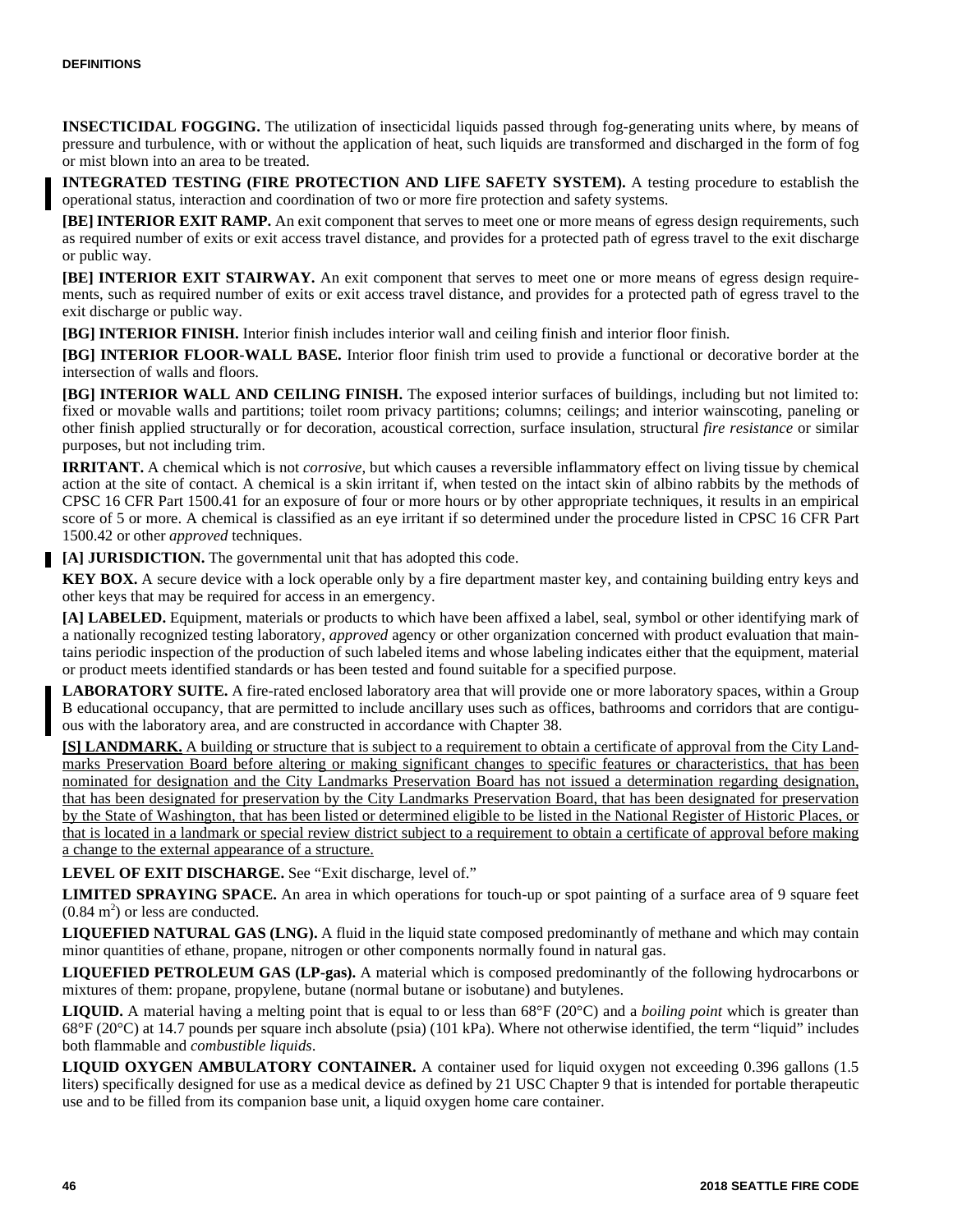**LIQUID OXYGEN HOME CARE CONTAINER.** A container used for liquid oxygen not exceeding 15.8 gallons (60 liters) specifically designed for use as a medical device as defined by 21 USC Chapter 9 that is intended to deliver gaseous oxygen for therapeutic use in a home environment.

**LIQUID STORAGE ROOM.** A room classified as a Group H-3 occupancy used for the storage of flammable or *combustible liquids* in a closed condition.

**LIQUID STORAGE WAREHOUSE.** A building classified as a Group H-2 or H-3 occupancy used for the storage of flammable or *combustible liquids* in a closed condition.

**[A] LISTED.** Equipment, materials, products or services included in a list published by an organization acceptable to the *fire code official* and concerned with evaluation of products or services that maintains periodic inspection of production of listed equipment or materials or periodic evaluation of services and whose listing states either that the equipment, material, product or service meets identified standards or has been tested and found suitable for a specified purpose.

LOCKDOWN. An emergency situation, in other than a Group I-3 occupancy, requiring that the occupants be sheltered and secured in place within a building when normal evacuation would put occupants at risk.

**[BG] LODGING HOUSE.** A one-family dwelling where one or more occupants are primarily permanent in nature and rent is paid for guestrooms.

**LONGITUDINAL FLUE SPACE.** See "Flue space—longitudinal."

**[A] LOT.** A portion or parcel of land considered as a unit.

**[A] LOT LINE.** A line dividing one lot from another, or from a street or any public place.

**[BE] LOW ENERGY POWER-OPERATED DOOR.** Swinging, sliding or folding door which opens automatically upon an action by a pedestrian such as pressing a push plate or waving a hand in front of a sensor. The door closes automatically, and operates with decreased forces and decreased speeds. See also "Power-assisted door" and "Power-operated door."

**LOWER EXPLOSIVE LIMIT (LEL).** See "Lower flammable limit."

**LOWER FLAMMABLE LIMIT (LFL).** The minimum concentration of vapor in air at which propagation of flame will occur in the presence of an ignition source. The LFL is sometimes referred to as LEL or lower explosive limit.

**LOW-PRESSURE TANK.** A storage tank designed to withstand an internal pressure greater than 0.5 pound per square inch gauge (psig) (3.4 kPa) but not greater than 15 psig (103.4 kPa).

**LP-GAS CONTAINER.** Any vessel, including cylinders, tanks, portable tanks and cargo tanks, used for transporting or storing LP-gases.

**MAGAZINE.** A building, structure or container, other than an operating building, *approved* for storage of *explosive materials*.

**Indoor.** A portable structure, such as a box, bin or other container, constructed as required for Type 2, 4 or 5 magazines in accordance with NFPA 495, NFPA 1124 or DOTy 27 CFR Part 555 so as to be fire resistant and theft resistant.

**Type 1.** A permanent structure, such as a building or igloo, that is bullet resistant, fire resistant, theft resistant, weather resistant and ventilated in accordance with the requirements of NFPA 495, NFPA 1124 or DOTy 27 CFR Part 555.

**Type 2.** A portable or mobile structure, such as a box, skid-magazine, trailer or semitrailer, constructed in accordance with the requirements of NFPA 495, NFPA 1124 or DOTy 27 CFR Part 555 that is fire resistant, theft resistant, weather resistant and ventilated. If used outdoors, a Type 2 magazine is also bullet resistant.

**Type 3.** A fire resistant, theft resistant and weather resistant "day box" or portable structure constructed in accordance with NFPA 495, NFPA 1124 or DOTy 27 CFR Part 555 used for the temporary storage of *explosive materials*.

**Type 4.** A permanent, portable or mobile structure such as a building, igloo, box, semitrailer or other mobile container that is fire resistant, theft resistant and weather resistant and constructed in accordance with NFPA 495, NFPA 1124 or DOTy 27 CFR Part 555.

**Type 5.** A permanent, portable or mobile structure such as a building, igloo, box, bin, tank, semitrailer, bulk trailer, tank trailer, bulk truck, tank truck or other mobile container that is theft resistant, which is constructed in accordance with NFPA 495, NFPA 1124 or DOTy 27 CFR Part 555.

**MAGNESIUM.** The pure metal and alloys, of which the major part is magnesium.

**MALL.** See "Covered mall building."

**MANUAL FIRE ALARM BOX.** A manually operated device used to initiate an alarm signal.

**MANUAL STOCKING METHODS.** Stocking methods utilizing ladders or other nonmechanical equipment to move stock.

**[S] MARINA.** ((Any portion of the ocean or inland water, either naturally or artificially protected, for the mooring, servicing or safety of vessels and shall include artificially protected works, the public or private lands ashore, and structures or facilities provided within the enclosed body of water and ashore for the mooring or servicing of vessels or the servicing of their crews or passengers.)) A facility, generally on the waterfront, that stores and services boats in berths, on moorings, and in dry storage or dry stack storage. The services provided by a marina are those generally associated with active boat use, such as berthing of boats,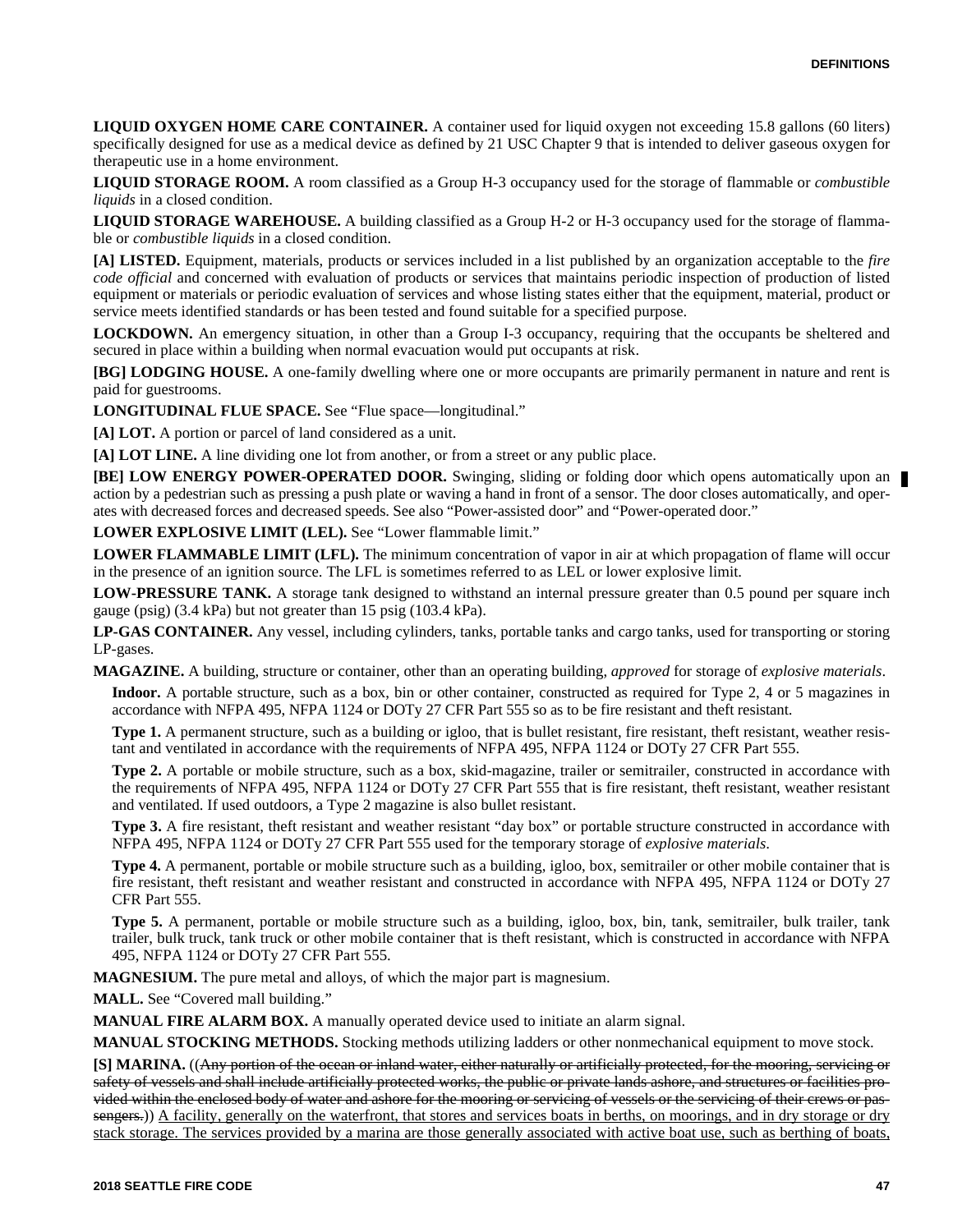fueling, sanitary sewage pumpout, seasonal boat storage or short-term storage, seasonal boat painting, boat engine maintenance, and voyage repairs. Servicing of a greater nature is generally associated with boatyard facilities. A marina can also incorporate recreational facilities, ship's stores, offices, restaurants, or other upland amenities.

**MARINE MOTOR FUEL-DISPENSING FACILITY.** That portion of property where flammable or *combustible liquids* or gases used as fuel for watercraft are stored and dispensed from fixed equipment on shore, piers, wharves, floats or barges into the fuel tanks of watercraft and shall include all other facilities used in connection therewith.

**[S] MARINE TERMINAL.** A facility comprised of one or more berths, piers, wharves, loading and unloading areas, warehouses, and storage yards and used for transfer of people and/or cargo between waterborne and land transportation modes.

**MAXIMUM ALLOWABLE QUANTITY PER CONTROL AREA.** The maximum amount of a hazardous material allowed to be stored or used within a *control area* inside a building or an outdoor control area*.* The maximum allowable quantity per control area is based on the material state (solid, liquid or gas) and the material storage or use conditions.

**[BE] MEANS OF EGRESS.** A continuous and unobstructed path of vertical and horizontal egress travel from any occupied portion of a building or structure to a *public way*. A means of egress consists of three separate and distinct parts: the *exit access*, the *exit* and the *exit discharge*.

**MECHANICAL STOCKING METHODS.** Stocking methods utilizing motorized vehicles or hydraulic jacks to move stock.

**[BG] MEDICAL CARE.** Care involving medical or surgical procedures, nursing or for psychiatric purposes.

**MEMBRANE STRUCTURE.** An air-inflated, air-supported, cable or frame-covered structure as defined by the *International Building Code* and not otherwise defined as a tent. See Chapter 31 of the *International Building Code*.

**[BF] MEMBRANE-PENETRATION FIRESTOP SYSTEM.** An assemblage consisting of a fire-resistance-rated floor-ceiling, roof-ceiling or wall assembly, one or more penetrating items installed into or passing through the breach in one side of the assembly and the materials or devices, or both, installed to resist the spread of fire into the assembly for a prescribed period of time.

**[BE] MERCHANDISE PAD.** A merchandise pad is an area for display of merchandise surrounded by *aisles*, permanent fixtures or walls. Merchandise pads contain elements such as nonfixed and moveable fixtures, cases, racks, counters and partitions as indicated in Section 105.2 of the *International Building Code* from which customers browse or shop.

**METAL HYDRIDE.** A generic name for compounds composed of metallic element(s) and hydrogen.

**METAL HYDRIDE STORAGE SYSTEM.** A *closed system* consisting of a group of components assembled as a package to contain metal-hydrogen compounds for which there exists an equilibrium condition where the hydrogen-absorbing metal alloy(s), hydrogen gas and the metal-hydrogen compound(s) coexist and where only hydrogen gas is released from the system in normal use.

**[BG] MEZZANINE.** An intermediate level or levels between the floor and ceiling of any story and in accordance with Section 505 of the *International Building Code*.

**MISCELLA.** A mixture, in any proportion, of the extracted oil or fat and the extracting solvent.

**[S] MISCELLANEOUS TIRE STORAGE.** The storage of rubber tires that is incidental to the main use of the building.

**[W] MOBILE FOOD PREPARATION VEHICLES.** Vehicles that contain cooking equipment that produce smoke or greaseladen vapors or utilize LP-gas systems or CNG systems for the purpose of preparing and serving food to the public. Vehicles intended for private recreation shall not be considered mobile food preparation vehicles.

**MOBILE FUELING.** The operation of dispensing liquid fuels from tank vehicles into the fuel tanks of motor vehicles. Mobile fueling may also be known by the terms "Mobile fleet fueling," "Wet fueling" and "Wet hosing."

**MORTAR.** A tube from which fireworks shells are fired into the air.

**[W] MOTOR VEHICLE.** Includes, but not limited to, a vehicle, machine, tractor, trailer, or semitrailer, or any combination thereof, propelled or drawn by mechanical power and designed for use upon the highways in the transportation of passengers or property. It does not include a vehicle, locomotive or car operated exclusively on a rail or rails, or a trolley bus operated by electric power derived from a fixed overhead wire, furnishing local passenger transportation similar to street-railway service. The term "motor vehicle" also includes freight containers or cargo tanks used, or intended for use, in connection with motor vehicles.

**MULTIPLE-STATION ALARM DEVICE.** Two or more single-station alarm devices that can be interconnected such that actuation of one causes all integral or separate audible alarms to operate. A multiple-station alarm device can consist of one single-station alarm device having connections to other detectors or to a manual fire alarm box.

**MULTIPLE-STATION SMOKE ALARM.** Two or more single-station alarm devices that are capable of interconnection such that actuation of one causes the appropriate alarm signal to operate in all interconnected alarms.

**NESTING.** A method of securing flat-bottomed *compressed gas* cylinders upright in a tight mass using a contiguous three-point contact system whereby all cylinders within a group have not less than three points of contact with other cylinders, walls or bracing.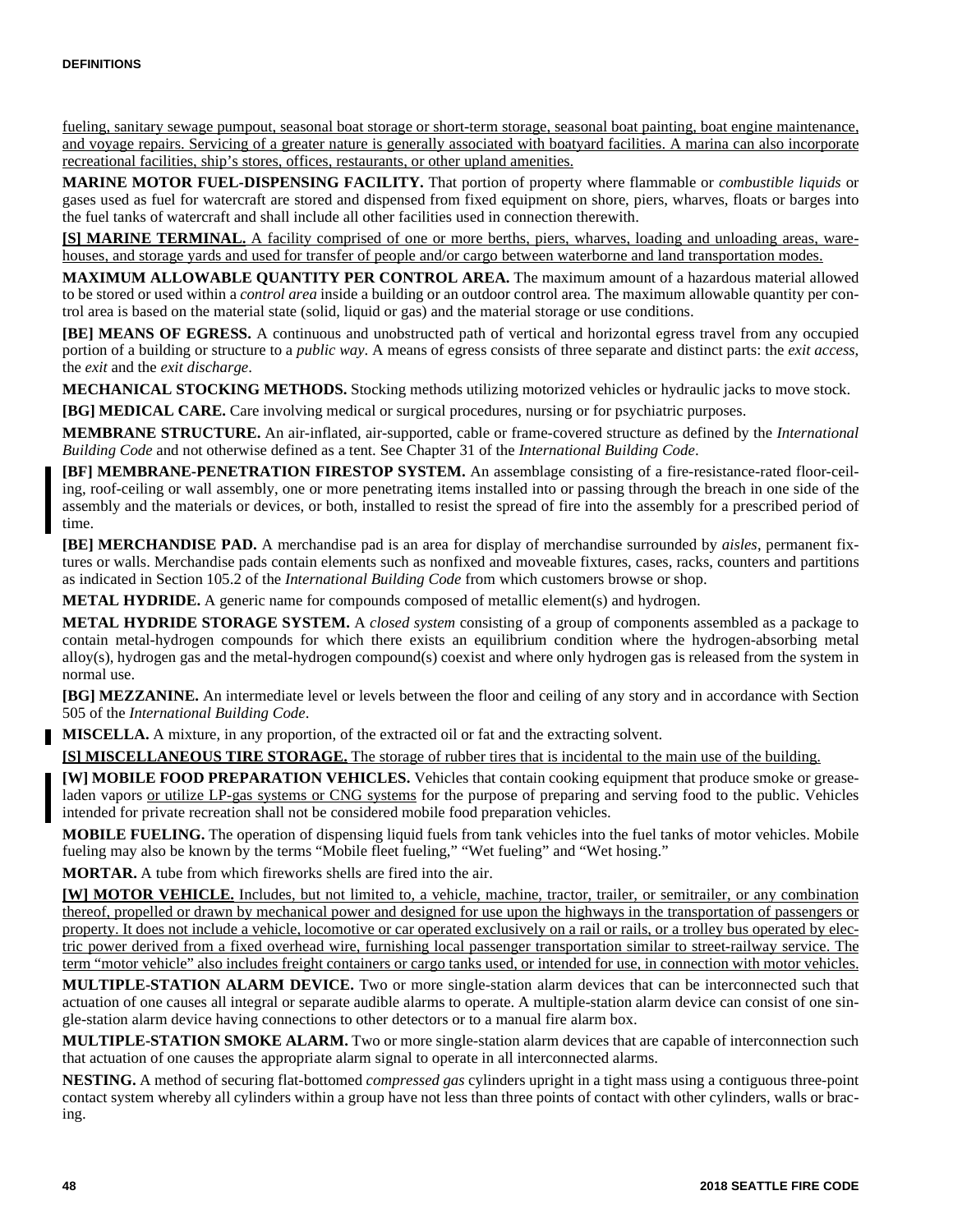**NET EXPLOSIVE WEIGHT (net weight).** The weight of *explosive material* expressed in pounds. The net explosive weight is the aggregate amount of *explosive material* contained within buildings, magazines, structures or portions thereof, used to establish quantity-distance relationships.

**[W] NIGHTCLUB.** An A-2 Occupancy use in which the aggregate area of concentrated use of unfixed chairs and standing space that is specifically designated and primarily used for dancing or viewing performers exceeds  $350$  square feet  $(33 \text{ m}^2)$ , excluding adjacent lobby areas. "Nightclub" does not include theaters with fixed seating, banquet halls, or lodge halls.

**[S] NON-PRODUCTION LABORATORY FACILITY.** A facility where the containers used for reactions, transfers, and other handling of chemicals are designed to be easily and safely manipulated by one person. It is a workplace where chemicals are used or synthesized on a non-production basis.

**NORMAL TEMPERATURE AND PRESSURE (NTP).** A temperature of 70°F (21°C) and a pressure of 1 atmosphere [14.7 psia (101 kPa)].

**[BE] NOSING.** The leading edge of treads of *stairs* and of landings at the top of *stairway flights*.

**NOTIFICATION ZONE.** See "Zone, notification."

**NUISANCE ALARM.** An alarm caused by mechanical failure, malfunction, improper installation or lack of proper maintenance, or an alarm activated by a cause that cannot be determined.

**[BG] NURSING HOMES.** Facilities that provide care, including both intermediate care facilities and skilled nursing facilities, where any of the persons are incapable of self-preservation.

**OCCUPANCY CLASSIFICATION.** For the purposes of this code, certain occupancies are defined as follows:

**[BG] Assembly Group A.** Assembly Group A occupancy includes, among others, the use of a building or structure, or a portion thereof, for the gathering of persons for purposes such as civic, social or religious functions; recreation, food or drink consumption; or awaiting transportation.

**[BG] Small buildings and tenant spaces**. A building or tenant space used for assembly purposes with an *occupant load* of less than 50 persons shall be classified as a Group B occupancy.

**[BG] Small assembly spaces.** The following rooms and spaces shall not be classified as assembly occupancies:

- 1. A room or space used for assembly purposes with an *occupant load* of less than 50 persons and accessory to another occupancy shall be classified as a Group B occupancy or as part of that occupancy.
- 2. A room or space used for assembly purposes that is less than 750 square feet  $(70 \text{ m}^2)$  in area and accessory to another occupancy shall be classified as a Group B occupancy or as part of that occupancy.

**[BG] Associated with Group E occupancies**. A room or space used for assembly purposes that is associated with a Group E occupancy is not considered a separate occupancy.

**[BG] Accessory with places of religious worship**. Accessory religious educational rooms and religious auditoriums with *occupant loads* of less than 100 per room or space are not considered separate occupancies

**[BG] Assembly Group A-1.** Group A occupancy includes assembly uses, usually with fixed seating, intended for the production and viewing of performing arts or motion pictures including, but not limited to:

Motion picture theaters

Symphony and concert halls

Television and radio studios admitting an audience

Theaters

**[BG] Assembly Group A-2.** Group A-2 occupancy includes assembly uses intended for food and/or drink consumption including, but not limited to:

Banquet halls Casinos (gaming areas) Night clubs Restaurants, cafeterias and similar dining facilities (including associated commercial kitchens) Taverns and bars

**[BG] Assembly Group A-3.** Group A-3 occupancy includes assembly uses intended for worship, recreation or amusement and other assembly uses not classified elsewhere in Group A, including, but not limited to:

Amusement arcades Art galleries more than 3,000 gross square feet Bowling alleys Community halls Courtrooms Dance halls (not including food or drink consumption) Exhibition halls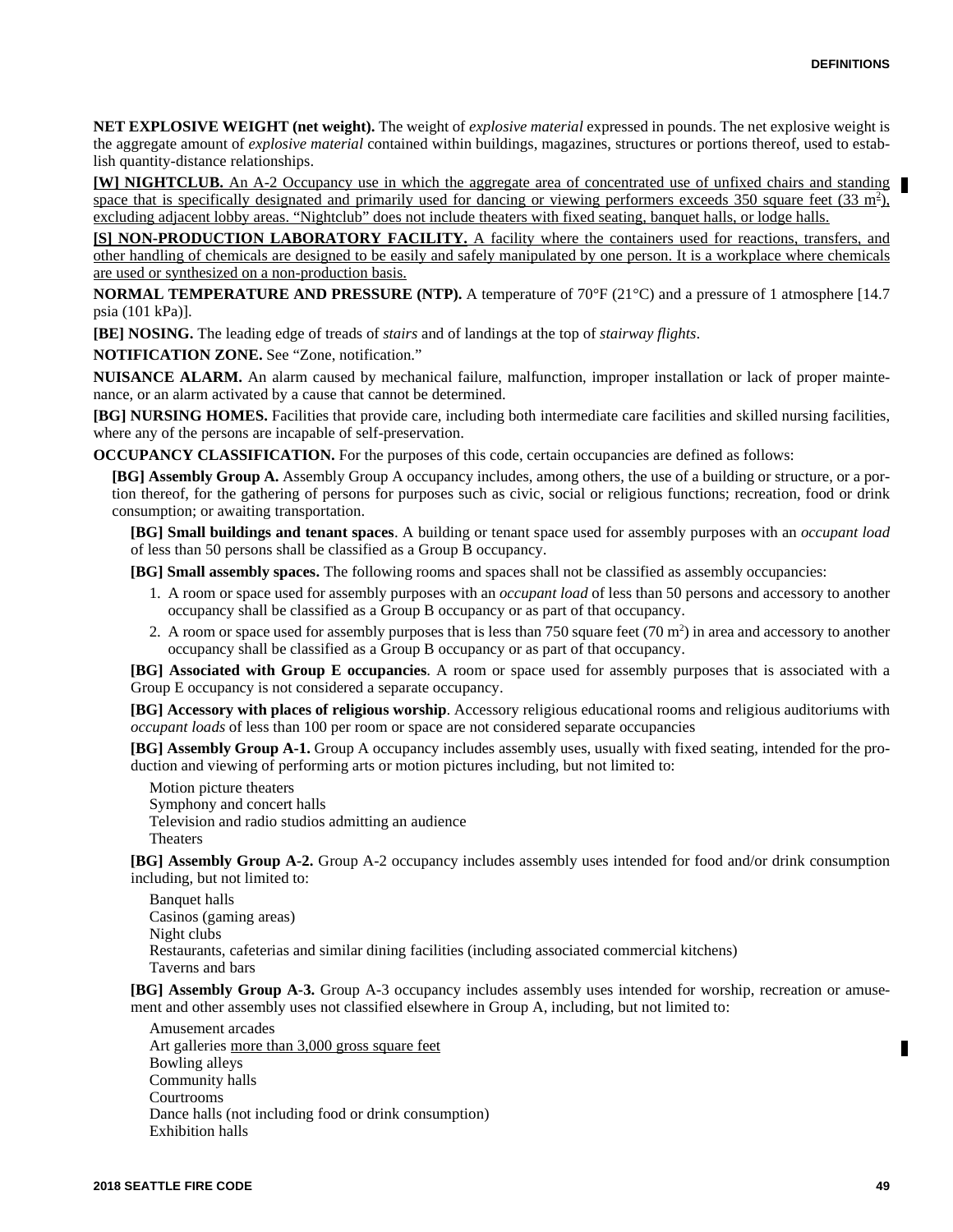Г

Funeral parlors

Greenhouses with public access for the conservation and exhibition of plants Gymnasiums (without spectator seating) Indoor swimming pools (without spectator seating) Indoor tennis courts (without spectator seating) Lecture halls Libraries Museums Places of religious worship

Pool and billiard parlors Waiting areas in transportation terminals

**[BG] Assembly Group A-4.** Group A-4 occupancy includes assembly uses intended for viewing of indoor sporting events and activities with spectator seating including, but not limited to:

Arenas Skating rinks Swimming pools Tennis courts

**[BG] Assembly Group A-5.** Group A-5 occupancy includes assembly uses intended for participation in or viewing outdoor activities including, but not limited to:

Amusement park structures *Bleachers* Grandstands Stadiums

**[BG] Business Group B.** Business Group B occupancy includes, among others, the use of a building or structure, or a portion thereof, for office, professional or service-type transactions, including storage of records and accounts. Business occupancies shall include, but not be limited to, the following:

Airport traffic control towers Ambulatory care facilities Animal hospitals, kennels and pounds Banks Barber and beauty shops Car wash Civic administration Clinic-outpatient Dry cleaning and laundries: pick-up and delivery stations and self-service Educational occupancies for students above the 12th grade Electronic data processing Food processing establishments and commercial kitchens not associated with restaurants, cafeterias and similar dining facilities, and not more than 2,500 square feet  $(232 \text{ m}^2)$  in area. Laboratories: testing and research Motor vehicle showrooms Post offices Print shops Professional services (architects, attorneys, dentists, physicians, engineers, etc.) Radio and television stations Telephone exchanges Training and skill development not in a school or academic program (This shall include, but not be limited to, tutoring centers, martial arts studios, gymnastics and similar uses regardless of the ages served, and where not classified as a Group A occupancy).

**[BG] Educational Group E.** Educational Group E occupancy includes, among others, the use of a building or structure, or a portion thereof, by six or more persons at any one time for educational purposes through the 12th grade.

**[BG] Accessory to places of religious worship.** Religious educational rooms and religious auditoriums, which are accessory to places of religious worship in accordance with Section 303.1.4 of the *International Building Code* and have *occupant loads* of less than 100 per room or space shall be classified as Group A-3 occupancies.

**[BG] Group E, day care facilities.** This group includes buildings and structures or portions thereof occupied by more than five children older than 2-1/2 years of age who receive educational, supervision or *personal care services* for less than 24 hours per day.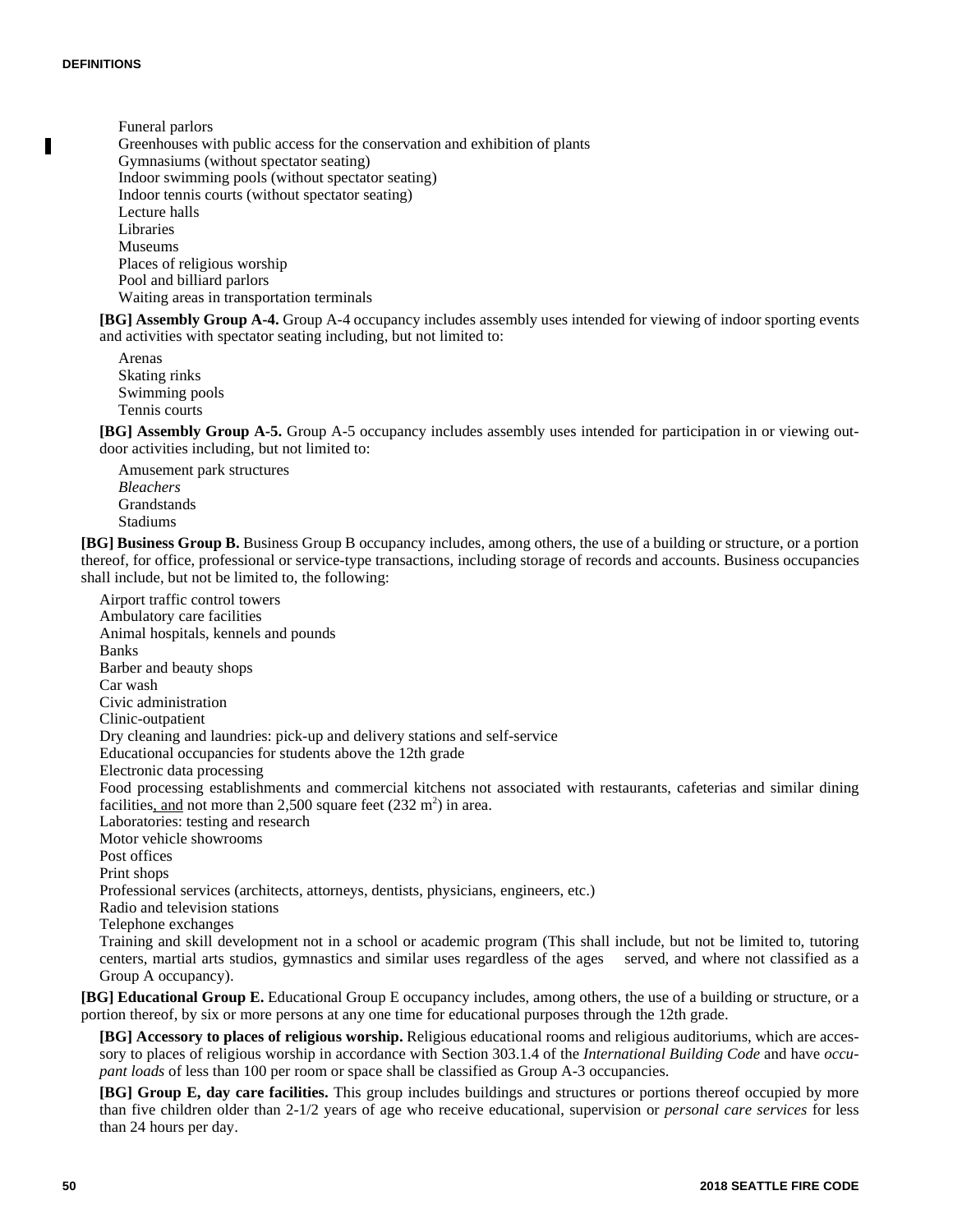**[BG] Within places of worship.** Rooms and spaces within places of worship providing such care during religious functions shall be classified as part of the primary occupancy.

**[BG] Five or fewer children.** A facility having five or fewer children receiving such care shall be classified as part of the primary occupancy.

**[BG] Five or fewer children in a dwelling unit.** A facility such as the above within a dwelling unit and having five or fewer children receiving such care shall be classified as a Group R-3 occupancy or shall comply with the *International Residential Code.*

**[BG] Factory Industrial Group F.** Factory Industrial Group F occupancy includes, among others, the use of a building or structure, or a portion thereof, for assembling, disassembling, fabricating, finishing, manufacturing, packaging, repair or processing operations that are not classified as a Group H high-hazard or Group S storage occupancy.

**[S][BG] Factory Industrial F-1 Moderate-hazard occupancy.** Factory industrial uses that are not classified as Factory Industrial F-2 Low Hazard shall be classified as F-1 Moderate Hazard and shall include, but not be limited to, the following:

Aircraft (manufacturing, not to include repair) Appliances Athletic equipment Automobiles and other motor vehicles Bakeries Beverages; over 16-percent alcohol content Bicycles Boats Brooms or brushes Business machines Cameras and photo equipment Canvas or similar fabric Carpets and rugs (includes cleaning) Clothing Construction and agricultural machinery Disinfectants Dry cleaning and dyeing Electric generation plants **Electronics** Engines (including rebuilding) Food processing and commercial kitchens not associated with restaurants, cafeterias and similar dining facilities, and more than 2,500 square feet  $(232 \text{ m}^2)$  in area. Furniture Hemp products Jute products Laundries Leather products Machinery Marijuana processing Metals Millwork (sash and door) Motion pictures and television filming (without spectators) Musical instruments Optical goods Paper mills or products Photographic film Plastic products Printing or publishing Refuse incineration Shoes Soaps and detergents **Textiles** Tobacco Trailers Upholstering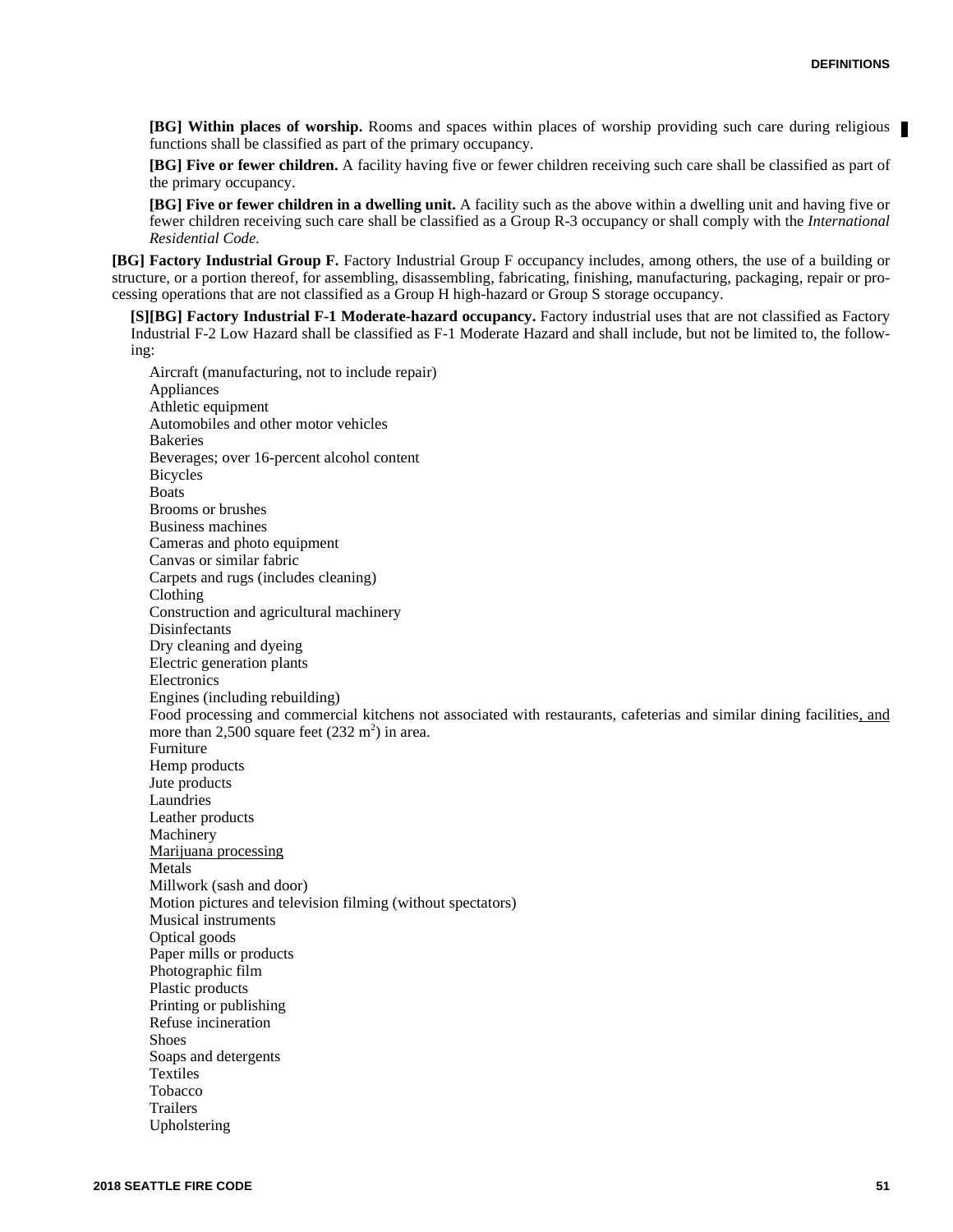Wood; distillation Woodworking (cabinet)

**[BG] Factory Industrial F-2 Low-hazard Occupancy.** Factory industrial uses involving the fabrication or manufacturing of noncombustible materials that, during finishing, packaging or processing do not involve a significant fire hazard, shall be classified as Group F-2 occupancies and shall include, but not be limited to, the following:

Beverages; up to and including 16-percent alcohol content Brick and masonry Ceramic products Foundries Glass products Gypsum Ice Metal products (fabrication and assembly)

**High-hazard Group H.** High-hazard Group H occupancy includes, among others, the use of a building or structure, or a portion thereof, that involves the manufacturing, processing, generation or storage of materials that constitute a physical or *health hazard* in quantities in excess of those allowed in *control areas* complying with Section 5003.8.3, based on the maximum allowable quantity limits for *control areas* set forth in Tables 5003.1.1(1) and 5003.1.1(2). Hazardous occupancies are classified in Groups H-1, H-2, H-3, H-4 and H-5 and shall be in accordance with this code and the requirements of Section 415 of the *International Building Code*. Hazardous materials stored or used on top of roofs or canopies shall be classified as outdoor storage or use and shall comply with this code.

**Uses other than Group H.** The storage, use or handling of hazardous materials as described in one or more of the following items shall not cause the occupancy to be classified as Group H, but it shall be classified as the occupancy that it most nearly resembles:

- 1. Buildings and structures occupied for the application of flammable finishes, provided that such buildings or areas conform to the requirements of Chapter 24 of this code and Section 416 of the *International Building Code*.
- 2. Wholesale and retail sales and storage of flammable and *combustible liquids* in mercantile occupancies conforming to Chapter 57.
- 3. Closed piping system containing flammable or *combustible liquids* or gases utilized for the operation of machinery or equipment.
- 4. Cleaning establishments that utilize *combustible liquid* solvents having a *flash point* of 140°F (60°C) or higher in *closed systems* employing equipment *listed* by an *approved* testing agency, provided that this occupancy is separated from all other areas of the building by 1-hour *fire barriers* in accordance with Section 707 of the *International Building Code* or 1-hour *horizontal assemblies* in accordance with Section 711 of the *International Building Code*, or both.
- 5. Cleaning establishments that utilize a liquid solvent having a *flash point* at or above 200°F (93°C).
- 6. Liquor stores and distributors without bulk storage.
- 7. Refrigeration systems.
- 8. The storage or utilization of materials for agricultural purposes on the premises.
- 9. Stationary storage battery systems installed in accordance with Section 1206.2.
- 10. *Corrosive* personal or household products in their original packaging used in retail display.
- 11. Commonly used *corrosive* building materials.
- 12. Buildings and structures occupied for aerosol product storage shall be classified as Group S-1, provided that such buildings conform to the requirements of Chapter 51.
- 13. Display and storage of nonflammable solid and nonflammable or noncombustible liquid hazardous materials in quantities not exceeding the *maximum allowable quantity per control area* in Group M or S occupancies complying with Section 5003.8.3.5.1.
- 14. The storage of black powder, smokeless propellant and small arms primers in Groups M and R-3 and special industrial explosive devices in Groups B, F, M and S, provided such storage conforms to the quantity limits and requirements of this code.
- 15. Stationary fuel cell power systems installed in accordance with this code.
- 16. *Capacitor energy storage systems* in accordance with this code.
- 17. Group B higher education laboratory occupancies complying with Section 428 of the *International Building Code* and Chapter 38 of this code.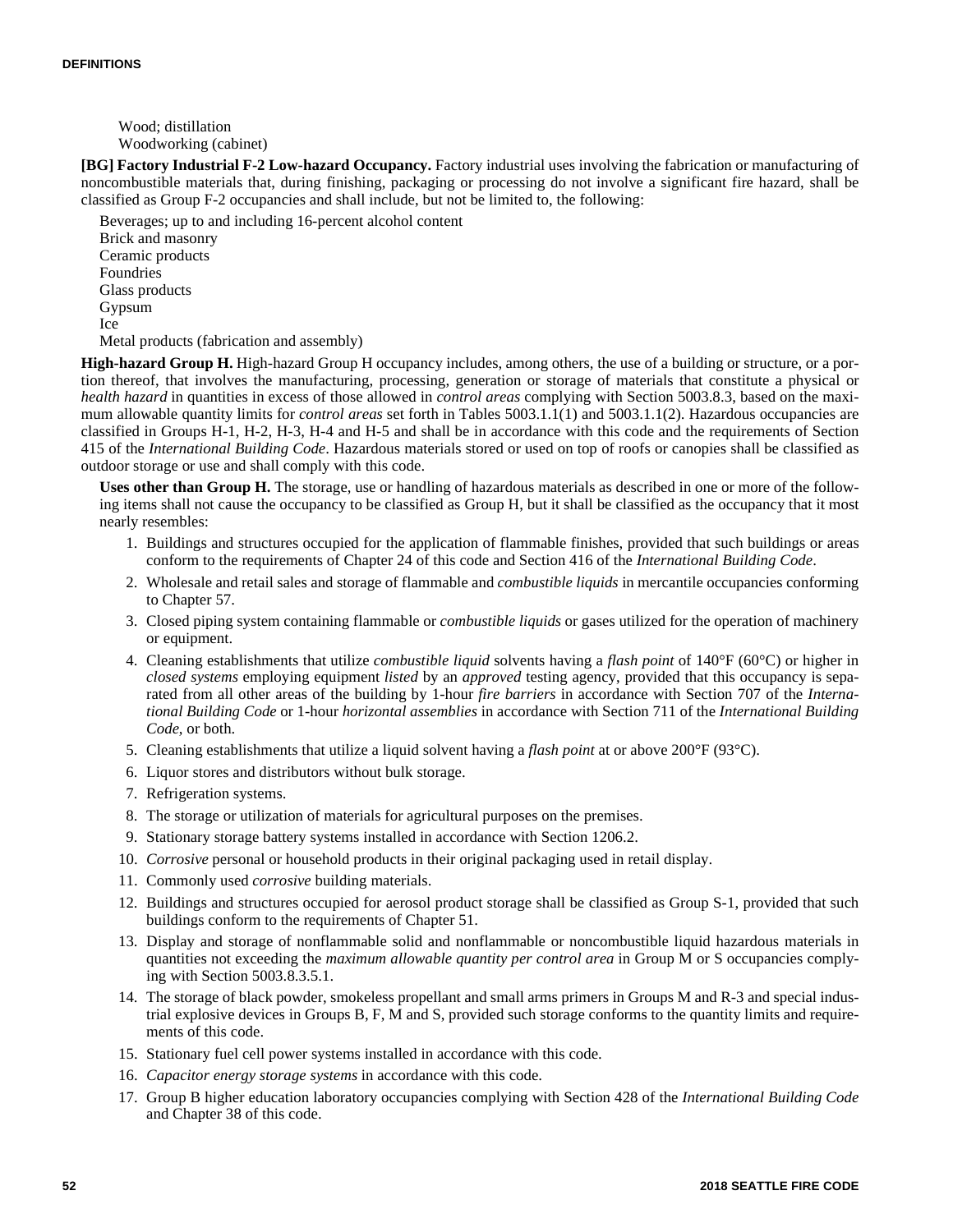**High-hazard Group H-1.** Buildings and structures containing materials that pose a *detonation* hazard shall be classified as Group H-1. Such materials shall include, but not be limited to, the following:

Detonable pyrophoric materials

Explosives:

Division 1.1 Division 1.2 Division 1.3 Division 1.4 Division 1.5 Division 1.6

Organic peroxides, unclassified detonable Oxidizers, Class 4 Unstable (reactive) materials, Class 3 detonable, and Class 4

**Occupancies containing explosives not classified as H-1.** The following occupancies containing explosive materials shall be classified as follows:

- 1. Division 1.3 explosive materials that are used and maintained in a form where either confinement or configuration will not elevate the hazard from a mass fire hazard to mass explosion hazard shall be allowed in Group H-2 occupancies.
- 2. Articles, including articles packaged for shipment, that are not regulated as a Division 1.4 explosive under Bureau of Alcohol, Tobacco, Firearms and Explosives regulations, or unpackaged articles used in process operations that do not propagate a *detonation* or deflagration between articles shall be allowed in H-3 occupancies.

**High-hazard Group H-2.** Buildings and structures containing materials that pose a *deflagration* hazard or a hazard from accelerated burning shall be classified as Group H-2. Such materials shall include, but not be limited to, the following:

Class I, II or IIIA flammable or *combustible liquids* that are used or stored in normally open containers or systems, or in closed containers or systems pressurized at more than 15 pounds per square inch gauge (103.4 kPa)

*Combustible dusts* where manufactured, generated or used in such a manner that the concentration and conditions create a fire or explosion hazard based on information prepared in accordance with Section 414.1.3 of the *International Building Code*

*Cryogenic fluids*, flammable

Flammable gases

Organic peroxides, Class I

Oxidizers, Class 3, that are used or stored in normally open containers or systems, or in closed containers or systems pressurized at more than 15 pounds per square inch gauge (103.4 kPa)

Pyrophoric liquids, solids and gases, nondetonable Unstable (reactive) materials, Class 3, nondetonable Water-reactive materials, Class 3

**High-hazard Group H-3.** Buildings and structures containing materials that readily support combustion or that pose a *physical hazard* shall be classified as Group H-3. Such materials shall include, but not be limited to, the following:

Class I, II or IIIA flammable or *combustible liquids* that are used or stored in normally closed containers or systems pressurized at 15 pounds per square inch gauge (103.4 kPa) or less.

Combustible fibers, other than densely packed baled cotton, where manufactured, generated or used in such a manner that the concentration and conditions create a fire or explosion hazard based on information prepared in accordance with Section 414.1.3 of the *International Building Code*

Consumer fireworks, 1.4G (Class C, Common) *Cryogenic fluids*, oxidizing Flammable solids Organic peroxides, Class II and III Oxidizers, Class 2 Oxidizers, Class 3, that are used or stored in normally closed containers or systems pressurized at 15 pounds per square inch gauge (103 kPa) or less Oxidizing gases Unstable (reactive) materials, Class 2 Water-reactive materials, Class 2

**High-hazard Group H-4.** Buildings and structures containing materials that are *health hazards* shall be classified as Group H-4. Such materials shall include, but not be limited to, the following: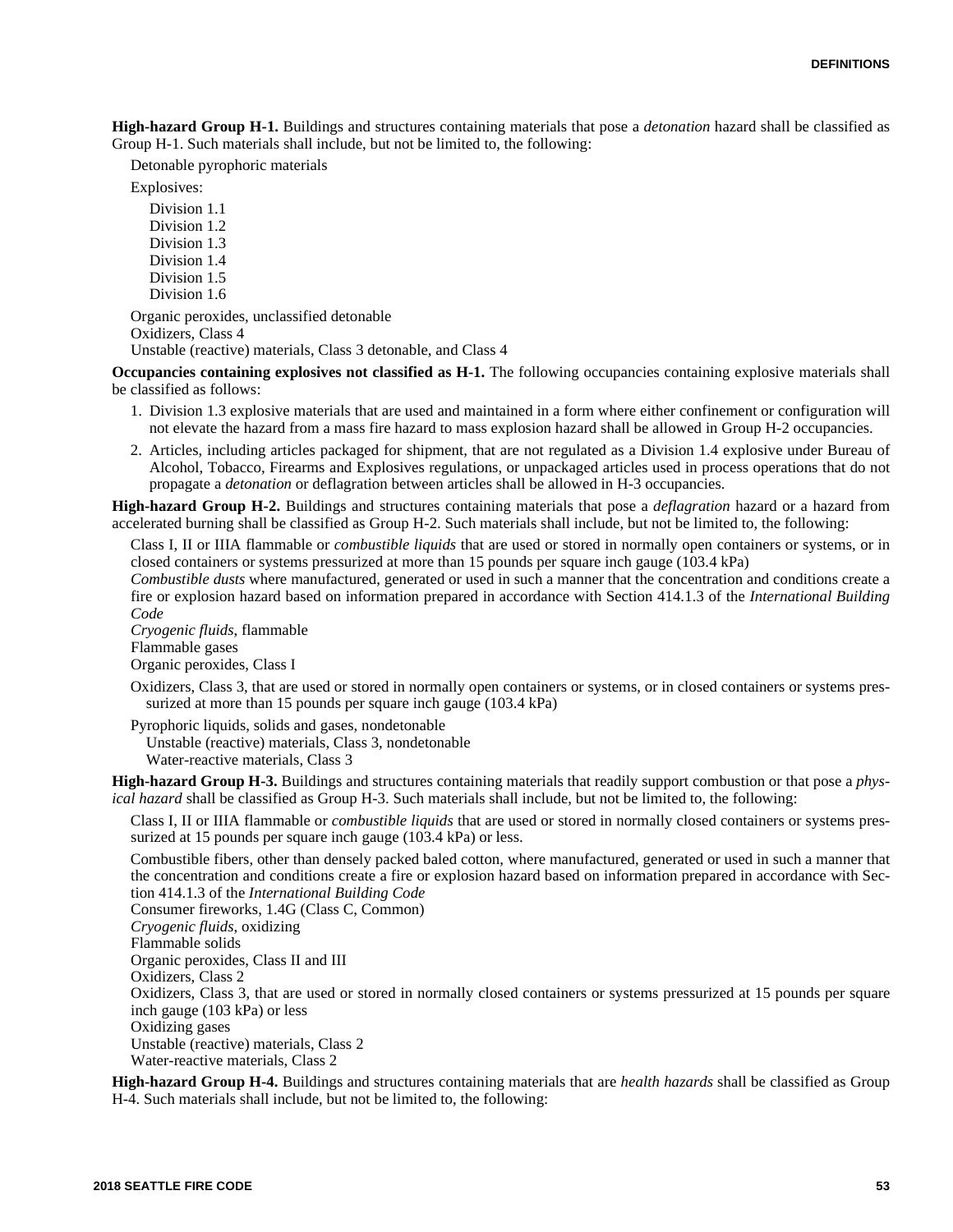*Corrosives* Highly toxic materials Toxic materials

**High-hazard Group H-5.** Semiconductor fabrication facilities and comparable research and development areas in which hazardous production materials (HPM) are used and the aggregate quantity of materials is in excess of those listed in Tables 5003.1.1(1) and 5003.1.1(2) shall be classified as Group H-5. Such facilities and areas shall be designed and constructed in accordance with Section 415.11 of the *International Building Code*.

**[BG] Institutional Group I.** Institutional Group I occupancy includes, among others, the use of a building or structure, or a portion thereof, in which care or supervision is provided to persons who are or are not capable of self-preservation without physical assistance or in which persons are detained for penal or correctional purposes or in which the liberty of the occupants is restricted. Institutional occupancies shall be classified as Group I-1, I-2, I-3 or I-4.

**[W][BG] Institutional Group I-1.** Institutional Group I-1 occupancy shall include buildings, structures or portions thereof for more than 16 persons, excluding staff, who reside on a 24-hour basis in a supervised environment and receive custodial care. Buildings of Group I-1 shall be classified as one of the occupancy conditions indicated below. This group shall include, but not be limited to, the following:

Alcohol and drug centers

Assisted living facilities licensed under chapter 388-78A WAC and residential treatment facilities licensed under chapter 246-337 WAC shall be classified as Group I-1, Condition 2

Congregate care facilities Group homes Halfway houses Residential board and care facilities Residential board and custodial care facilities Social rehabilitation facilities

**[BG] Condition 1.** This occupancy condition shall include buildings in which all persons receiving cus-todial care who, without any assistance, are capable of responding to an emergency situation to complete building evacuation.

**[BG] Condition 2.** This occupancy condition shall include buildings in which there are any persons re-ceiving custodial care who require limited verbal or physical assistance while responding to an emergency situation to complete building evacuation.

**[BG] ((Six to 16 persons receiving custodial care.** A facility housing not fewer than six and not more than 16 persons receiving custodial care shall be classified as Group R-4.))

**[BG] Five or fewer persons receiving custodial care.** A facility with five or fewer persons receiving custodial care shall be classified as Group R-3 or shall comply with the *International Residential Code* provided an *automatic sprinkler system* is installed in accordance with Section 903.3.1.3 or with Section P2904 of the *International Residential Code*.

**[W][BG] Institutional Group I-2.** Institutional Group I-2 occupancy shall include buildings and structures used for medical care on a 24-hour basis for more than five persons who are not capable of self-preservation. This group shall include, but not be limited to, the following:

Foster care facilities Detoxification facilities Hospice care centers Hospitals Nursing homes Psychiatric hospitals

**[BG] Occupancy Conditions.** Buildings of Group I-2 shall be classified as one of the following occupancy conditions:

**[BG] Condition 1.** This occupancy condition shall include facilities that provide nursing and medical care but do not provide emergency care, surgery, obstetrics, or in-patient stabilization units for psychiatric or detoxification, including, but not limited to, nursing homes and foster care facilities.

**[BG] Condition 2.** This occupancy condition shall include facilities that provide nursing and medical care and could provide emergency care, surgery, obstetrics, or inpatient stabilization units for psychiatric or detoxification, including, but not limited to, hospitals.

**[BG] Five or fewer persons receiving medical care.** A facility with five or fewer persons receiving medical care shall be classified as Group R-3 or shall comply with the *International Residential Code* provided an *automatic sprinkler system* is installed in accordance with Section 903.3.1.3 or with Section P2904 of the *International Residential Code.*

**Licensed care facility.** A facility such as the above providing licensed care to clients in one of the categories listed in Section 310.1 of the *International Building Code* licensed by Washington state shall be classified as Group R-2.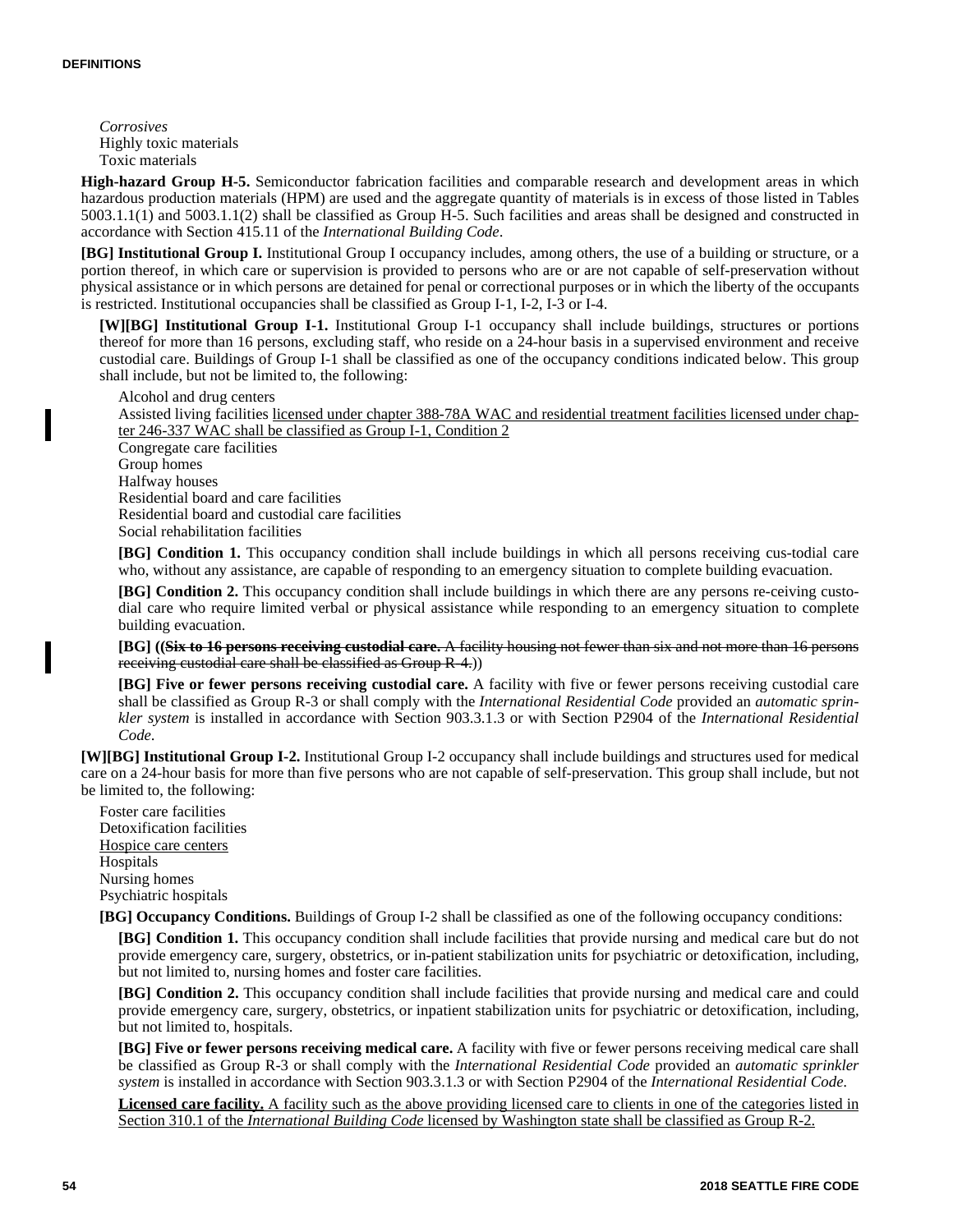**Family home child care.** Family home child care licensed by Washington state for the care of twelve or fewer children shall be classified as Group R-3 or shall comply with the *International Residential Code.*

**Adult care facility.** A facility that provides accommodations for less than 24 hours for more than five unrelated adults and provides supervision and personal care services shall be classified as Group I-4.

**Exception:** Where the occupants are capable of responding to an emergency situation without physical assistance from the staff, the facility shall be classified as Group R-3.

**Child care facility.** Child care facilities that provide supervision and personal care on a less than 24-hour basis for more than five children 2-1/2 years of age or less shall be classified as Group I-4.

## **Exceptions:**

- 1. A child day care facility that provides care for more than five but no more than 100 children 2-1/2 years or less of age, where the rooms in which the children are cared for are located on a level of exit discharge serving such rooms and each of these child care rooms has an exit door directly to the exterior, shall be classified as Group E.
- 2. Family child care homes licensed by Washington State for the care of 12 or fewer children shall be classified as Group R-3.

**[BG] Institutional Group I-3.** Institutional Group I-3 occupancy shall include buildings and structures which are inhabited by more than five persons who are under restraint or security. A Group I-3 facility is occupied by persons who are generally incapable of self-preservation due to security measures not under the occupants' control. This group shall include, but not be limited to, the following:

Correctional centers Detention centers Jails Prerelease centers Prisons Reformatories

Buildings of Group I-3 shall be classified as one of the following occupancy conditions:

**[BG] Condition 1.** This occupancy condition shall include buildings in which free movement is allowed from sleeping areas and other spaces where access or occupancy is permitted to the exterior via *means of egress* without restraint. A Condition 1 facility is permitted to be constructed as Group R.

**[BG] Condition 2.** This occupancy condition shall include buildings in which free movement is allowed from sleeping areas and any other occupied smoke compartment to one or more other smoke compartments. Egress to the exterior is impeded by locked *exits*.

**[BG] Condition 3.** This occupancy condition shall include buildings in which free movement is allowed within individual smoke compartments, such as within a residential unit comprised of individual *sleeping units* and group activity spaces, where egress is impeded by remote-controlled release of *means of egress* from such smoke compartment to another smoke compartment.

**[BG] Condition 4.** This occupancy condition shall include buildings in which free movement is restricted from an occupied space. Remote-controlled release is provided to permit movement from *sleeping units*, activity spaces and other occupied areas within the smoke compartment to other smoke compartments.

**[BG] Condition 5.** This occupancy condition shall include buildings in which free movement is restricted from an occupied space. Staff-controlled manual release is provided to permit movement from *sleeping units*, activity spaces and other occupied areas within the smoke compartment to other smoke compartments.

**[BG] Institutional Group I-4, day care facilities.** Institutional Group I-4 shall include buildings and structures occupied by more than five persons of any age who receive custodial care for less than 24 hours by persons other than parents or guardians, relatives by blood, marriage, or adoption, and in a place other than the home of the person cared for. This group shall include, but not be limited to, the following:

Adult day care Child day care

**[BG] Classification as Group E.** A child day care facility that provides care for more than five but not more than 100 children 2-1/2 years or less of age, where the rooms in which the children are cared for are located on a *level of exit discharge* serving such rooms and each of these child care rooms has an *exit* door directly to the exterior, shall be classified as Group E.

**[BG] Within a place of religious worship.** Rooms and spaces within places of religious worship providing such care during religious functions shall be classified as part of the primary occupancy.

**[BG] Five or fewer occupants receiving care.** A facility having five or fewer persons receiving custodial care shall be classified as part of the primary occupancy.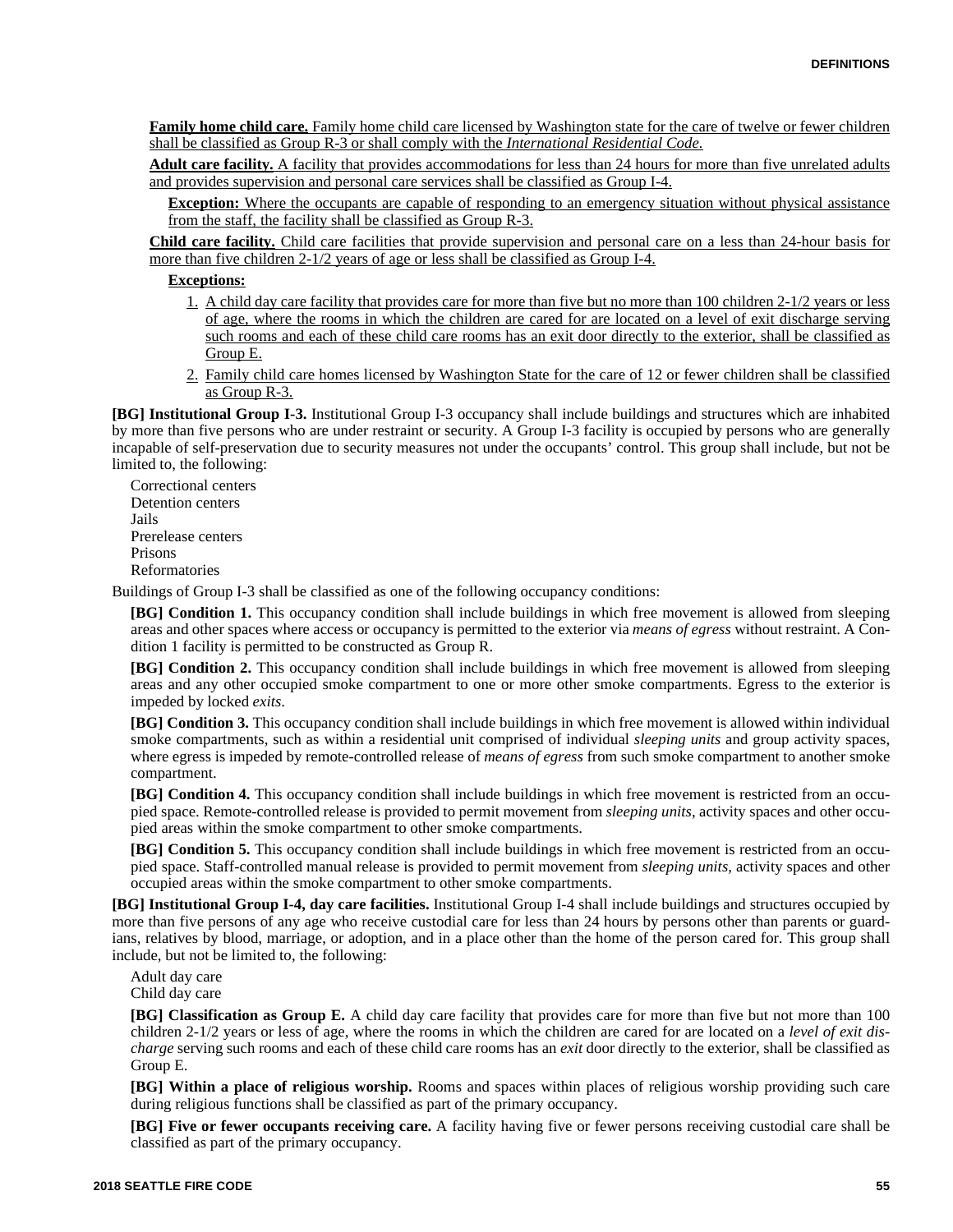Ш

П

 $\blacksquare$ 

**[BG] Five or fewer occupants receiving care in a dwelling unit.** A facility such as the above within a *dwelling unit* and having five or fewer persons receiving custodial care shall be classified as a Group R-3 occupancy or shall comply with the *International Residential Code.*

**[BG] Mercantile Group M.** Mercantile Group M occupancy includes, among others, the use of a building or structure or a portion thereof, for the display and sale of merchandise, and involves stocks of goods, wares or merchandise incidental to such purposes and accessible to the public. Mercantile occupancies shall include, but not be limited to, the following:

Art galleries, 3,000 gross square feet or less Department stores Drug stores Greenhouses with public access that maintain plants for display and sale Markets Motor fuel-dispensing facilities Retail or wholesale stores Sales rooms

**[BG] Residential Group R.** Residential Group R includes, among others, the use of a building or structure, or a portion thereof, for sleeping purposes when not classified as an Institutional Group I or when not regulated by the *International Residential Code* in accordance with Section 101.2 of the *International Building Code*.

**[BG] Residential Group R-1.** Residential Group R-1 occupancies containing *sleeping units* where the occupants are primarily transient in nature, including:

*Boarding houses* (transient) with more than 10 occupants Congregate living facilities (transient) with more than 10 occupants Hotels (transient) Motels (transient)

**[BG] Residential Group R-2.** Residential Group R-2 occupancies containing *sleeping units* or more than two *dwelling units* where the occupants are primarily permanent in nature, including:

Apartment houses *Assisted living facilities* licensed by Washington State under Chapter 388-78A WAC *Congregate living facilities* (nontransient) with more than 16 occupants Boarding houses (nontransient) **Convents** *Dormitories* Fraternities and sororities Monasteries Hotels (nontransient) ((*Live/work units*)) Buildings that contain three or more live/work units Motels (nontransient) Residential treatment facilities licensed by Washington State under Chapter 246-337 WAC Vacation timeshare properties

**[BG] Residential Group R-3.** Residential Group R-3 occupancies where the occupants are primarily permanent in nature and not classified as Group R-1, R-2, R-4 or I, including:

Buildings that do not contain more than two *dwelling units* Buildings that do not contain more than two live/work units Care facilities that provide accommodations for five or fewer persons receiving care *Congregate living facilities* (nontransient) with 16 or fewer occupants

Boarding houses (nontransient) Convents Dormitories Fraternities and sororities Monasteries

*Congregate living facilities* (*transient*) with 10 or fewer occupants *Boarding houses* (*transient*)

*Lodging houses* (*transient*) with five or fewer *guest-rooms* and 10 or fewer occupants

**[BG] Care facilities within a dwelling.** Care facilities for five or fewer persons receiving care that are within a singlefamily dwelling are permitted to comply with the *International Residential Code* provided an *automatic sprinkler system* is installed in accordance with Section 903.3.1.3 or Section P2904 of the *International Residential Code*.

**[BG] Lodging houses.** Owner-occupied *lodging houses* with five or fewer guestrooms and 10 or fewer total occupants shall be permitted to be constructed in accordance with the *International Residential Code.*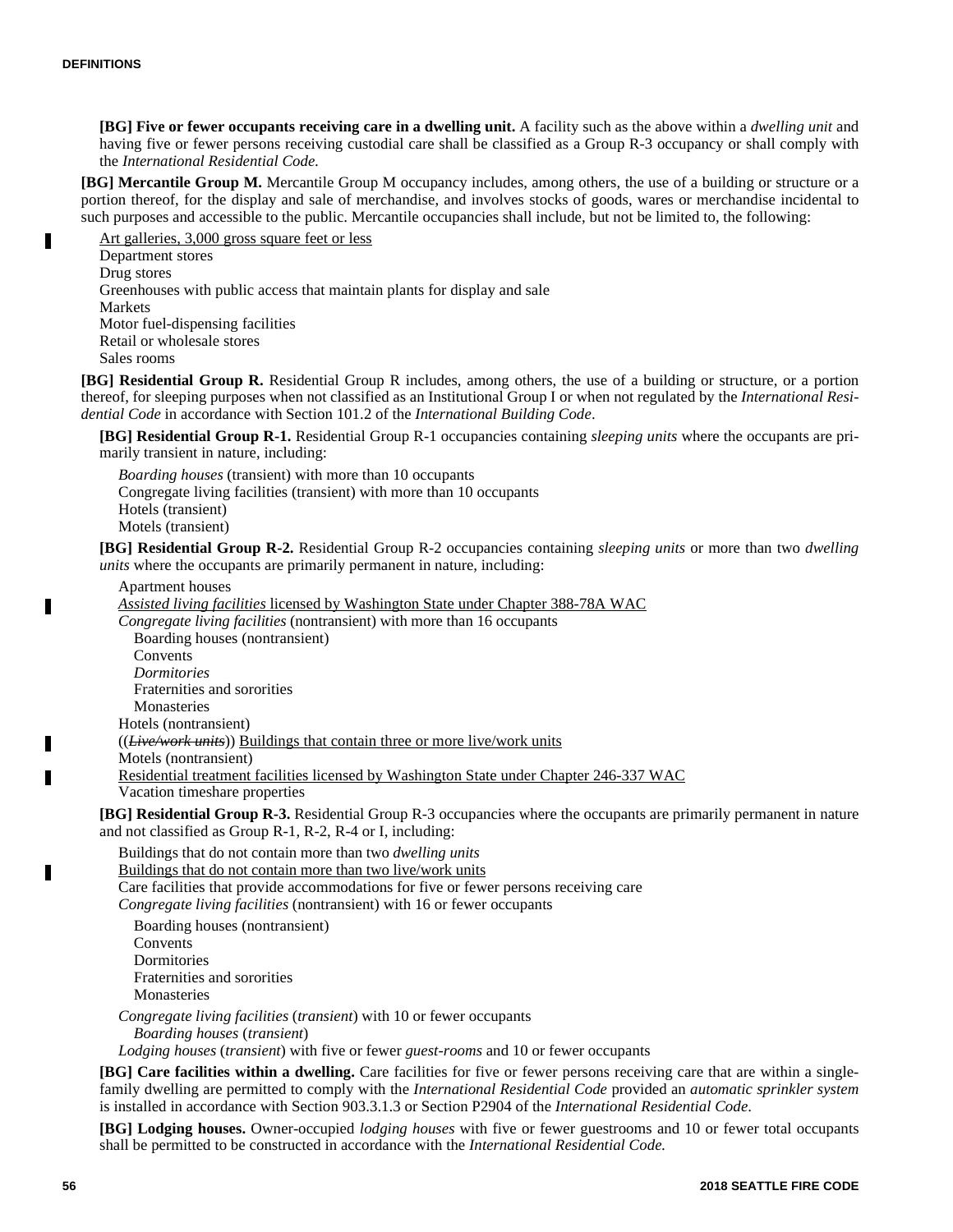**[W] Adult family homes, family home child care.** Adult family homes and family home child care facilities that are within a single-family home are permitted to comply with the *International Residential Code.*

**[W] Foster family care homes.** Foster family care homes licensed by Washington State are permitted to comply with the *International Residential Code,* as an accessory use to a dwelling, for six or fewer children including those of the resident family.

**[W][BG] ((Residential Group R-4.** Residential Group R-4 shall include buildings, structures or portions thereof for more than five but not more than 16 persons, excluding staff, who reside on a 24-hour basis in a supervised residential environment and receive custodial care. Buildings of Group R-4 shall be classified as one of the occupancy conditions indicated below. This group shall include, but not be limited to, the following:

Alcohol and drug centers Assisted living facilities Congregate care facilities Group homes Halfway houses Residential board and care facilities Social rehabilitation facilities

Group R-4 occupancies shall meet the requirements for construction as defined for Group R-3, except as otherwise provided for in the *International Building Code*.

**[BG] Condition 1.** This occupancy condition shall include buildings in which all persons receiving custodial care, without any assistance, are capable of responding to an emergency situation to complete building evacuation.

**[BG] Condition 2.** This occupancy condition shall include buildings in which there are any persons receiving custodial care who require limited verbal or physical assistance while responding to an emergency situation to complete building evacuation.))

**[BG] Storage Group S.** Storage Group S occupancy includes, among others, the use of a building or structure, or a portion thereof, for storage that is not classified as a hazardous occupancy.

**[BG] Accessory storage spaces.** A room or space used for storage purposes that is accessory to another occupancy shall be classified as part of that occupancy.

**[BG] Moderate-hazard storage, Group S-1.** Storage Group S-1 occupancies are buildings occupied for storage uses that are not classified as Group S-2, including, but not limited to, storage of the following:

Aerosols, Levels 2 and 3 Aircraft hangar (storage and repair) Bags: cloth, burlap and paper Bamboos and rattan Baskets Belting: canvas and leather Books and paper in rolls or packs Boots and shoes Buttons, including cloth covered, pearl or bone Cardboard and cardboard boxes Clothing, woolen wearing apparel Cordage Dry boat storage (indoor) Furniture Furs Glues, mucilage, pastes and size Grains Horns and combs, other than celluloid Leather Linoleum Lumber Motor vehicle repair garages complying with the maximum allowable quantities of hazardous materials listed in Table 5003.1.1(1) (see Section 406.8 of the *International Building Code*) Photo engravings Resilient flooring Self-service storage facility (mini-storage) Silks

Soaps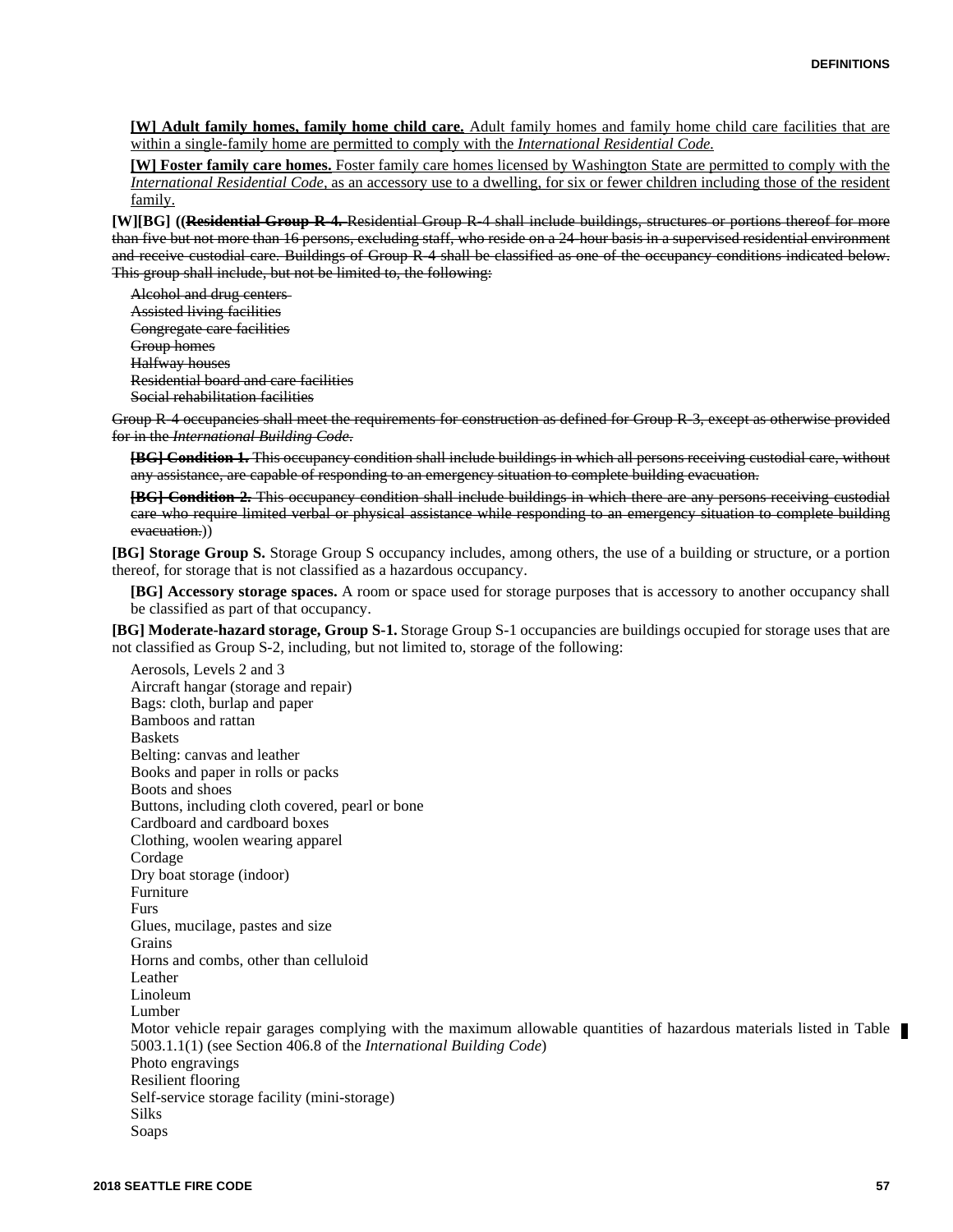Sugar Tires, bulk storage of Tobacco, cigars, cigarettes and snuff Upholstery and mattresses Wax candles

**[BG] Low-hazard storage, Group S-2.** Storage Group S-2 occupancies include, among others, buildings used for the storage of noncombustible materials such as products on wood pallets or in paper cartons with or without single thickness divisions; or in paper wrappings. Such products are permitted to have a negligible amount of plastic trim, such as knobs, handles or film wrapping. Storage uses shall include, but not be limited to, storage of the following:

Asbestos Beverages up to and including 16-percent alcohol in metal, glass or ceramic containers Cement in bags Chalk and crayons *Covered boat moorage* not classified as Group U Dairy products in nonwaxed coated paper containers Dry cell batteries Electrical coils Electrical motors Empty cans Food products Foods in noncombustible containers Fresh fruits and vegetables in nonplastic trays or containers Frozen foods Glass Glass bottles, empty or filled with noncombustible liquids Gypsum board Inert pigments Ivory Meats Metal cabinets Metal desks with plastic tops and trim Metal parts **Metals** Mirrors Oil-filled and other types of distribution transformers Parking garages, open or enclosed Porcelain and pottery Stoves Talc and soapstones Washers and dryers

**[S][BG] Miscellaneous Group U.** Buildings and structures of an accessory character and miscellaneous structures not classified in any specific occupancy shall be constructed, equipped and maintained to conform to the requirements of this code commensurate with the fire and life hazard incidental to their occupancy. Group U shall include, but not be limited to, the following:

Agricultural buildings Aircraft hangar, accessory to a one- or two-family residence (see Section 412.4 of the *International Building Code*) Barns Carports Communication equipment structures with a gross floor area of less than  $1,500$  square feet (139 m<sup>3</sup>) *Covered boat moorage* accessory to Group R-3 *dwelling unit* Fences more than 6 feet (1829 mm) high Grain silos, accessory to a residential occupancy Livestock shelters Private garages that comply with Section 406 of the *Seattle Building Code* Retaining walls Sheds Stables Tanks

Towers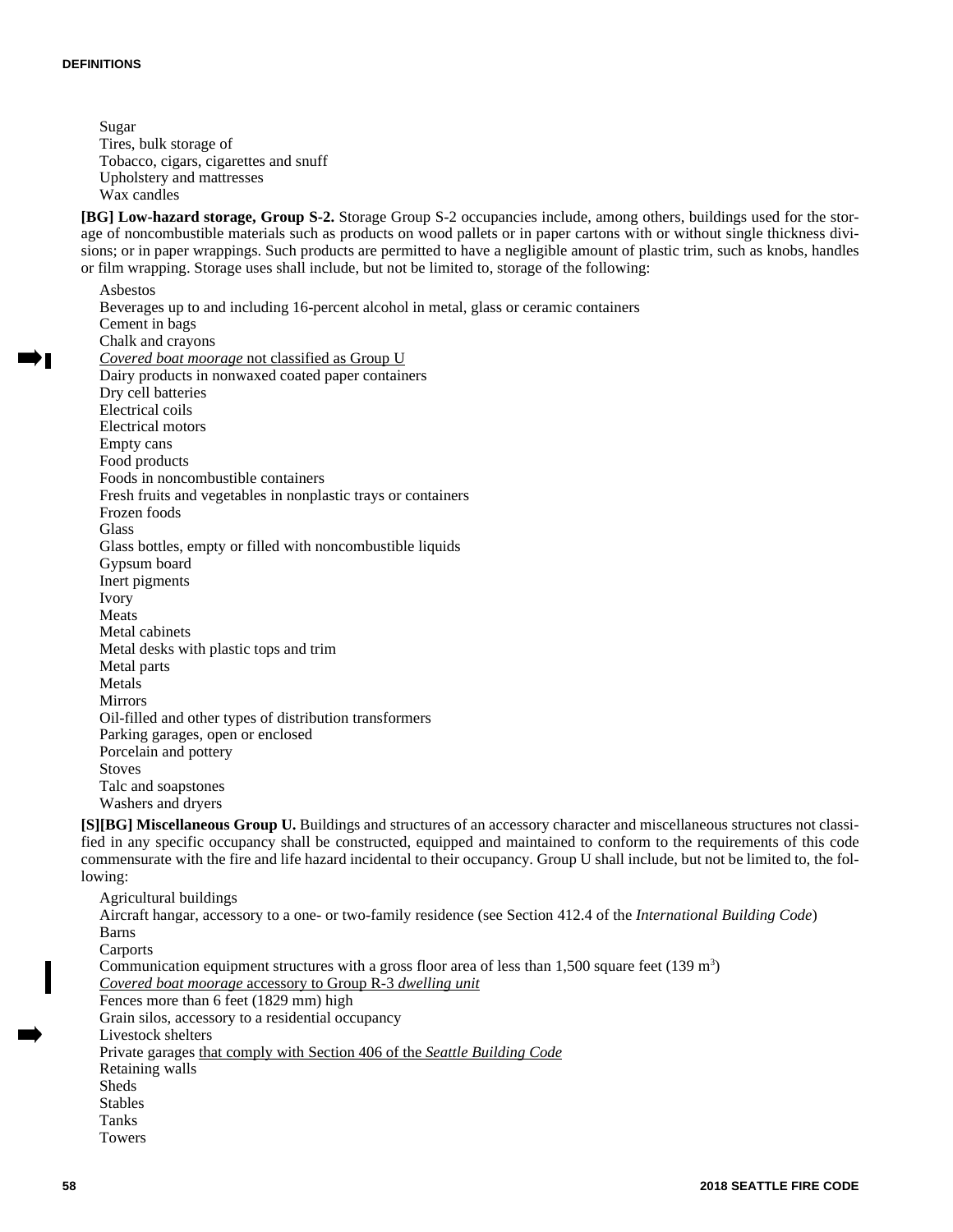**[BG] Greenhouses.** Greenhouses not classified as another occupancy shall be classified as Use Group U.

**[BG] OCCUPANT LOAD.** The number of persons for which the *means of egress* of a building or portion thereof is designed.

**OPEN BURNING.** The burning of materials wherein products of combustion are emitted directly into the ambient air without passing through a stack or chimney from an enclosed chamber. Open burning does not include road flares, smudgepots and similar devices associated with safety or occupational uses typically considered open flames, *recreational fires* or use of portable outdoor fireplaces. For the purpose of this definition, a chamber shall be regarded as enclosed when, during the time combustion occurs, only apertures, ducts, stacks, flues or chimneys necessary to provide combustion air and permit the escape of exhaust gas are open.

**OPEN MALL.** See "Covered mall building."

**OPEN MALL BUILDING.** See "Covered mall building."

**[BG] OPEN PARKING GARAGE.** A structure or portion of a structure with the openings as described in Section 406.5.2 of the *International Building Code* on two or more sides that is used for the parking or storage of private motor vehicles as described in Section 406.5 of the *International Building Code*.

**OPEN SYSTEM.** The use of a solid or liquid hazardous material involving a vessel or system that is continuously open to the atmosphere during normal operations and where vapors are liberated, or the product is exposed to the atmosphere during normal operations. Examples of open systems for solids and liquids include dispensing from or into open beakers or containers, dip tank and plating tank operations.

**OPEN-AIR ASSEMBLY SEATING.** Seating served by *means of egress* that is not subject to smoke accumulation within or under a structure and is open to the atmosphere.

**[BE] OPEN-ENDED CORRIDOR.** An interior *corridor* that is open on each end and connects to an exterior *stairway* or *ramp* at each end with no intervening doors or separation from the *corridor*.

**[BF] OPENING PROTECTIVE.** A *fire door assembly*, fire shutter assembly, fire window assembly or glass-block assembly in a *fire-resistance-rated* wall or partition.

**OPERATING BUILDING.** A building occupied in conjunction with the manufacture, transportation or use of *explosive materials*. Operating buildings are separated from one another with the use of intraplant or intraline distances.

**OPERATING LINE.** A group of buildings, facilities or workstations so arranged as to permit performance of the steps in the manufacture of an *explosive* or in the loading, assembly, modification and maintenance of ammunition or devices containing *explosive materials*.

**OPERATING PRESSURE.** The pressure at which a system operates.

**ORGANIC COATING.** A liquid mixture of binders such as alkyd, nitrocellulose, acrylic or oil, and flammable and combustible solvents such as hydrocarbon, ester, ketone or alcohol, which, when spread in a thin film, convert to a durable protective and decorative finish.

**ORGANIC PEROXIDE.** An organic compound that contains the bivalent -O-O- structure and which may be considered to be a structural derivative of hydrogen peroxide where one or both of the hydrogen atoms have been replaced by an organic radical. Organic peroxides can present an explosion hazard (*detonation* or *deflagration*) or they can be shock sensitive. They can also decompose into various unstable compounds over an extended period of time.

**Class I.** Describes those formulations that are capable of *deflagration* but not *detonation*.

**Class II.** Describes those formulations that burn very rapidly and that pose a moderate reactivity hazard.

**Class III.** Describes those formulations that burn rapidly and that pose a moderate reactivity hazard.

**Class IV.** Describes those formulations that burn in the same manner as ordinary combustibles and that pose a minimal reactivity hazard.

**Class V.** Describes those formulations that burn with less intensity than ordinary combustibles or do not sustain combustion and that pose no reactivity hazard.

**Unclassified detonable.** Organic peroxides that are capable of *detonation*. These peroxides pose an extremely high-explosion hazard through rapid explosive decomposition.

**[S] OUTDOOR ASSEMBLY EVENT.** ((An outdoor gathering of persons for any purpose.)) A private or public event conducted outdoors, including but not limited to beer gardens and mazes, having a projected attendance of 500 or more or confines 100 or more attendees by permanent or temporary installation of barricades or fencing.

**Exception:** Events held at Group R, Division 3 occupancies.

**OUTDOOR CONTROL AREA.** An outdoor area that contains hazardous materials in amounts not exceeding the maximum allowable quantities of Table 5003.1.1(3) or Table 5003.1.1(4).

**OUTPATIENT CLINIC.** See "Clinic, outpatient."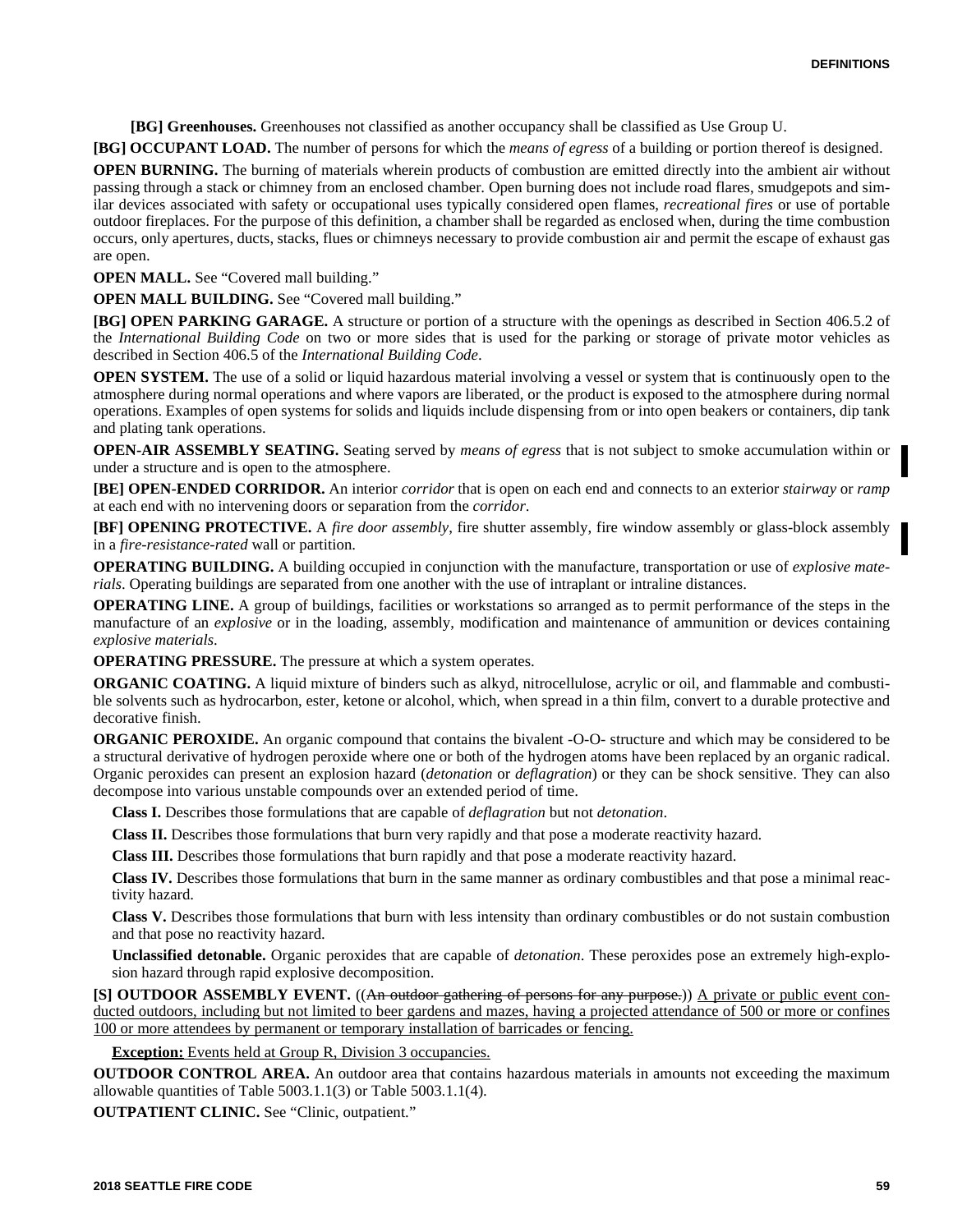**OVERCROWDING.** A condition that exists when either there are more people in a building, structure or portion thereof than have been authorized or posted by the *fire code official*, or when the *fire code official* determines that a threat exists to the safety of the occupants due to persons sitting and/or standing in locations that may obstruct or impede the use of *aisles*, passages, *corridors*, *stairways*, *exits* or other components of the *means of egress*.

**[A] OWNER.** Any person, agent, operator, entity, firm or corporation having any legal or equitable interest in the property; or recorded in the official records of the state, county or municipality as holding an interest or title to the property; or otherwise having possession or control of the property, including the guardian of the estate of any such person, and the executor or administrator of the estate of such person if ordered to take possession of real property by a court.

**OXIDIZER.** A material that readily yields oxygen or other oxidizing gas, or that readily reacts to promote or initiate combustion of combustible materials and, if heated or contaminated, can result in vigorous self-sustained decomposition.

**Class 4.** An oxidizer that can undergo an explosive reaction due to contamination or exposure to thermal or physical shock and that causes a severe increase in the burning rate of combustible materials with which it comes into contact. Additionally, the oxidizer causes a severe increase in the burning rate and can cause spontaneous ignition of combustibles.

**Class 3.** An oxidizer that causes a severe increase in the burning rate of combustible materials with which it comes in contact.

**Class 2.** An oxidizer that will cause a moderate increase in the burning rate of combustible materials with which it comes in contact.

**Class 1.** An oxidizer that does not moderately increase the burning rate of combustible materials.

**OXIDIZING CRYOGENIC FLUID.** An oxidizing gas in the cryogenic state.

**OXIDIZING GAS.** A gas that can support and accelerate combustion of other materials more than air does.

**OZONE-GAS GENERATOR.** Equipment which causes the production of ozone.

**[BE] PANIC HARDWARE.** A door-latching assembly incorporating a device that releases the latch upon the application of a force in the direction of egress travel. See also "Fire exit hardware."

**PASS-THROUGH.** An enclosure installed in a wall with a door on each side that allows chemicals, HPM, equipment, and parts to be transferred from one side of the wall to the other.

**[BG] PENTHOUSE.** An enclosed, unoccupied rooftop structure used for sheltering mechanical and electrical equipment, tanks, elevators and related machinery, and vertical shaft openings.

**PERMISSIBLE EXPOSURE LIMIT (PEL).** The maximum permitted 8-hour time-weighted-average concentration of an airborne contaminant. The exposure limits to be utilized are those published in DOL 29 CFR Part 1910.1000. The Recommended Exposure Limit (REL) concentrations published by the U.S. National Institute for Occupational Safety and Health (NIOSH), Threshold Limit Value-Time Weighted Average (TLV-TWA) concentrations published by the American Conference of Governmental Industrial Hygienists (ACGIH), Workplace Environmental Exposure Level (WEEL) Guides published by the American Industrial Hygiene Association (AIHA), and other *approved*, consistent measures are allowed as surrogates for hazardous substances not *listed* in DOL 29 CFR Part 1910.1000.

**[A] PERMIT.** An official document or certificate issued by the *fire code official* that authorizes performance of a specified activity.

**[A] PERSON.** An individual, heirs, executors, administrators or assigns, and also includes a firm, partnership or corporation, its or their successors or assigns, or the agent of any of the aforesaid.

**[BG] PERSONAL CARE SERVICE.** The care of persons who do not require medical care. Personal care involves responsibility for the safety of the persons while inside the building.

**PESTICIDE.** A substance or mixture of substances, including fungicides, intended for preventing, destroying, repelling or mitigating pests and substances or a mixture of substances intended for use as a plant regulator, defoliant or desiccant. Products defined as drugs in the Federal Food, Drug and Cosmetic Act are not pesticides.

**[BE] PHOTOLUMINESCENT.** Having the property of emitting light that continues for a length of time after excitation by visible or invisible light has been removed.

**PHYSICAL HAZARD.** A chemical for which there is evidence that it is a *combustible liquid*, *cryogenic fluid*, *explosive*, flammable (solid, liquid or gas), organic peroxide (solid or liquid), oxidizer (solid or liquid), oxidizing gas, pyrophoric (solid, liquid or gas), unstable (reactive) material (solid, liquid or gas) or water-reactive material (solid or liquid).

**PHYSIOLOGICAL WARNING THRESHOLD.** A concentration of airborne contaminants, normally expressed in parts per million (ppm) or milligrams per cubic meter  $(mg/m<sup>3</sup>)$ , that represents the concentration at which persons can sense the presence of the contaminant due to odor, irritation or other quick-acting physiological responses. When used in conjunction with the permissible exposure limit (PEL), the physiological warning threshold levels are those consistent with the classification system used to establish the PEL. See the definition of "Permissible exposure limit (PEL)."

**[S] PIER.** ((A structure built over the water, supported by pillars or piles, and used as a landing place, pleasure pavilion or similar purpose.)) A structure, usually of greater length than width, of timber, stone, concrete or other material, having a deck and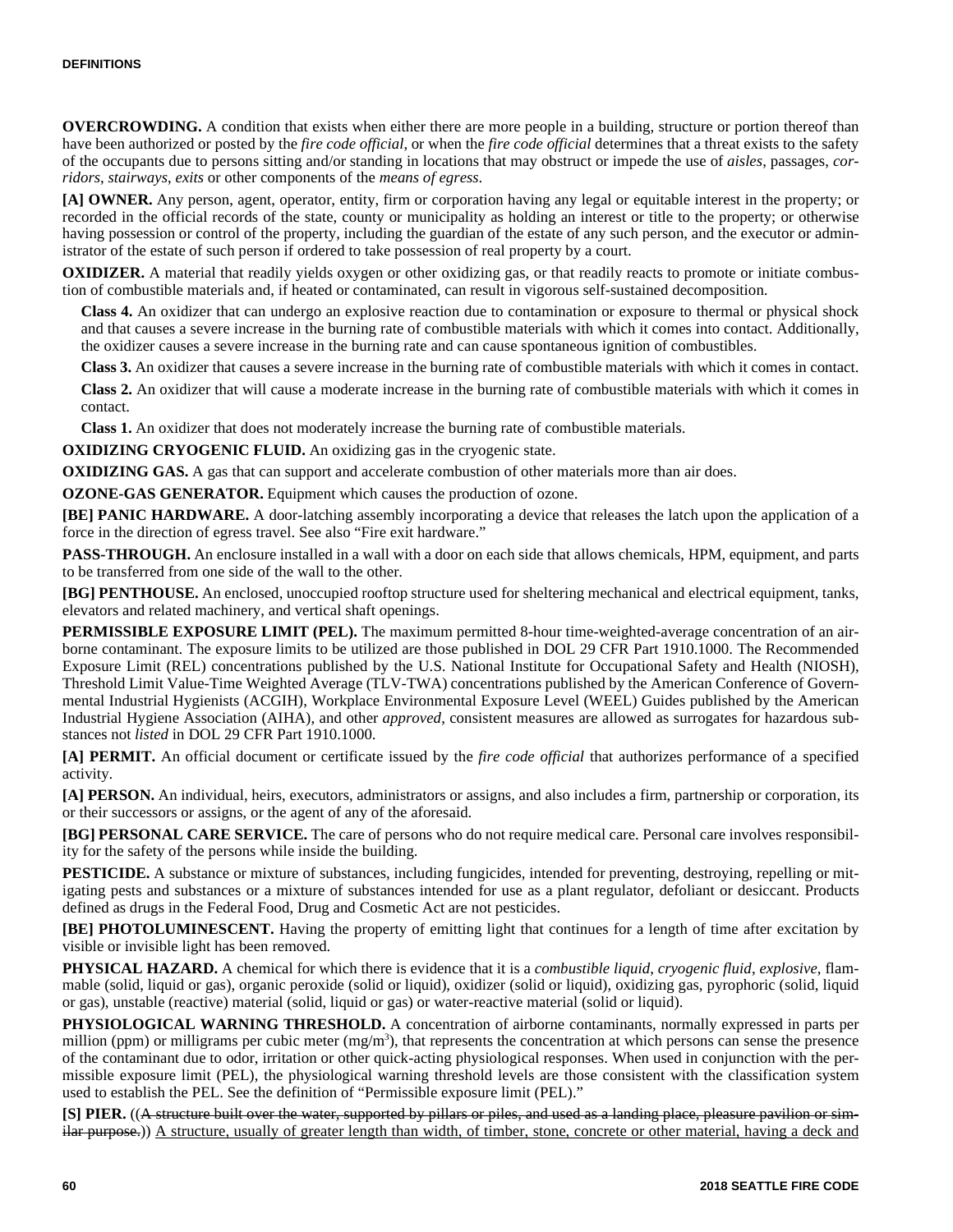projecting from the shore into waters so that boats may be moored alongside for loading, unloading, storage, repairs or commercial uses.

**PLACE OF RELIGIOUS WORSHIP.** See "Religious worship, place of."

**[M] PLENUM.** An enclosed portion of the building structure, other than an occupiable space being conditioned, that is designed to allow air movement and thereby serve as part of an air distribution system.

**PLOSOPHORIC MATERIAL.** Two or more unmixed, commercially manufactured, prepackaged chemical substances including oxidizers, flammable liquids or solids, or similar substances that are not independently classified as *explosives* but which, when mixed or combined, form an *explosive* that is intended for blasting.

**PLYWOOD AND VENEER MILLS.** Facilities where raw wood products are processed into finished wood products, including waferboard, oriented strandboard, fiberboard, composite wood panels and plywood.

**PORTABLE OUTDOOR FIREPLACE.** A portable, outdoor, solid-fuel-burning fireplace that may be constructed of steel, concrete, clay or other noncombustible material. A portable outdoor fireplace may be open in design, or may be equipped with a small hearth opening and a short chimney or chimney opening in the top.

**[W] PORTABLE SCHOOL CLASSROOM.** A prefabricated structure consisting of one or more rooms with direct exterior egress from the classroom(s). The structure is transportable in one or more sections, and is designed to be used as an educational space with or without a permanent foundation. The structure shall be capable of being demounted and relocated to other locations as needs arise.

**[BE] POWER-ASSISTED DOOR.** Swinging door that opens by reduced pushing or pulling force on the door-operating hardware. The door closes automatically after the pushing or pulling force is released, and functions with decreased forces. See also "Low energy power-operated door" and "Power-operated door."

**POWERED INDUSTRIAL TRUCK.** A forklift, tractor, platform lift truck or motorized hand truck powered by an electrical motor or internal combustion engine. Powered industrial trucks do not include farm vehicles or automotive vehicles for highway use.

**[BE] POWER-OPERATED DOOR.** Swinging, sliding, or folding door that opens automatically when approached by a pedestrian or opens automatically upon an action by a pedestrian. The door closes automatically and includes provisions such as presence sensors to prevent entrapment. See also "Low energy power-operated door" and "Power-assisted door."

**PRESSURE VESSEL.** A closed vessel designed to operate at pressures above 15 psig (103 kPa).

**[S] PREVENTABLE FIRE ALARM.** Any activation of a fire alarm system that results in notification to the Seattle Fire Department of an event of fire that leads to a response by Seattle Fire Department personnel when no such danger exists. Preventable fire alarm includes all activations when there is no fire, when such activations are caused by mechanical failure to malfunction due to insufficient or improper testing and maintenance, accidental activation, malicious activation, or misuse, by any *person,* including *persons* who sell, install, maintain, test, or monitor fire alarm systems. "Preventable fire alarm" does not include activations caused by weather conditions, telephone line problems, water surges, water hammers, or natural disasters.

**PRIMARY CONTAINMENT.** The first level of containment, consisting of the inside portion of that container which comes into immediate contact on its inner surface with the material being contained.

**[BG] PRIVATE GARAGE.** A building or portion of a building in which motor vehicles used by the owner or tenants of the building or buildings on the premises are stored or kept, without provisions for repairing or servicing such vehicles for profit.

**PROCESS TRANSFER.** The transfer of flammable or *combustible liquids* between tank vehicles or tank cars and process operations. Process operations may include containers, tanks, piping and equipment.

**PROPELLANT.** The liquefied or *compressed gas* in an aerosol container that expels the contents from an aerosol container when the valve is actuated. A propellant is considered flammable if it forms a flammable mixture with air, or if a flame is selfpropagating in a mixture with air.

**PROXIMATE AUDIENCE.** An audience closer to pyrotechnic devices than allowed by NFPA 1123.

**[B] PSYCHIATRIC HOSPITALS.** See "Hospitals."

**PUBLIC TRAFFIC ROUTE (PTR).** Any public street, road, highway, navigable stream or passenger railroad that is used for through traffic by the general public.

**[A] PUBLIC WAY.** A street, alley or other parcel of land open to the outside air leading to a street, that has been deeded, dedicated or otherwise permanently appropriated to the public for public use and which has a clear width and height of not less than 10 feet (3048 mm).

**[BE] PUBLIC-USE AREAS.** Interior or exterior rooms or spaces that are made available to the general public.

**PYROPHORIC.** A chemical with an autoignition temperature in air, at or below a temperature of 130°F (54°C).

**PYROTECHNIC ARTICLE.** A pyrotechnic device for use in the entertainment industry, which is not classified as fireworks.

**PYROTECHNIC COMPOSITION.** A chemical mixture that produces visible light displays or sounds through a self-propagating, heat-releasing chemical reaction which is initiated by ignition.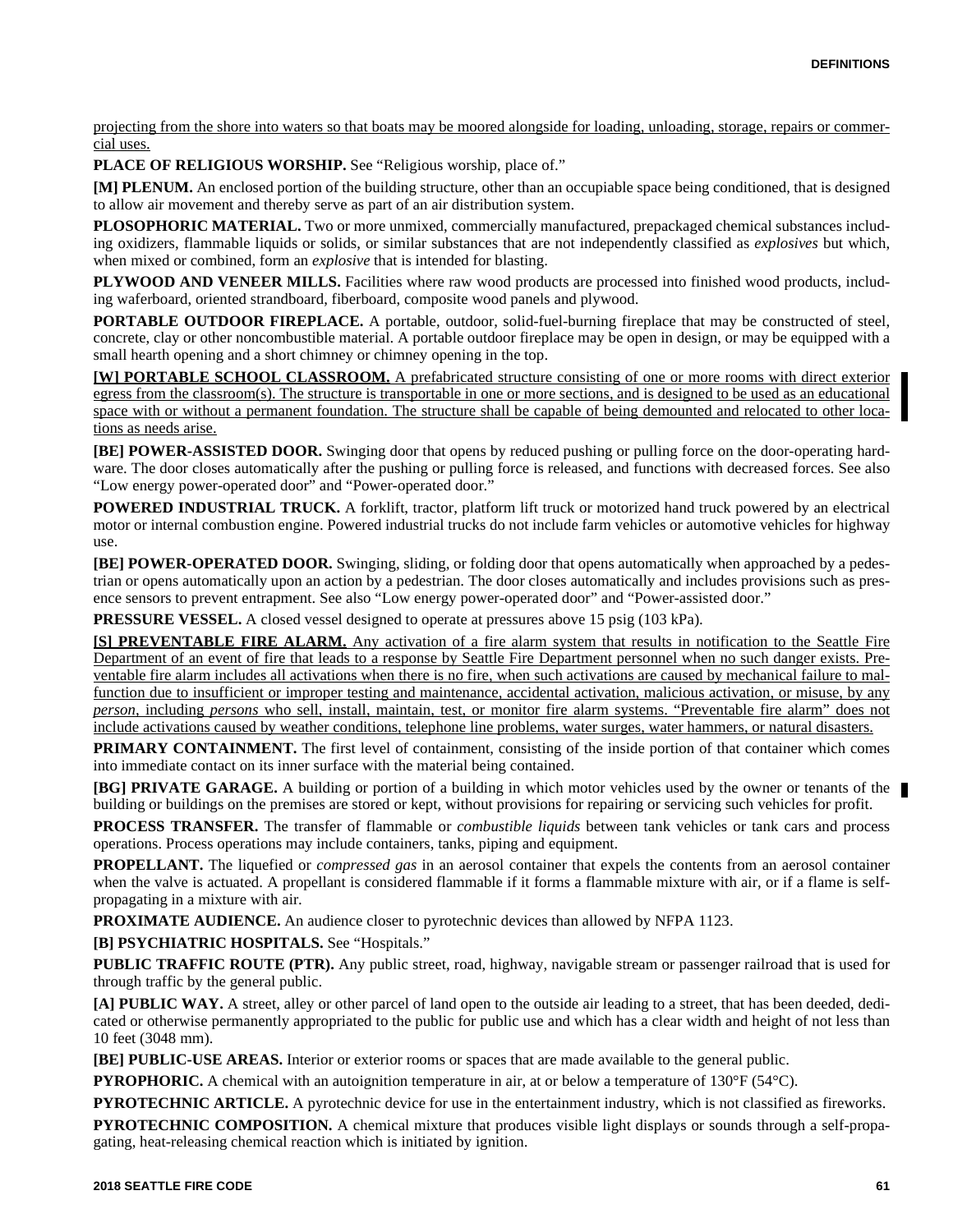**PYROTECHNIC SPECIAL EFFECT.** A visible or audible effect for entertainment created through the use of pyrotechnic materials and devices.

**PYROTECHNIC SPECIAL-EFFECT MATERIAL.** A chemical mixture used in the entertainment industry to produce visible or audible effects by combustion, *deflagration* or *detonation*. Such a chemical mixture predominantly consists of solids capable of producing a controlled, self-sustaining and self-contained exothermic chemical reaction that results in heat, gas sound, light or a combination of these effects. The chemical reaction functions without external oxygen.

**PYROTECHNICS.** Controlled exothermic chemical reactions timed to create the effects of heat, hot gas, sound, dispersion of aerosols, emission of visible light or a combination of such effects to achieve the maximum effect from the least volume of pyrotechnic composition.

**QUANTITY-DISTANCE (Q-D).** The quantity of *explosive material* and separation distance relationships providing protection. These relationships are based on levels of risk considered acceptable for the stipulated exposures and are tabulated in the appropriate Q-D tables. The separation distances specified afford less than absolute safety:

**Inhabited building distance (IBD).** The minimum separation distance between an operating building or magazine containing *explosive materials* and an inhabited building or site boundary.

**Intermagazine distance (IMD).** The minimum separation distance between magazines.

**Intraline distance (ILD) or Intraplant distance (IPD).** The distance to be maintained between any two operating buildings on an *explosives* manufacturing site when at least one contains or is designed to contain *explosives*, or the distance between a magazine and an operating building.

**RAILWAY.** A steam, electric or other railroad or railway that carriers passengers for hire.

**[BE] RAMP.** A walking surface that has a running slope steeper than one unit vertical in 20 units horizontal (5-percent slope).

**RAMP, EXIT ACCESS.** See "Exit access ramp."

**RAMP, EXTERIOR EXIT.** See "Exterior exit ramp."

**RAMP, INTERIOR EXIT.** See "Interior exit ramp."

**RAW PRODUCT.** A mixture of natural materials such as tree, brush trimmings, or waste logs and stumps.

**[M] READY ACCESS (TO).** That which enables a device, appliance or equipment to be directly reached, without requiring the removal or movement of any panel, door or similar obstruction [see "Access (to)"].

**READY BOX.** A weather-resistant container with a self-closing or automatic-closing cover that protects fireworks shells from burning debris. Tarpaulins shall not be considered as ready boxes.

**[W] RECALL SIGNAL.** An electrically or mechanically operated signal used to recall occupants after an emergency drill or to terminate a shelter-in-place event that shall be distinct from any alarm or alert signal used to initiate an emergency plan, or other signals.

**[A] RECORD DRAWINGS.** Drawings ("as builts") that document the location of all devices, appliances, wiring, sequences, wiring methods and connections of the components of a fire alarm system as installed.

**RECREATIONAL FIRE.** An outdoor fire burning materials other than rubbish where the fuel being burned is not contained in an incinerator, outdoor fireplace, portable outdoor fireplace, barbeque grill or barbeque pit and has a total fuel area of 3 feet (914 mm) or less in diameter and 2 feet (610 mm) or less in height for pleasure, religious, ceremonial, cooking, warmth or similar purposes.

**REDUCED FLOW VALVE.** A valve equipped with a restricted flow orifice and inserted into a *compressed gas* cylinder, portable tank or stationary tank that is designed to reduce the maximum flow from the valve under full-flow conditions. The maximum flow rate from the valve is determined with the valve allowed to flow to atmosphere with no other piping or fittings attached.

**REFINERY.** A plant in which flammable or *combustible liquids* are produced on a commercial scale from crude petroleum, natural gasoline or other hydrocarbon sources.

**REFRIGERANT.** The fluid used for heat transfer in a refrigeration system; the refrigerant absorbs heat and transfers it at a higher temperature and a higher pressure, usually with a change of state.

# **[M] REFRIGERATING (REFRIGERATION) SYSTEM.**

A combination of interconnected refrigerant-containing parts constituting one closed refrigerant circuit in which a refrigerant is circulated for the purpose of extracting heat.

**[A] REGISTERED DESIGN PROFESSIONAL.** An architect or engineer, registered or licensed to practice professional architecture or engineering, as defined by the statutory requirements of the professional registration laws of the state in which the project is to be constructed.

**[S] REHABILITATION.** Any work, as described by the categories of work defined herein, undertaken in an existing building. **[BG] RELIGIOUS WORSHIP, PLACE OF.** A building or portion thereof intended for the performance of religious services.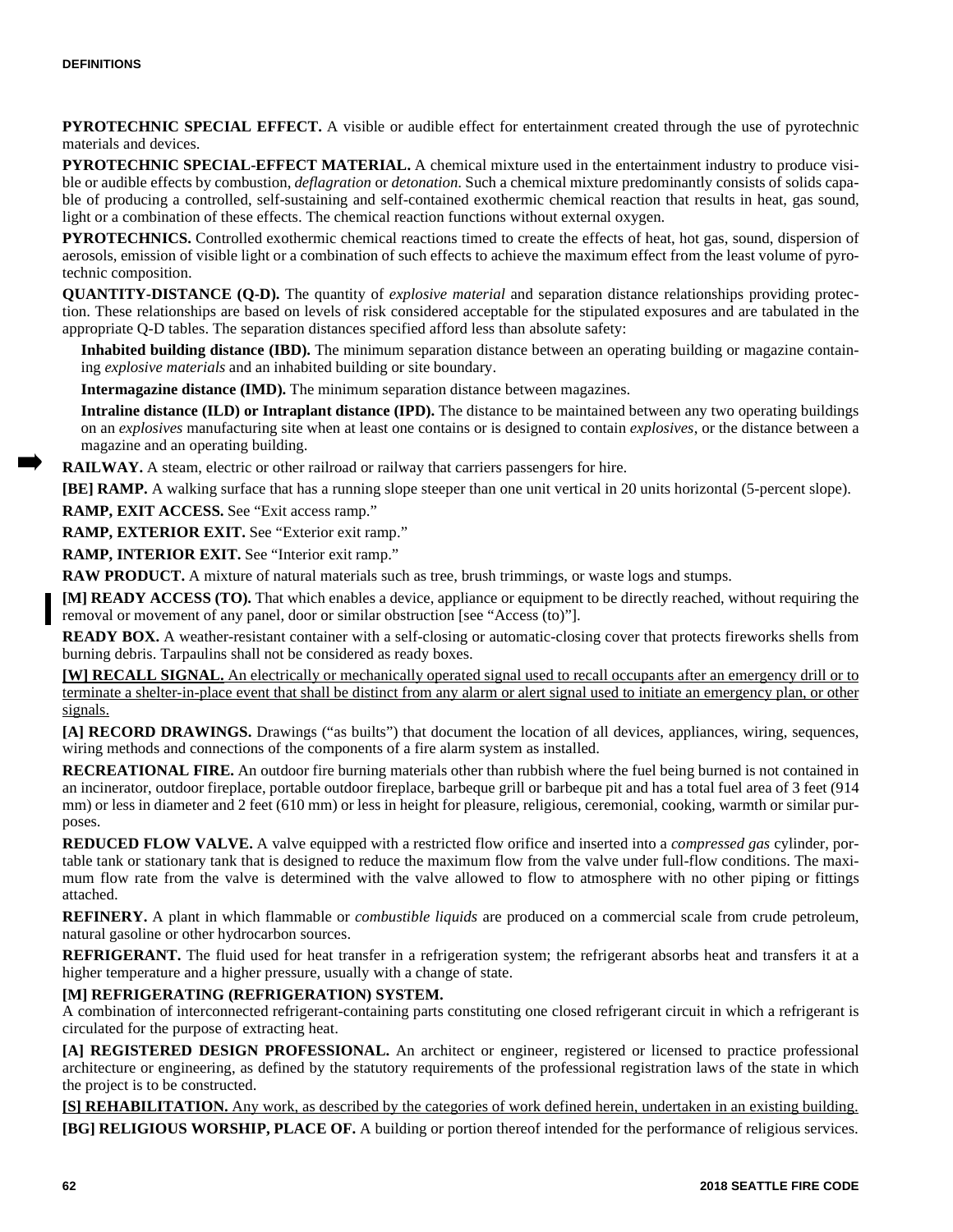**REMOTE EMERGENCY SHUTOFF DEVICE.** The combination of an operator-carried signaling device and a mechanism on the tank vehicle. Activation of the remote emergency shutoff device sends a signal to the tanker-mounted mechanism and causes fuel flow to cease.

**REMOTE SOLVENT RESERVOIR.** A liquid solvent container enclosed against evaporative losses to the atmosphere during periods when the container is not being utilized, except for a solvent return opening not larger than 16 square inches (10 322 mm<sup>2</sup>). Such return allows pump-cycled used solvent to drain back into the reservoir from a separate solvent sink or work area.

**REMOTELY LOCATED, MANUALLY ACTIVATED SHUTDOWN CONTROL.** A control system that is designed to initiate shutdown of the flow of gases or liquids that is manually activated from a point located some distance from the delivery system.

**[S] REPAIR.** The reconstruction or renewal of any part of an existing building for the purposes of its maintenance or to correct damage.

**[S] REPAIR GARAGE.** ((A building, structure or portion thereof used for servicing or repairing motor vehicles.))

**Major Repair Garage.** A building or portions of a building where major repairs, such as engine overhauls, painting, body and fender work, and repairs that require draining of the motor vehicle fuel tank are performed on motor vehicles, including associated floor space used for offices, parking, or showrooms.

**Minor Repair Garage.** A building or portions of a building used for lubrication, inspection, and minor automotive maintenance work, such as engine tune-ups, replacement of parts, fluid changes (e.g., oil, antifreeze, transmission fluid, brake fluid, air conditioning refrigerants, etc.), brake system repairs, tire rotation, and similar routine maintenance work, including associated floor space used for offices, parking, or showrooms.

**RESIN APPLICATION AREA.** An area where reinforced plastics are used to manufacture products by hand lay-up or sprayfabrication methods.

**RESPONSIBLE PERSON.** A person trained in the safety and fire safety considerations concerned with hot work. Responsible for reviewing the sites prior to issuing permits as part of the hot work permit program and following up as the job progresses.

**RETAIL DISPLAY AREA.** The area of a Group M occupancy open for the purpose of viewing or purchasing merchandise offered for sale. Individuals in such establishments are free to circulate among the items offered for sale which are typically displayed on shelves, racks or the floor.

**ROLL COATING.** The process of coating, spreading and impregnating fabrics, paper or other materials as they are passed directly through a tank or trough containing flammable or *combustible liquids*, or over the surface of a roller revolving partially submerged in a flammable or *combustible liquid.*

**RUBBISH (TRASH).** Combustible and noncombustible waste materials, including residue from the burning of coal, wood, coke or other combustible material, paper, rags, cartons, tin cans, metals, mineral matter, glass crockery, dust and discarded refrigerators, and heating, cooking or incinerator-type appliances.

**SAFETY CAN.** An *approved* container of not more than 5-gallon (19 L) capacity having a spring-closing lid and spout cover so designed that it will relieve internal pressure when subjected to fire exposure.

**SAFETY DATA SHEET (SDS).** Information concerning a hazardous material which is prepared in accordance with the provisions of DOL 29 CFR Part 1910.1200 or in accordance with the provisions of a federally approved state OSHA plan. A document titled as a Material Safety Data Sheet (MSDS) is equivalent to an SDS for the purposes of this code.

**[BE] SCISSOR STAIRWAY.** Two interlocking *stairways* providing two separate paths of egress located within one *exit* enclosure.

**SECONDARY CONTAINMENT.** That level of containment that is external to and separate from primary containment.

**SEED COTTON.** See "Cotton."

**SEGREGATED.** Storage in the same room or inside area, but physically separated by distance from *incompatible materials*.

**[BF] SELF-CLOSING.** As applied to a fire door or other opening, means equipped with an *approved* device that will ensure closing after having been opened.

**[BE] SELF-LUMINOUS.** Illuminated by a self-contained power source, other than batteries, and operated independently of external power sources.

**SELF-PRESERVATION, INCAPABLE OF.** See "Incapable of self-preservation."

**SELF-SERVICE MOTOR FUEL-DISPENSING FACILITY.** That portion of motor fuel-dispensing facility where liquid motor fuels are dispensed from fixed *approved* dispensing equipment into the fuel tanks of motor vehicles by persons other than a motor fuel-dispensing facility attendant.

**SEMICONDUCTOR FABRICATION FACILITY.** A building or a portion of a building in which electrical circuits or devices are created on solid crystalline substances having electrical conductivity greater than insulators but less than conductors. These circuits or devices are commonly known as semiconductors.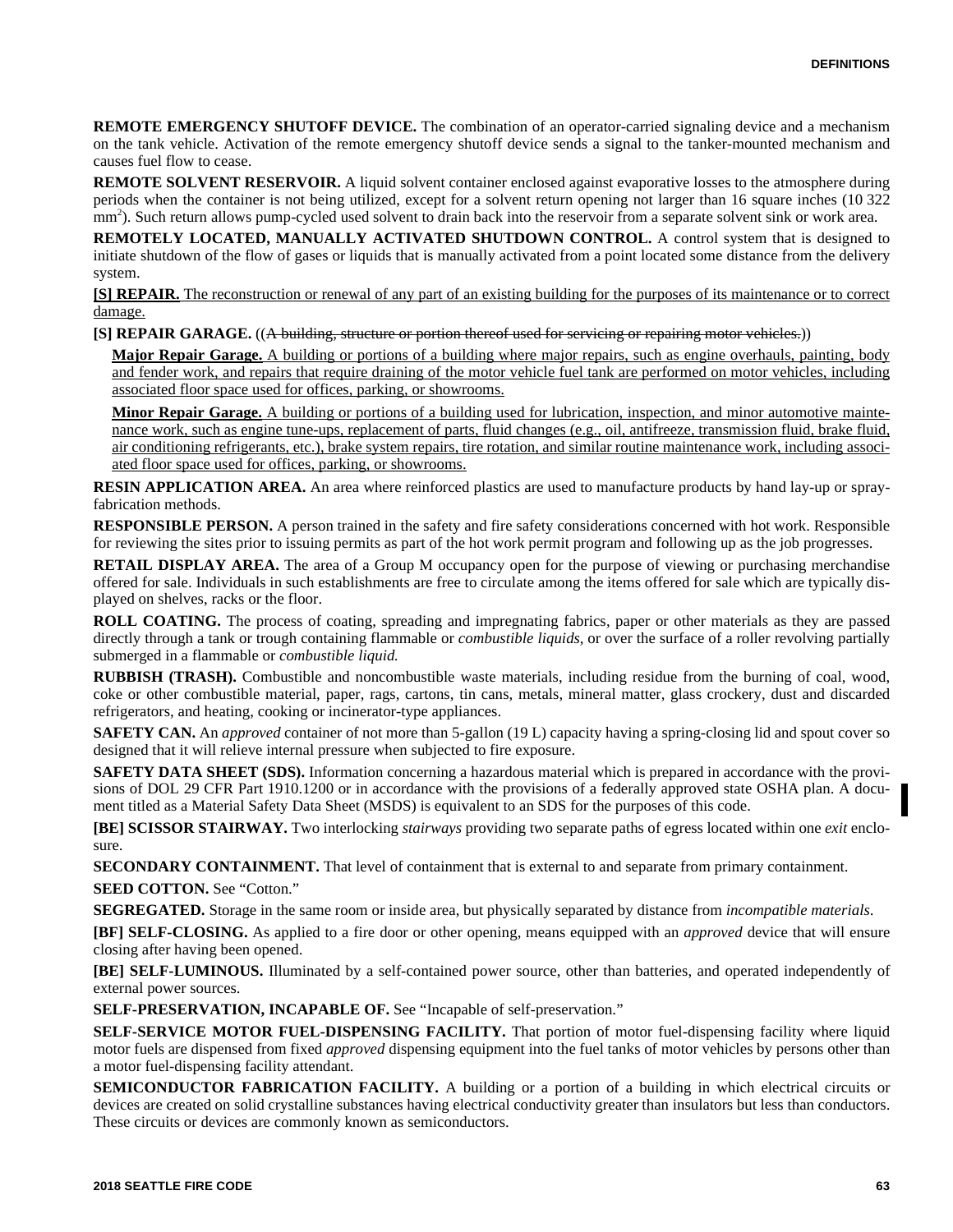**SERVICE CORRIDOR.** A fully enclosed passage used for transporting HPM and purposes other than required *means of egress*.

**SHELF STORAGE.** Storage on shelves less than 30 inches (762 mm) deep with the distance between shelves not exceeding 3 feet (914 mm) vertically. For other shelving arrangements, see the requirements for rack storage.

**[W] SHELTER-IN-PLACE.** An emergency response used to minimize exposure of facility occupants to chemical or environmental hazards by taking refuge in predetermined interior rooms or areas where actions are taken to isolate the interior environment from the exterior hazard.

**[S] SHIPYARD.** A pier, wharf or series of piers and wharves and related onshore facilities, designated by the *fire code official*, that by virtue of the pier construction, location, emergency vehicle access, fire protection, hydrant availability and onsite safety personnel in accordance with Seattle Fire Department Administrative Rule 26.02.09*, Designated Hot Work Facilities and Shipyards* and any future revisions of this rule adopted by the *fire code official,* is suitable to permit repairs, including major conversions, on marine vessels of any length.

**SINGLE-STATION SMOKE ALARM.** An assembly incorporating the detector, the control equipment and the alarm-sounding device in one unit, operated from a power supply either in the unit or obtained at the point of installation.

**[BG] SITE.** A parcel of land bounded by a *lot line* or a designated portion of a public right-of-way.

**[BG] SITE-FABRICATED STRETCH SYSTEM.** A system, fabricated on site and intended for acoustical, tackable or aesthetic purposes, that is composed of three elements:

- 1. A frame constructed of plastic, wood, metal or other material used to hold fabric in place.
- 2. A core material (infill, with the correct properties for the application).
- 3. An outside layer, comprised of a textile, fabric or vinyl, that is stretched taut and held in place by tension or mechanical fasteners via the frame.

**SKY LANTERN.** An unmanned device with a fuel source that incorporates an open flame in order to make the device airborne.

**[BG] SLEEPING UNIT.** A single unit providing rooms or spaces for one or more persons that includes permanent provisions for sleeping and can include provisions for living, eating and either sanitation or kitchen facilities but not both. Such rooms and spaces that are also part of a dwelling unit are not sleeping units.

**[S] SLIP.** A berthing place between or adjacent to piers, wharves, or docks: the water areas associated with boat moorage.

**SMALL ARMS AMMUNITION.** A shotgun, rifle or pistol cartridge and any cartridge for propellant-actuated devices. This definition does not include military ammunition containing bursting charges or incendiary, trace, spotting or pyrotechnic projectiles.

**SMALL ARMS PRIMERS.** Small percussion-sensitive *explosive* charges, encased in a cap, used to ignite propellant powder.

**SMOKE ALARM.** A single- or multiple-station alarm responsive to smoke. See also "Single-station smoke alarm" and "Multiple-station smoke alarm."

**[BF] SMOKE BARRIER.** A continuous membrane, either vertical or horizontal, such as a wall, floor, or ceiling assembly, that is designed and constructed to restrict the movement of smoke.

**[BG] SMOKE COMPARTMENT.** A space within a building enclosed by *smoke barriers* on all sides, including the top and bottom.

**[BF] SMOKE DAMPER.** A *listed* device installed in ducts and air transfer openings designed to resist the passage of smoke. The device is installed to operate automatically, controlled by a smoke detection system, and where required, is capable of being positioned from a *fire command center*.

**SMOKE DETECTOR.** A *listed* device that senses visible or invisible particles of combustion.

**SMOKE PARTITION.** A wall assembly that extends from the top of the foundation or floor below to the underside of the floor or roof sheathing, deck or slab above or to the underside of the ceiling above where the ceiling membrane is constructed to limit the transfer of smoke.

**[BG] SMOKE-DEVELOPED INDEX.** A comparative measure, expressed as a dimensionless number, derived from measurements of smoke obscuration versus time for a material tested in accordance with ASTM E84.

**SMOKELESS PROPELLANTS.** Solid propellants, commonly referred to as smokeless powders, used in small arms ammunition, cannons, rockets, propellant-actuated devices and similar articles.

**(([BF] SMOKEPROOF ENCLOSURE.** An *interior exit stairway* designed and constructed so that the movement of the products of combustion produced by a fire occurring in any part of the building into the enclosure is limited.))

**[BE] SMOKE-PROTECTED ASSEMBLY SEATING.** Seating served by means of egress that is not subject to smoke accumulation within or under a structure for a specified design time by means of passive design or by mechanical ventilation.

**SOLID.** A material that has a melting point and decomposes or sublimes at a temperature greater than 68°F (20°C).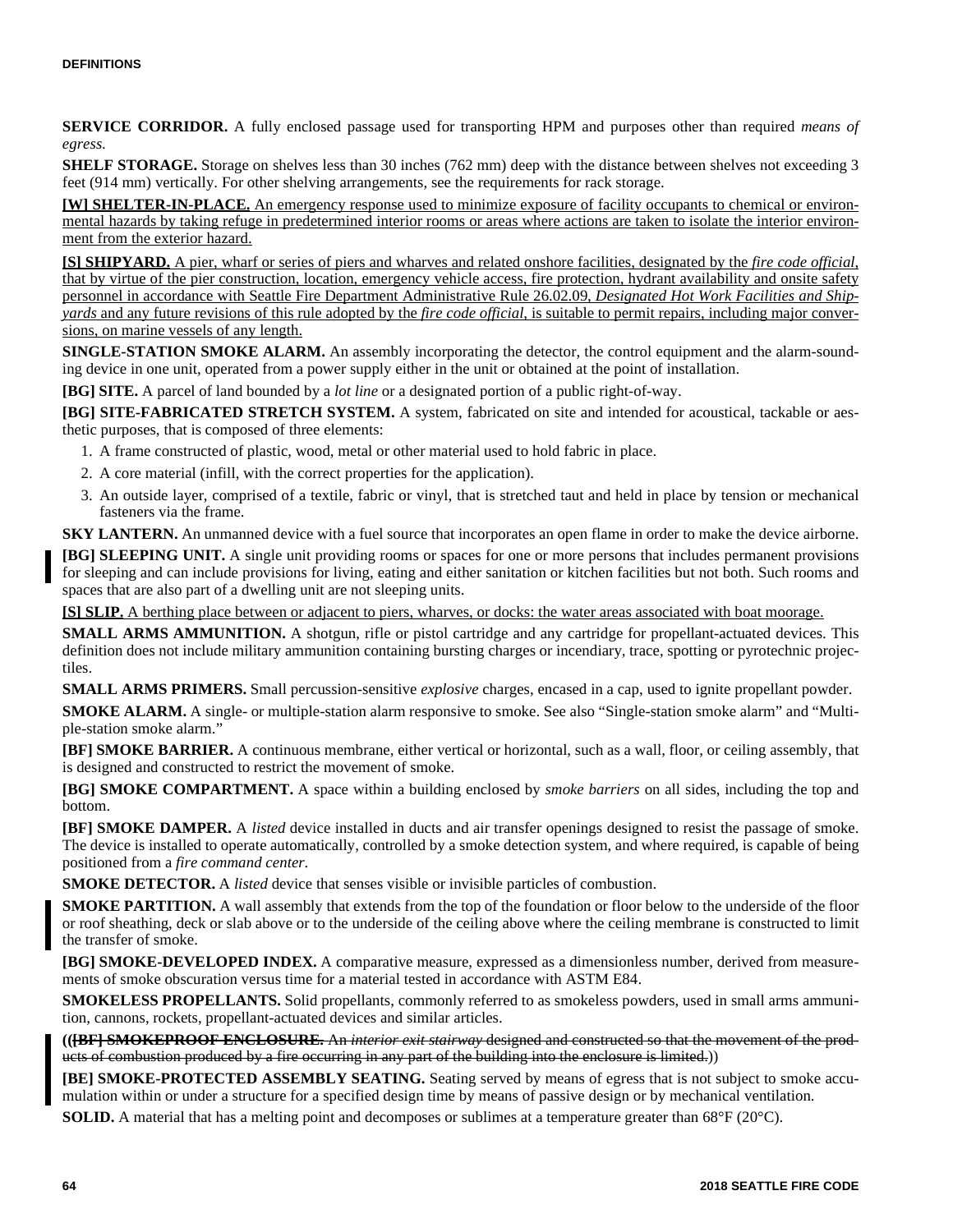**SOLID BIOFUEL.** Densified biomass made in the form of cubiform, polyhedral, polyhydric or cylindrical units, produced by compressing milled biomass.

**SOLID BIOMASS FEEDSTOCK.** The basic materials of which solid biofuel is composed, manufactured or made.

**SOLID SHELVING.** Shelving that is solid, slatted or of other construction located in racks and which obstructs sprinkler discharge down into the racks.

**SOLVENT DISTILLATION UNIT.** An appliance that receives contaminated flammable or *combustible liquids* and which distills the contents to remove contaminants and recover the solvents.

**SOLVENT OR LIQUID CLASSIFICATIONS.** A method for classifying solvents or liquids according to the following classes:

**Class I solvents.** Liquids having a *flash point* below 100°F (38°C).

**Class II solvents.** Liquids having a *flash point* at or above 100°F (38°C) and below 140°F (60°C).

**Class IIIA solvents.** Liquids having a *flash point* at or above 140°F (60°C) and below 200°F (93°C).

**Class IIIB solvents.** Liquids having a *flash point* at or above 200°F (93°C).

**Class IV solvents.** Liquids classified as nonflammable.

**SPECIAL AMUSEMENT BUILDING.** A building that is temporary, permanent or mobile that contains a device or system that conveys passengers or provides a walkway along, around or over a course in any direction as a form of amusement arranged so that the egress path is not readily apparent due to visual or audio distractions or an intentionally confounded egress path, or is not readily available because of the mode of conveyance through the building or structure.

**[A] SPECIAL EXPERT.** An individual who has demonstrated qualifications in a specific area, outside the practice of architecture or engineering, through education, training and experience.

**SPECIAL INDUSTRIAL EXPLOSIVE DEVICE.** An explosive power pack containing an *explosive* charge in the form of a cartridge or construction device. The term includes but is not limited to explosive rivets, explosive bolts, *explosive* charges for driving pins or studs, cartridges for *explosive*-actuated power tools and charges of *explosives* used in automotive air bag inflators, jet tapping of open hearth furnaces and jet perforation of oil well casings.

**SPRAY BOOTH.** A mechanically ventilated appliance of varying dimensions and construction provided to enclose or accommodate a spraying operation and to confine and limit the escape of spray vapor and residue and to exhaust it safely.

**SPRAY ROOM.** A room designed to accommodate spraying operations, constructed in accordance with the *International Building Code*.

**SPRAYING SPACE.** An area in which dangerous quantities of flammable vapors or combustible residues, dusts or deposits are present due to the operation of spraying processes. The *fire code official* is authorized to define the limits of the spraying space in any specific case.

**[BE] STAIR.** A change in elevation, consisting of one or more risers.

**[BE] STAIRWAY.** One or more *flights* of *stairs*, either exterior or interior, with the necessary landings and platforms connecting them, to form a continuous and uninterrupted passage from one level to another.

**STAIRWAY, EXIT ACCESS.** See "Exit access stairway."

**STAIRWAY, EXTERIOR EXIT.** See "Exterior exit stairway."

**STAIRWAY, INTERIOR EXIT.** See "Interior Exit Stairway."

**STAIRWAY, SCISSOR.** See "Scissor stairway."

**[BE] STAIRWAY, SPIRAL.** A *stairway* having a closed circular form in its plan view with uniform section-shaped treads attached to and radiating from a minimum-diameter supporting column.

**[S] STANDBY FIRE PERSONNEL.** Uniformed employees of the Seattle Fire Department.

**STANDBY POWER SYSTEM.** A source of automatic electric power of a required capacity and duration to operate required building, hazardous materials or ventilation systems in the event of a failure of the primary power. Standby power systems are required for electrical loads where interruption of the primary power could create hazards or hamper rescue or fire-fighting operations.

**[S] STANDBY POWER SYSTEM, LEGALLY REQUIRED.** An electrical power system that complies with *Seattle Electrical Code* Article 701, Legally Required Standby Systems.

**STANDPIPE, TYPES OF.** Standpipe types are as follows:

**Automatic dry.** A dry standpipe system, normally filled with pressurized air, that is arranged through the use of a device, such as a dry pipe valve, to admit water into the system piping automatically upon the opening of a hose valve. The water supply for an automatic dry standpipe system shall be capable of supplying the system demand.

**Automatic wet.** A wet standpipe system that has a water supply that is capable of supplying the system demand automatically.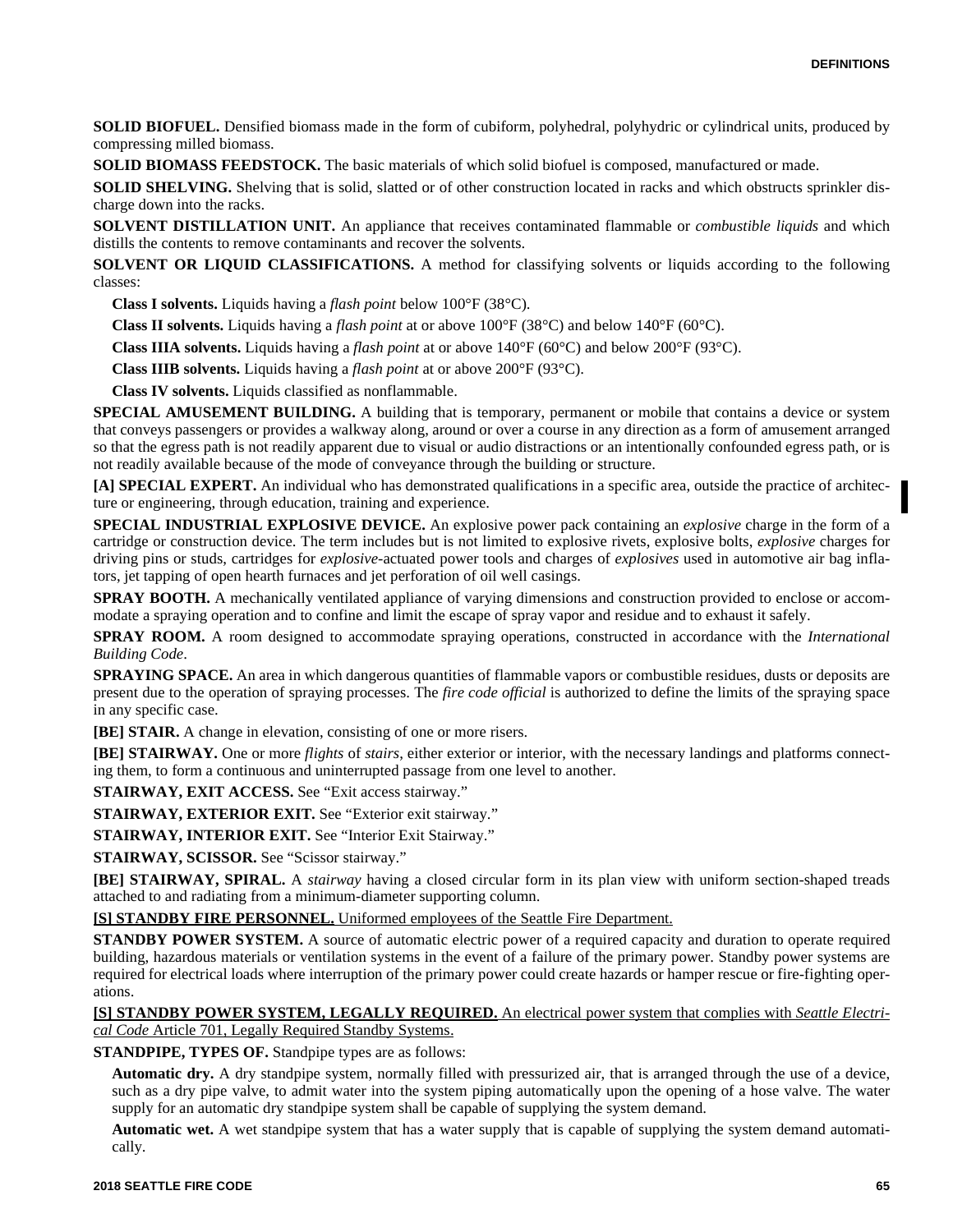**Manual dry.** A dry standpipe system that does not have a permanent water supply attached to the system. Manual dry standpipe systems require water from a fire department pumper to be pumped into the system through the fire department connection in order to supply the system demand.

**Manual wet.** A wet standpipe system connected to a water supply for the purpose of maintaining water within the system but which does not have a water supply capable of delivering the system demand attached to the system. Manual wet standpipe systems require water from a fire department pumper (or the like) to be pumped into the system in order to supply the system demand.

**Semiautomatic dry.** A dry standpipe system that is arranged through the use of a device, such as a deluge valve, to admit water into the system piping upon activation of a remote control device located at a hose connection. A remote control activation device shall be provided at each hose connection. The water supply for a semiautomatic dry standpipe system shall be capable of supplying the system demand.

**STANDPIPE SYSTEM, CLASSES OF.** Standpipe system classes are as follows:

**Class I system.** A system providing 2-1/2-inch (64 mm) hose connections to supply water for use by fire departments and those trained in handling heavy fire streams.

**Class II system.** A system providing 1-1/2-inch (38 mm) hose stations to supply water for use primarily by the building occupants or by the fire department during initial response.

**Class III system.** A system providing 1-1/2-inch (38 mm) hose stations to supply water for use by building occupants and 2-1/2-inch (64 mm) hose connections to supply a larger volume of water for use by fire departments and those trained in handling heavy fire streams.

**STATIC PILES.** Piles in which processed wood product or solid biomass feedstock is mounded and is not being turned or moved.

**STATIONARY BATTERY ARRAY.** An arrangement of individual stationary storage batteries in close proximity to each other, mounted on storage racks or in modules, battery cabinets or other enclosures.

**STEEL.** Hot- or cold-rolled as defined by the *International Building Code*.

**STORAGE, HAZARDOUS MATERIALS.** The keeping, retention or leaving of hazardous materials in closed containers, tanks, cylinders, or similar vessels; or vessels supplying operations through closed connections to the vessel.

**[BG] STORY.** That portion of a building, ((included)) including basements located between the upper surface of a floor and the upper surface of the next floor or roof ((next)) above (see "Basement," "Building height," "Grade plane" and "Mezzanine"). A story is measured as the vertical distance from top to top of two successive tiers of beams or finished floor surfaces and, for the topmost story, from the top of the floor finish to the top of the ceiling joists or, where there is not a ceiling, to the top of the roof rafters.

**[S][BG] STORY ABOVE GRADE PLANE.** Any story having its finished floor surface entirely above grade plane, or in which the finished surface of the next floor ((next)) above is:

- 1. More than 6 feet (1829 mm) above grade plane; or
- 2. More than 12 feet (3658 mm) above the finished ground level  $((a<sub>t</sub> \frac{amy}{b<sub>t</sub> \frac{smt}{b<sub>t</sub>}})$  for more than 25 feet (7620 mm) of the perimeter. Required driveways up to 22 feet (6706 mm) wide shall not be considered in calculating the 25-foot distance if there are at least 10 feet (3048 mm) between the driveway and all portions of the 25-foot area.

**SUBORDINATE (FIRE PROTECTION AND LIFE SAFETY SYSTEM).** A system that is activated by another fire protection or life safety system. For example, where a fire alarm system activates a smoke removal or elevator recall system, the smoke removal or elevator recall system is considered to be "subordinate" to the fire alarm system.

**[S] SUBSTANTIAL ALTERATION.** See Section 303.1.1 of the *Seattle Existing Building Code*.

**[S] SUBSTRUCTURE.** The portion of the construction below and including the deck immediately above the water.

**[S] SUPERSTRUCTURE.** The portion of construction above the deck.

**Exception:** *Covered boat moorage.*

**SUPERVISING STATION.** A facility that receives signals and at which personnel are in attendance at all times to respond to these signals.

**SUPERVISORY SERVICE.** The service required to monitor performance of guard tours and the operative condition of fixed suppression systems or other systems for the protection of life and property.

**SUPERVISORY SIGNAL.** A signal indicating the need of action in connection with the supervision of guard tours, the fire suppression systems or equipment, or the maintenance features of related systems.

**SUPERVISORY SIGNAL-INITIATING DEVICE.** An initiating device such as a valve supervisory switch, water level indicator, or low-air pressure switch on a dry-pipe sprinkler system whose change of state signals an off-normal condition and its restoration to normal of a fire protection or life safety system; or a need for action in connection with guard tours, fire suppression systems or equipment, or maintenance features of related systems.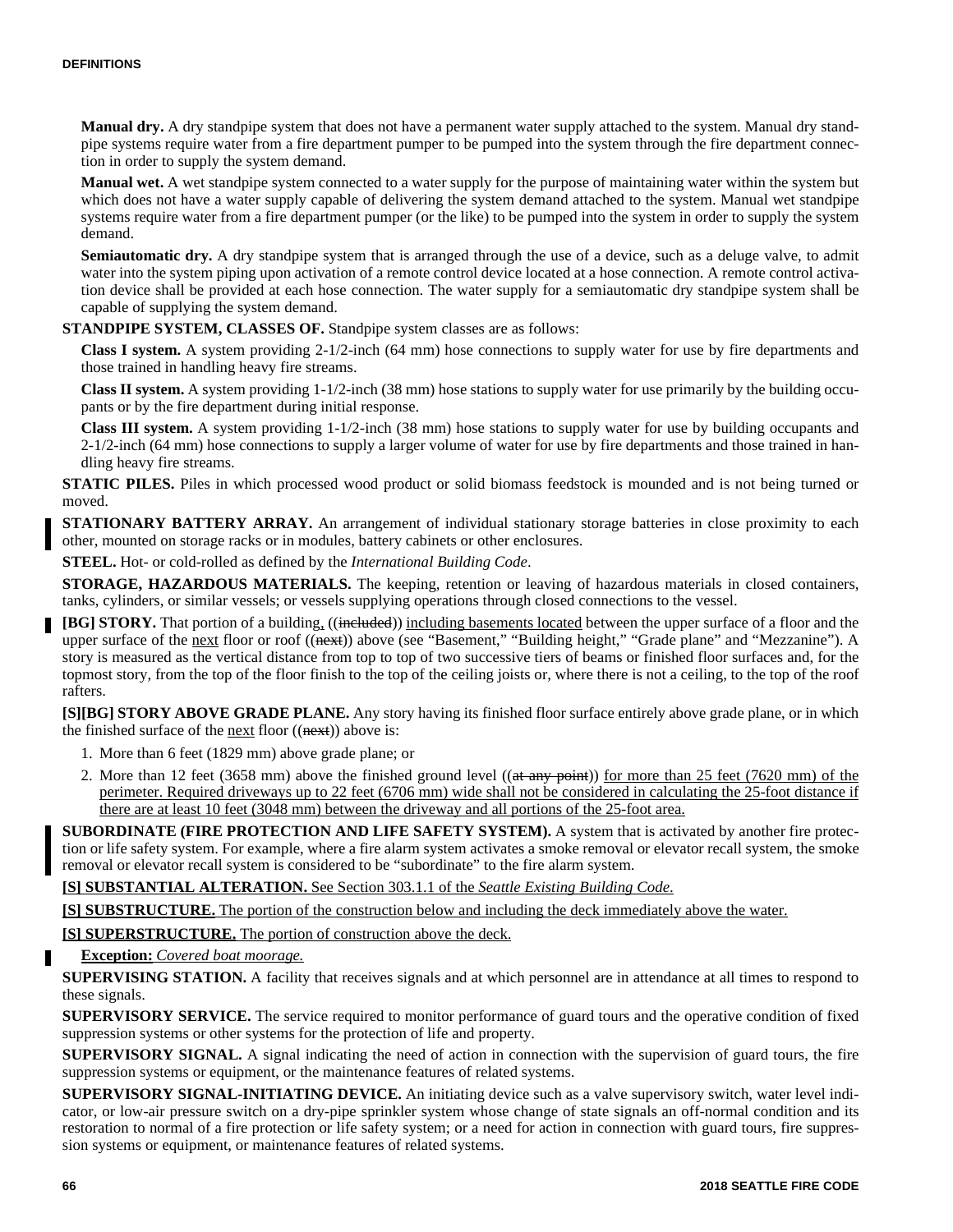**SYSTEM.** An assembly of equipment consisting of a tank, container or containers, appurtenances, pumps, compressors and connecting piping.

**TANK.** A vessel containing more than 60 gallons (227 L).

**TANK, ATMOSPHERIC.** A storage tank designed to operate at pressures from atmospheric through 1.0 pound per square inch gauge (760 mm Hg through 812 mm Hg) measured at the top of the tank.

**TANK, PORTABLE.** A packaging of more than 60-gallon (227 L) capacity and designed primarily to be loaded into or on or temporarily attached to a transport vehicle or ship and equipped with skids, mountings or accessories to facilitate handling of the tank by mechanical means. It does not include any cylinder having less than a 1,000-pound (454 kg) water capacity, cargo tank, tank car tank or trailers carrying cylinders of more than 1,000-pound (454 kg) water capacity.

**TANK, PRIMARY.** A *listed* atmospheric tank used to store liquid. See "Primary containment."

**TANK, PROTECTED ABOVE GROUND.** A tank *listed* in accordance with UL 2085 consisting of a primary tank provided with protection from physical damage and fire-resistive protection from a high-intensity liquid pool fire exposure. The tank may provide protection elements as a unit or may be an assembly of components, or a combination thereof.

**TANK, STATIONARY.** Packaging designed primarily for stationary installations not intended for loading, unloading or attachment to a transport vehicle as part of its normal operation in the process of use. It does not include cylinders having less than a 1,000-pound (454 kg) water capacity.

**TANK VEHICLE.** A vehicle other than a railroad tank car or boat, with a cargo tank mounted thereon or built as an integral part thereof, used for the transportation of flammable or *combustible liquids*, LP-gas or hazardous chemicals. Tank vehicles include self-propelled vehicles and full trailers and semitrailers, with or without motive power, and carrying part or all of the load.

**TEMPORARY SPECIAL EVENT STRUCTURE.** Any temporary ground-supported structure, platform, stage, stage scaffolding or rigging, canopy, tower supporting audio or visual effects equipment or similar structures not regulated within the scope of the *International Building Code*.

**TENT.** A structure, enclosure, umbrella structure or shelter, with or without sidewalls or drops, constructed of fabric or pliable material supported in any manner except by air or the contents it protects (see "Umbrella structure").

**THEFT RESISTANT.** Construction designed to deter illegal entry into facilities for the storage of *explosive materials*.

**[S] THERMIT WELDING.** A welding method that employs molten metal to permanently join the conductors. The process employs an exothermic reaction of a thermite composition to heat the metal, and requires no external source of heat or current. The chemical reaction that produces the heat is an aluminothermic reaction between aluminum powder and a metal oxide.

**[BF] THROUGH-PENETRATION FIRESTOP SYSTEM.** An assemblage consisting of a *fire-resistance-rated* floor, floorceiling or wall assembly, one or more penetrating items passing through the breaches in both sides of the assembly and the materials or devices, or both, installed to resist the spread of fire through the assembly for a prescribed period of time.

**TIMBER AND LUMBER PRODUCTION FACILITIES.** Facilities where raw wood products are processed into finished wood products.

TIRES, BULK STORAGE OF. Storage of tires where the area available for storage exceeds 20,000 cubic feet (566 m<sup>3</sup>).

**TOOL.** A device, storage container, workstation or process machine used in a fabrication area.

**TORCH-APPLIED ROOF SYSTEM.** Bituminous roofing systems using membranes that are adhered by heating with a torch and melting asphalt back coating instead of mopping hot asphalt for adhesion.

**[A] TOWNHOUSE.** A ((single-family *dwelling unit* constructed in a group of)) *building* that contains three or more attached townhouse units. ((in which each unit extends from the foundation to roof and with open space on not less than two sides.))

**TOWNHOUSE UNIT.** A single-family dwelling unit in a townhouse that extends from foundation to roof and that has a yard or public way on not less than two sides that extends at least 50 percent of the length of each of these two sides.

**TOXIC.** A chemical falling within any of the following categories:

- 1. A chemical that has a median lethal dose  $(LD_{50})$  of more than 50 milligrams per kilogram, but not more than 500 milligrams per kilogram of body weight when administered orally to albino rats weighing between 200 and 300 grams each.
- 2. A chemical that has a median lethal dose  $(LD_{50})$  of more than 200 milligrams per kilogram but not more than 1,000 milligrams per kilogram of body weight when administered by continuous contact for 24 hours (or less if death occurs within 24 hours) with the bare skin of albino rabbits weighing between 2 and 3 kilograms each.
- 3. A chemical that has a median lethal concentration  $(LC_{50})$  in air of more than 200 parts per million but not more than 2,000 parts per million by volume of gas or vapor, or more than 2 milligrams per liter but not more than 20 milligrams per liter of mist, fume or dust, when administered by continuous inhalation for 1 hour (or less if death occurs within 1 hour) to albino rats weighing between 200 and 300 grams each.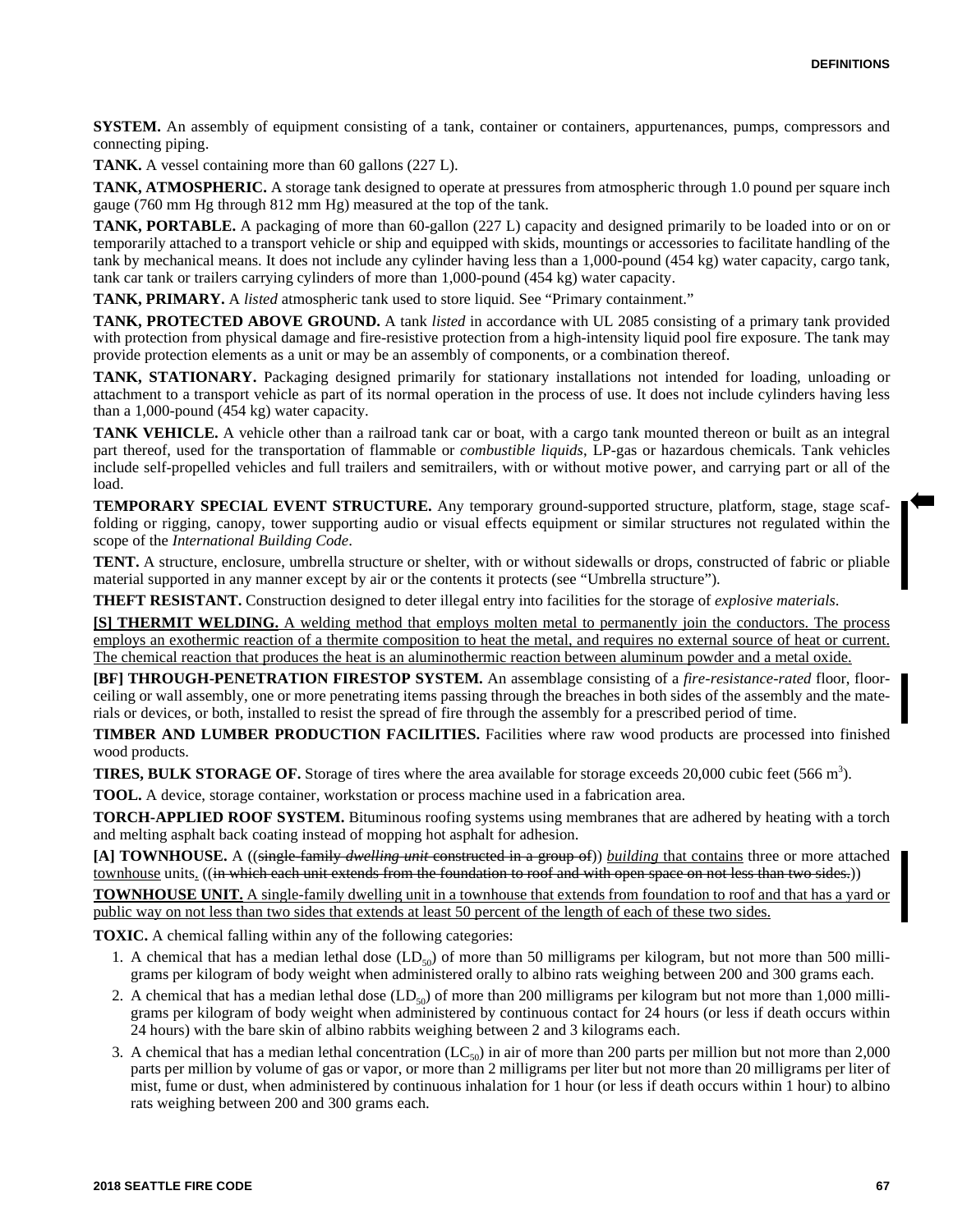**TRAFFIC CALMING DEVICES.** Traffic calming devices are design elements of fire apparatus access roads such as street alignment, installation of barriers, and other physical measures intended to reduce traffic and cut-through volumes, and slow vehicle speeds.

**[BG] TRANSIENT.** Occupancy of a dwelling unit or sleeping unit for not more than 30 days.

**[BG] TRANSIENT AIRCRAFT.** Aircraft based at another location and that is at the transient location for not more than 90 days.

**TRANSVERSE FLUE SPACE.** See "Flue space—Transverse."

**TRASH.** See "Rubbish."

**TROUBLE SIGNAL.** A signal initiated by the fire alarm system or device indicative of a fault in a monitored circuit or component.

**TUBE TRAILER.** A semitrailer on which a number of tubular gas cylinders have been mounted. A manifold is typically provided that connects the cylinder valves enabling gas to be discharged from one or more tubes or cylinders through a piping and control system.

**TWENTY-FOUR HOUR BASIS.** See "24-hour basis" before the "A" entries.

**UMBRELLA STRUCTURE.** A structure, enclosure or shelter with or without sidewalls or drops, constructed of fabric or pliable material supported by a central pole or poles (see "Tent").

**UNAUTHORIZED DISCHARGE.** A release or emission of materials in a manner which does not conform to the provisions of this code or applicable public health and safety regulations.

**UNSTABLE (REACTIVE) MATERIAL.** A material, other than an *explosive*, which in the pure state or as commercially produced, will vigorously polymerize, decompose, condense or become self-reactive and undergo other violent chemical changes, including explosion, when exposed to heat, friction or shock, or in the absence of an inhibitor, or in the presence of contaminants, or in contact with *incompatible materials*. Unstable (reactive) materials are subdivided as follows:

**Class 4.** Materials that in themselves are readily capable of *detonation* or explosive decomposition or explosive reaction at *normal temperatures and pressures*. This class includes materials that are sensitive to mechanical or localized thermal shock at *normal temperatures and pressures*.

**Class 3.** Materials that in themselves are capable of *detonation* or of explosive decomposition or explosive reaction but which require a strong initiating source or which must be heated under confinement before initiation. This class includes materials that are sensitive to thermal or mechanical shock at elevated temperatures and pressures.

**Class 2.** Materials that in themselves are normally unstable and readily undergo violent chemical change but do not detonate. This class includes materials that can undergo chemical change with rapid release of energy at *normal temperatures and pressures*, and that can undergo violent chemical change at elevated temperatures and pressures.

**Class 1.** Materials that in themselves are normally stable but which can become unstable at elevated temperatures and pressure.

**UNWANTED FIRE.** A fire not used for cooking, heating or recreational purposes or one not incidental to the normal operations of the property.

**USE (MATERIAL).** Placing a material into action, including solids, liquids and gases.

**VAPOR PRESSURE.** The pressure exerted by a volatile fluid as determined in accordance with ASTM D323.

**[M] VENTILATION.** The natural or mechanical process of supplying conditioned or unconditioned air to, or removing such air from, any space.

**VESSEL.** A motorized watercraft, other than a seaplane on the water, used or capable of being used as a means of transportation. Nontransportation vessels, such as houseboats and boathouses, are included in this definition.

**VISIBLE ALARM NOTIFICATION APPLIANCE.** A notification appliance that alerts by the sense of sight.

**WATER MIST SYSTEM, AUTOMATIC.** See "Automatic water mist system."

WATER-REACTIVE MATERIAL. A material that explodes; violently reacts; produces flammable, toxic or other hazardous gases; or evolves enough heat to cause autoignition or ignition of combustibles upon exposure to water or moisture. Water-reactive materials are subdivided as follows:

**Class 3.** Materials that react explosively with water without requiring heat or confinement.

**Class 2.** Materials that react violently with water or have the ability to boil water. Materials that produce flammable, toxic or other hazardous gases, or evolve enough heat to cause autoignition or ignition of combustibles upon exposure to water or moisture.

**Class 1.** Materials that react with water with some release of energy, but not violently.

**WET FUELING.** See "Mobile fueling."

WET HOSING. See "Mobile fueling."